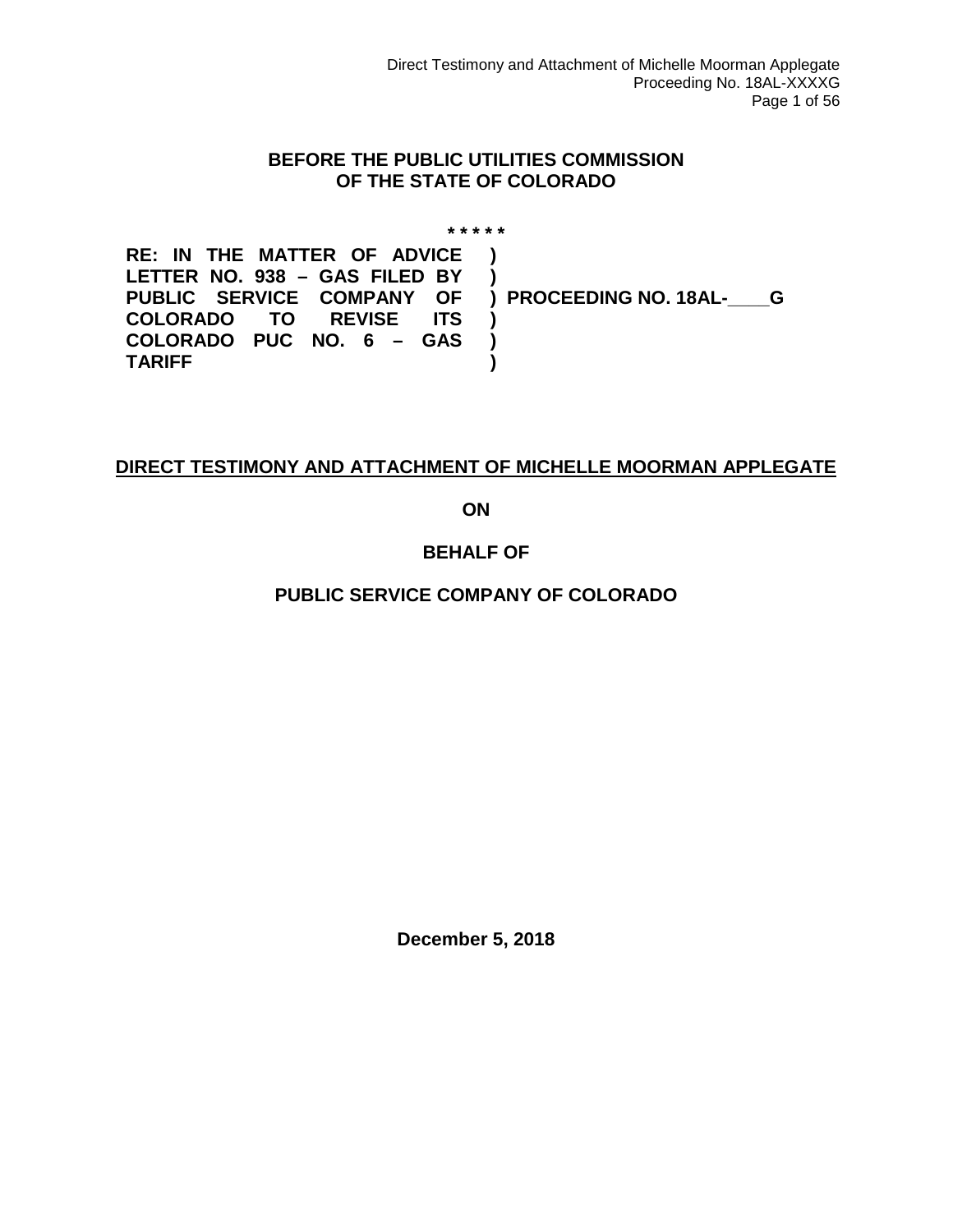#### **BEFORE THE PUBLIC UTILITIES COMMISSION OF THE STATE OF COLORADO**

**\* \* \* \* \***

**RE: IN THE MATTER OF ADVICE LETTER NO. 938– GAS FILED BY PUBLIC SERVICE COMPANY OF COLORADO TO REVISE ITS COLORADO PUC NO. 6 – GAS TARIFF ) ) ) PROCEEDING NO. 18AL-\_\_\_\_G ) ) )**

#### **SUMMARY OF THE DIRECT TESTIMONY OF MICHELLE MOORMAN APPLEGATE**

 Ms. Applegate is Director of Regulatory Administration of Public Service Company of Colorado. In this position, she is responsible for providing leadership, direction, and technical expertise related to regulatory processes and functions for Public Service Company of Colorado ("Public Service" or the "Company"), one of four utility operating company subsidiaries of Xcel Energy.

 The purpose of Ms. Applegate's testimony is to provide policy support for the new Electric Distribution Extension Policy and Gas Distribution Extension Policy being proposed by the Company. The Company's existing distribution extension tariffs were developed roughly 40 years ago, and while updates have been made over time, Public Service believes a holistic review is needed to address customers' requests for greater clarity around distribution extension costs and calculations, to align with industry best practices, and to ease tariff administration for the Company and customers, while continuing to ensure fair costs and cost recovery for Public Service and its customers.

14 To accomplish these goals, the new tariffs include a revised "Methodology for 15 Calculating Construction Allowance," an Off-Site Distribution Line/Main Credit as it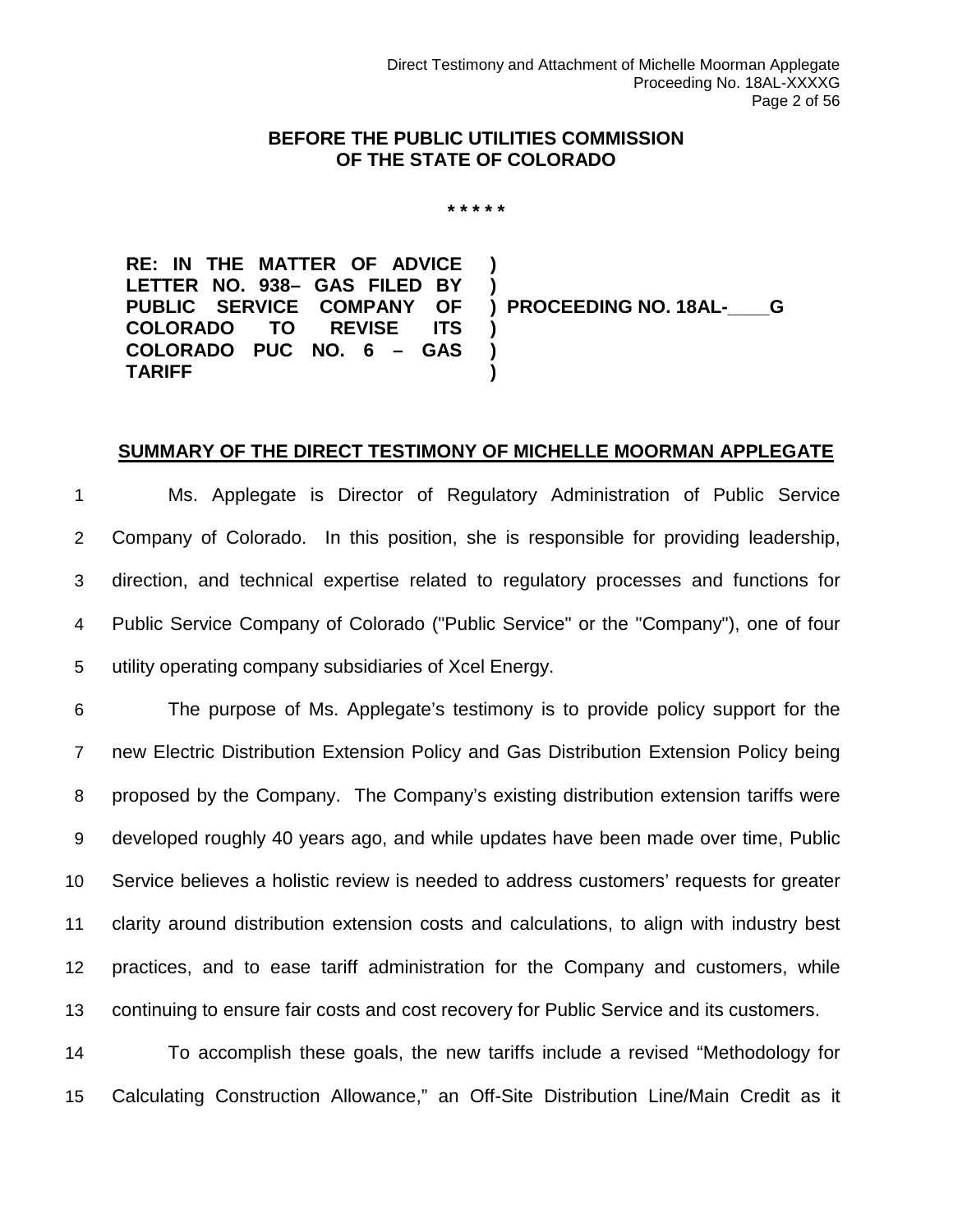pertains to an Off-Site Distribution Line Extension (electric) or Off-Site Distribution Main Extension (gas), the development of standardized per lot costs for single family and townhomes, an allowance for Residential Service Laterals up to 100 feet and a standardized cost per foot thereafter, a Commercial Service Lateral Credit, a Street Lighting Credit, and Transportation Credit. Collectively, these components of the new tariffs result in relatively lower upfront payments by customers, and relatively higher contributions by the Company, but it is the Company's expectation that the increased investment is largely offset by the addition of the associated load and revenues. Ms. Applegate also will describe the administrative efficiencies, increased transparency, and improved customer satisfaction that Public Service believes the new Electric and Gas Distribution Extension Policies will provide moving forward, consistent with the spirit and goals of Senate Bill 17-271, which required a non-adjudicatory proceeding before the Colorado Public Utilities Commission (the "Commission"). During this proceeding, stakeholders discussed, among other things, the need for efficiencies and benefits to enhance clarity surrounding utilities' line extension requirements and process, as well as an equitable allocation of costs. These new Electric and Gas Distribution Extension Policies are intended to begin addressing those needs, and initiate any additional discussions that may be needed in a rulemaking or otherwise.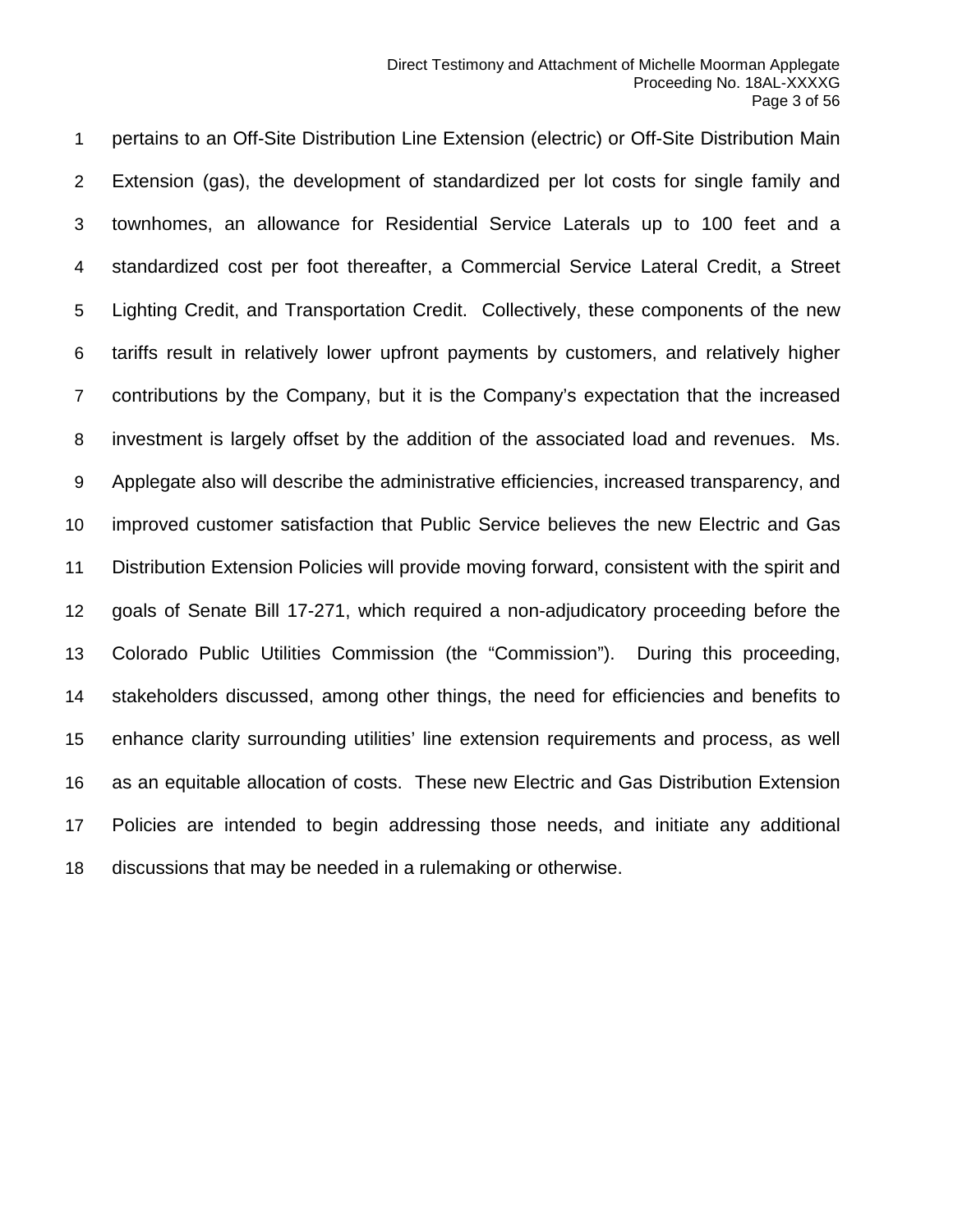#### **BEFORE THE PUBLIC UTILITIES COMMISSION OF THE STATE OF COLORADO**

#### **\* \* \* \* \***

**RE: IN THE MATTER OF ADVICE LETTER NO. 938 – GAS FILED BY PUBLIC SERVICE COMPANY OF COLORADO COLORADO PUC NO. 6 – GAS TARIFF ) ) ) PROCEEDING NO. 18AL-\_\_\_\_G ) ) )**

#### **DIRECT TESTIMONY AND ATTACHMENT OF MICHELLE MOORMAN APPLEGATE**

#### **TABLE OF CONTENTS**

#### **SECTION PAGE**

| $\mathbf{L}$ | INTRODUCTION, QUALIFICATIONS, PURPOSE OF TESTIMONY, AND                                               |  |
|--------------|-------------------------------------------------------------------------------------------------------|--|
| Ш.           | BACKGROUND REGARDING THE DEVELOPMENT OF THE LINE                                                      |  |
| Ш.           |                                                                                                       |  |
| IV.          | PROPOSED CHANGES TO THE ELECTRIC DISTRIBUTION<br>EXTENSION POLICY AND THE GAS DISTRIBUTION POLICY  23 |  |
| V.           | <b>CONSTRUCTION ALLOWANCE, CREDITS, AND COST CHANGES  30</b>                                          |  |
| VI.          | <b>NEW ELECTRIC DISTRIBUTION EXTENSION POLICY AGREEMENTS 38</b>                                       |  |
| VII.         | NEW GAS DISTRIBUTION EXTENSION POLICY AGREEMENTS 46                                                   |  |
| VIII.        |                                                                                                       |  |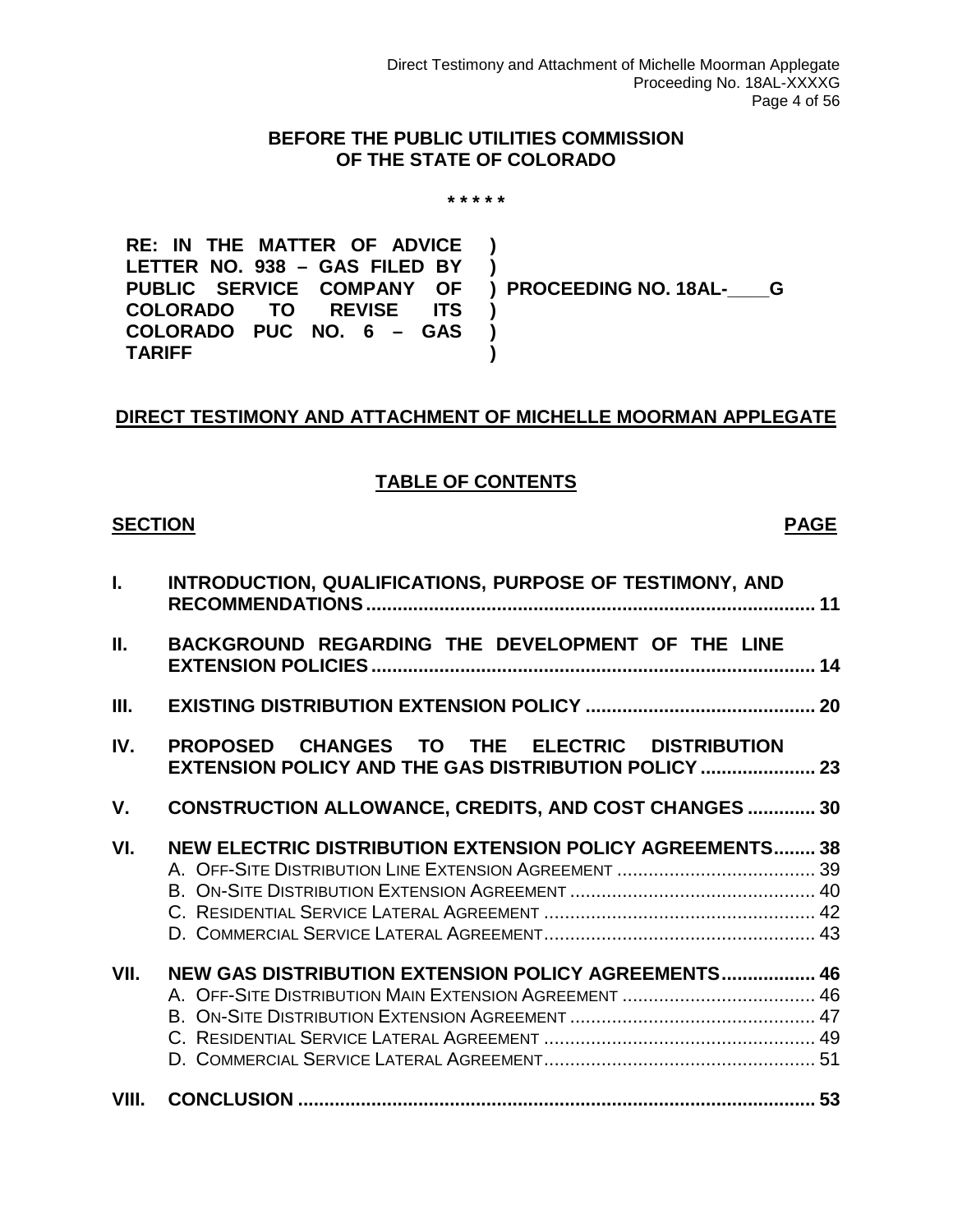#### **LIST OF ATTACHMENTS**

| <b>Attachment MMA-1</b> | <sup>1</sup> Methodology for Calculation of Off-Site Distribution |  |  |  |
|-------------------------|-------------------------------------------------------------------|--|--|--|
|                         | <b>Extension Credit</b>                                           |  |  |  |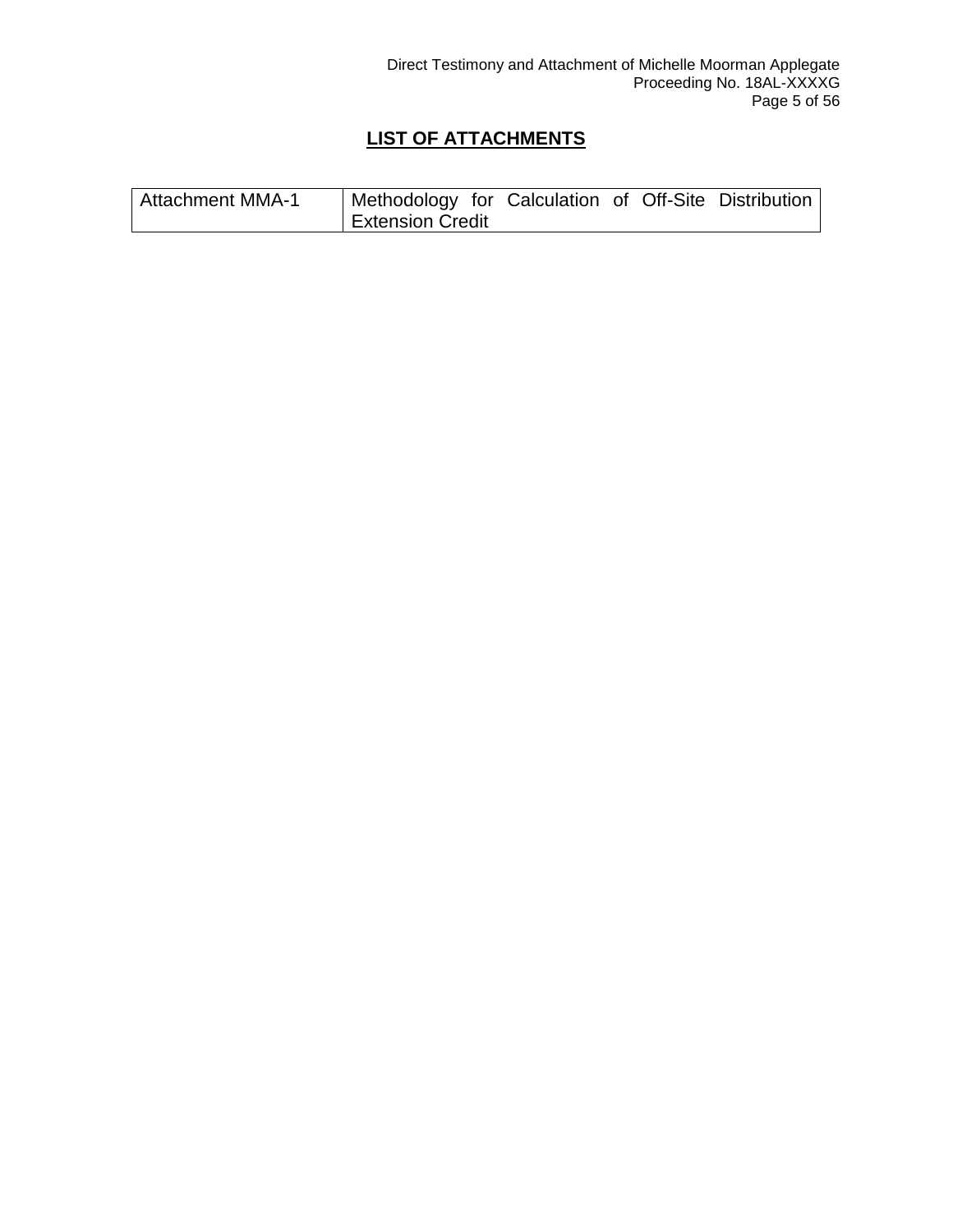#### **GLOSSARY OF ACRONYMS AND DEFINED TERMS**

| <b>Acronym/Defined Term</b>                 | <b>Meaning</b>                                                                                                                                                                                                                                                                                                                                                             |  |  |  |
|---------------------------------------------|----------------------------------------------------------------------------------------------------------------------------------------------------------------------------------------------------------------------------------------------------------------------------------------------------------------------------------------------------------------------------|--|--|--|
|                                             |                                                                                                                                                                                                                                                                                                                                                                            |  |  |  |
| Applicant                                   | An Applicant is an individual person or persons<br>requesting electric or gas service on or after the<br>effective date of the new Distribution Extension<br>Policy tariff, who own the property requiring such<br>service, including the legal entity, builder,<br>developer, corporation, limited partnership or any<br>person having legal authority over the property. |  |  |  |
| Atmos                                       | <b>Atmos Energy Corporation</b>                                                                                                                                                                                                                                                                                                                                            |  |  |  |
| <b>Average Embedded Cost</b>                | Gross embedded distribution plant investment                                                                                                                                                                                                                                                                                                                               |  |  |  |
| Bill                                        | Senate Bill 17-271                                                                                                                                                                                                                                                                                                                                                         |  |  |  |
| <b>Black Hills</b>                          | Black Hills Gas Distribution and Black Hills<br>Electric                                                                                                                                                                                                                                                                                                                   |  |  |  |
| <b>CEO</b>                                  | <b>Colorado Energy Office</b>                                                                                                                                                                                                                                                                                                                                              |  |  |  |
| <b>CNG</b>                                  | <b>Colorado Natural Gas</b>                                                                                                                                                                                                                                                                                                                                                |  |  |  |
| <b>Commercial Service Lateral</b><br>Credit | A credit applied to an Applicant's Construction<br>Costs for a Commercial Service Lateral.<br>The<br>listed<br>the<br>sheet<br>entitled<br>on<br>amount<br>is<br><b>Construction Costs and Credits in the Distribution</b><br><b>Extension Policy tariff.</b>                                                                                                              |  |  |  |
| Commission                                  | <b>Colorado Public Utilities Commission</b>                                                                                                                                                                                                                                                                                                                                |  |  |  |
| <b>CCOSS</b>                                | <b>Class Cost of Service Study</b>                                                                                                                                                                                                                                                                                                                                         |  |  |  |
| <b>Compressor Station</b>                   | A compression facility that is installed for the<br>purpose of compressing natural gas.                                                                                                                                                                                                                                                                                    |  |  |  |
| <b>Construction Allowance</b>               | The amount as listed on the sheet entitled<br>Construction Allowance by Service Class in the<br>Distribution Extension Policy tariff. Construction<br>On-Site<br><b>Distribution</b><br>Allowances<br>apply<br>to<br>Extension Agreements and may apply to Off-Site<br>Distribution Line/Main Extension Agreements as<br>set forth in the tariff.                          |  |  |  |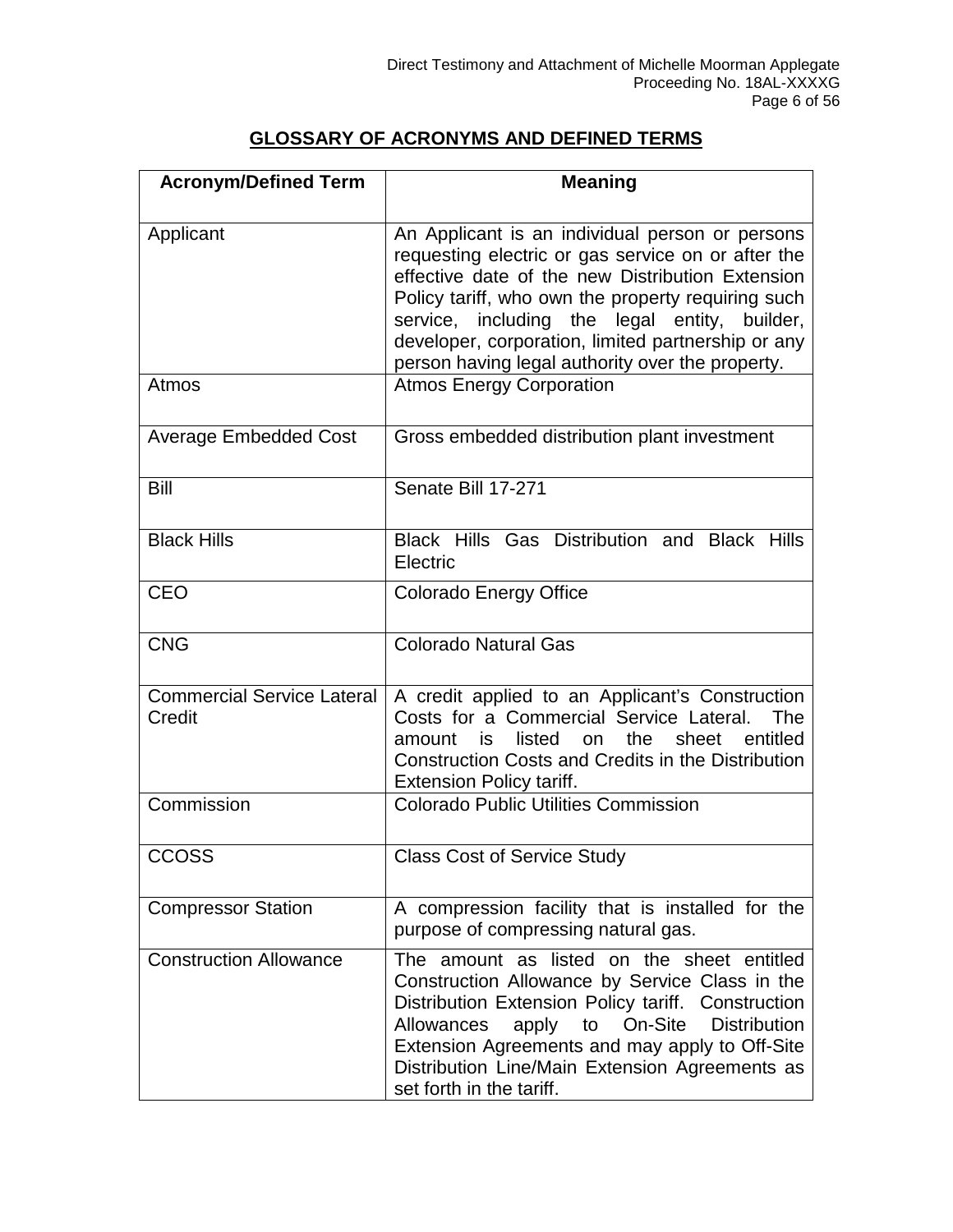| <b>Construction Costs</b>        | The estimated costs of all facilities necessary to<br>construct and install the Off-Site Distribution<br>Line/Main<br>Extension,<br>On-Site<br><b>Distribution</b><br>Service Lateral<br>Extension,<br>Extension,<br>or<br>Distribution Reinforcement, including satisfactory<br>rights-of-way and shall not include or<br>be<br>determined with reference to<br>provision<br>for<br>additional capacity, size or strength in excess of<br>that necessary to meet the requirements of the<br>Company's standards required to serve the load.<br>Standardized costs may be utilized as the<br>estimated cost for certain On-Site Distribution<br>Extensions and Service Lateral Extensions as<br>stated throughout the Distribution Extension<br>Policy. |
|----------------------------------|---------------------------------------------------------------------------------------------------------------------------------------------------------------------------------------------------------------------------------------------------------------------------------------------------------------------------------------------------------------------------------------------------------------------------------------------------------------------------------------------------------------------------------------------------------------------------------------------------------------------------------------------------------------------------------------------------------------------------------------------------------|
| <b>Construction Payment</b>      | Amount advanced prior to construction, except as<br>otherwise provided in the tariff, by Applicant to<br>pay all Construction Costs<br>in excess of<br>and/or<br>Construction<br>Allowance<br>Off-Site<br>Distribution Line/Main Extension Credit and/or<br><b>Commercial Service Lateral Credit.</b>                                                                                                                                                                                                                                                                                                                                                                                                                                                   |
| DTH or Dth                       | Dekatherm                                                                                                                                                                                                                                                                                                                                                                                                                                                                                                                                                                                                                                                                                                                                               |
| EV                               | <b>Electric Vehicle</b>                                                                                                                                                                                                                                                                                                                                                                                                                                                                                                                                                                                                                                                                                                                                 |
| <b>Extension Completion Date</b> | The date on which the construction of an Off-Site<br>Line/Main<br><b>Distribution</b><br>Extension,<br>On-Site<br>Distribution Extension, Service Lateral Extension,<br>or Distribution Reinforcement is completed as<br>shown by the Company's records.                                                                                                                                                                                                                                                                                                                                                                                                                                                                                                |
| <b>Grandfathered Applicant</b>   | Residential<br>or commercial Applicants<br>who<br>requested extensions and executed a Distribution<br>Line/Main<br>Extension<br>Agreement<br>and/or<br>a<br>Construction Agreement prior to the effective<br>date of the new Distribution Extension Policy<br>tariff.                                                                                                                                                                                                                                                                                                                                                                                                                                                                                   |
| <b>High Density Load</b>         | A High Density Load is an indoor plant growing<br>facility or other similarly situated load where the<br>residential<br>commercial<br>customer's<br><b>or</b><br>load<br>requirements are increased substantially<br>over<br>normal load per square foot ratios such that the<br>Company is required to install additional capacity<br>over that which it would normally provide.                                                                                                                                                                                                                                                                                                                                                                       |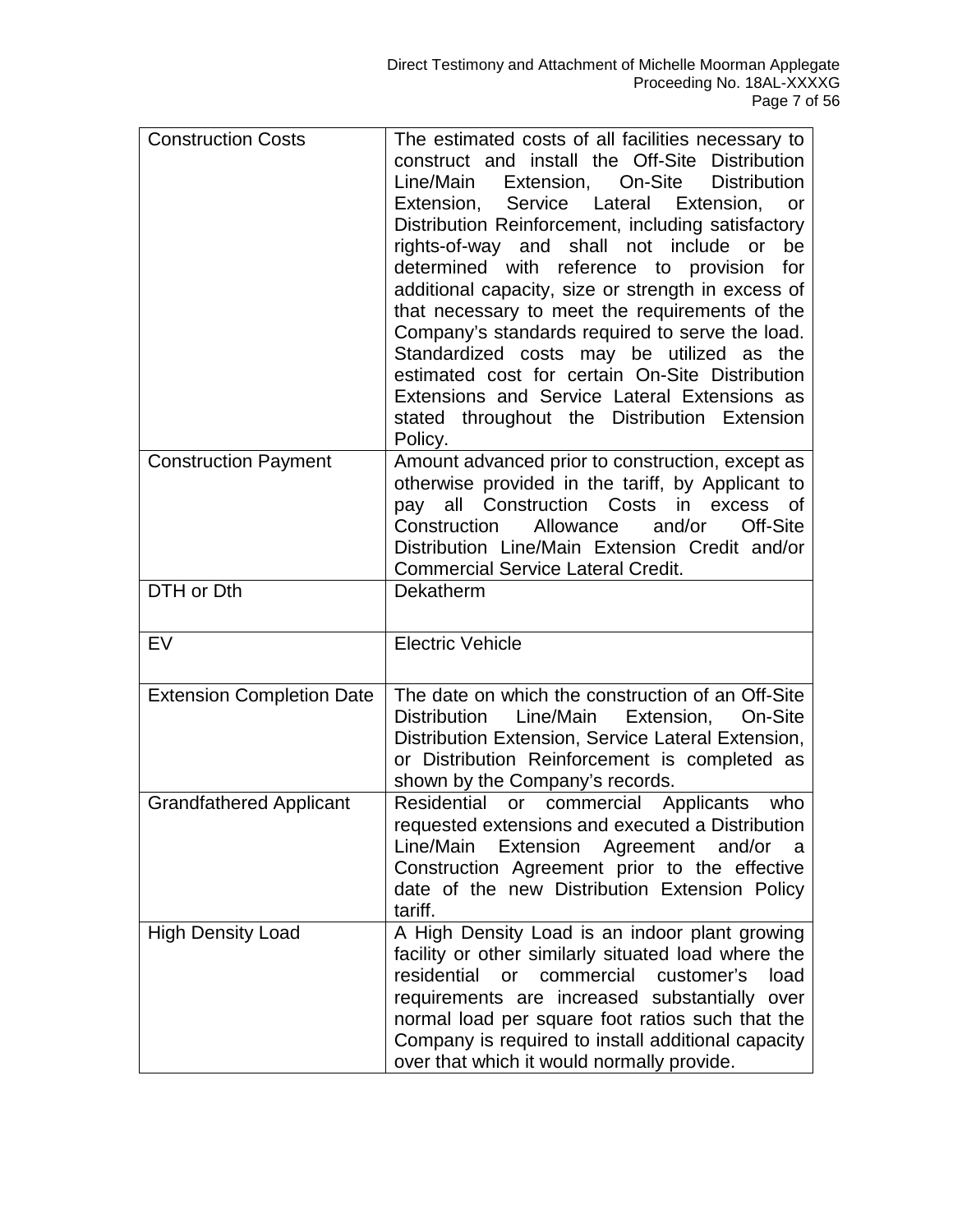| <b>Indeterminate Service</b><br>(Electric)<br><b>Indeterminate Service</b>       | Service for overhead or underground electric On-<br>Site Distribution Extensions, Off-Site Distribution<br>Line Extensions and Service Lateral Extensions<br>which is of an<br>indefinite<br>for<br>service<br><b>or</b><br>indeterminate nature, as determined by the<br>Company, such as that required by, but not<br>commercial<br>limited<br>to<br>(a)<br>speculative<br>development of property for sale; (b) mines,<br>quarries, sand pits, oil wells, certain High Density<br>Loads, and other enterprises of more or less<br>speculative characteristics; or (c) all other service<br>neither Permanent Service<br>to<br>which<br>nor<br>Temporary Service is applicable.<br>Service for gas On-Site Distribution Extensions, |
|----------------------------------------------------------------------------------|---------------------------------------------------------------------------------------------------------------------------------------------------------------------------------------------------------------------------------------------------------------------------------------------------------------------------------------------------------------------------------------------------------------------------------------------------------------------------------------------------------------------------------------------------------------------------------------------------------------------------------------------------------------------------------------------------------------------------------------|
| (Gas)                                                                            | Off-Site Distribution Main Extensions,<br>and<br>Service Lateral Extensions for service which are<br>of an indefinite or indeterminate nature, as<br>determined by the Company, such as that<br>required by, but not limited to (a) speculative<br>commercial development of property for sale; (b)<br>mines, quarries, sand pits, oil wells, and other<br>more or less speculative<br>enterprises of<br>characteristics; or (c) all other service to which<br>neither<br>Permanent Service nor Temporary<br>Service is applicable.                                                                                                                                                                                                   |
| kW                                                                               | Kilowatt                                                                                                                                                                                                                                                                                                                                                                                                                                                                                                                                                                                                                                                                                                                              |
| <b>Local Distribution Company</b><br><b>Customer or LDC</b><br>Customer          | A customer in the business of distributing and<br>selling gas to retail customers in Colorado that<br>pipeline<br>system<br>operates<br>gas<br>a<br>that<br>is<br>interconnected with and receives gas deliveries<br>from the Company's system.                                                                                                                                                                                                                                                                                                                                                                                                                                                                                       |
| Methodology for<br><b>Calculation of Construction</b><br>Allowance<br><b>NGV</b> | The methodology used for the calculation of<br>Construction Allowance is based on two and<br>three-quarter (2.75) times estimated annual non-<br>fuel revenue. The methodology is subject to<br>review and appropriate revisions by filing of new<br>Construction Allowances in the Construction<br>Allowances by Service Class in the Distribution<br>Extension Policy tariff with the Commission.<br><b>Natural Gas Vehicle</b>                                                                                                                                                                                                                                                                                                     |
|                                                                                  |                                                                                                                                                                                                                                                                                                                                                                                                                                                                                                                                                                                                                                                                                                                                       |
| <b>NPV</b>                                                                       | Net Present Value Analysis                                                                                                                                                                                                                                                                                                                                                                                                                                                                                                                                                                                                                                                                                                            |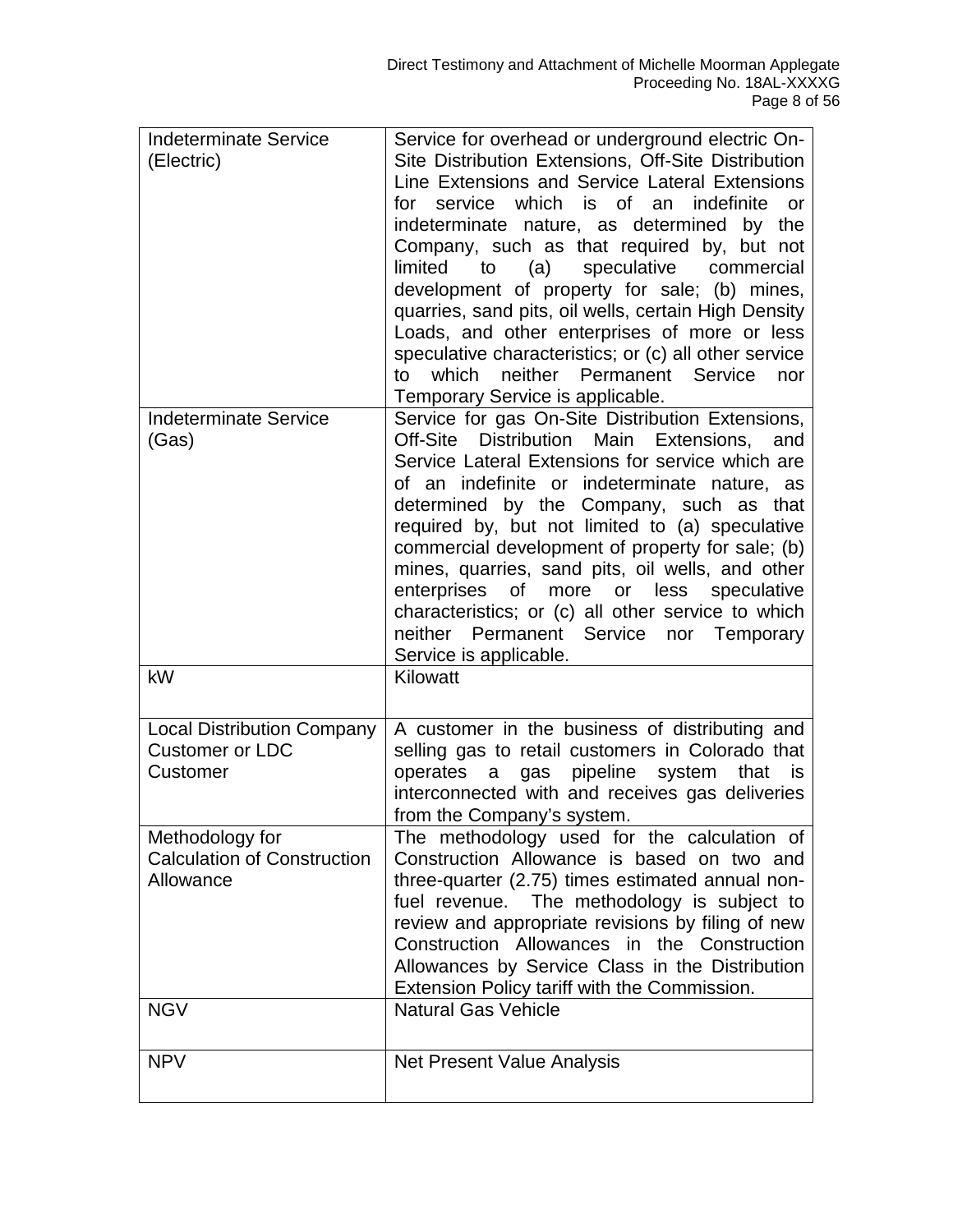| OCC                                                          | <b>Office of Consumer Counsel</b>                                                                                                                                                                                                                                                                                                                                                                                                                                                                                                    |
|--------------------------------------------------------------|--------------------------------------------------------------------------------------------------------------------------------------------------------------------------------------------------------------------------------------------------------------------------------------------------------------------------------------------------------------------------------------------------------------------------------------------------------------------------------------------------------------------------------------|
| <b>Off-Site Distribution Line</b><br><b>Extension Credit</b> | The Off-Site Distribution Line Extension Credit is<br>a thirty-five percent (35%) credit applied to an<br>Applicant's Construction Costs for an Off-Site<br>Distribution Line Extension. In the event that<br>excess Construction Allowance is awarded to an<br>Off-Site Distribution Line Extension, this credit<br>shall be applied after the Construction Allowance<br>has been applied. In no event shall the total<br>amount refunded to any customer exceed the<br>total Construction Payment made<br>by that<br>customer.     |
| <b>Off-Site Distribution Main</b><br><b>Extension Credit</b> | The Off-Site Distribution Main Extension Credit is<br>a twenty-eight percent (28%) credit applied to an<br>Applicant's Construction Costs for an Off-Site<br>Distribution Main Extension. In the event that<br>excess Construction Allowance is awarded to an<br>Off-Site Distribution Main Extension, this credit<br>shall be applied after the Construction Allowance<br>has been applied. In no event shall the total<br>amount refunded to any customer exceed the<br>total Construction Payment made<br>by<br>that<br>customer. |
| O&M                                                          | <b>Operations and Maintenance</b>                                                                                                                                                                                                                                                                                                                                                                                                                                                                                                    |
| <b>Permanent Service</b>                                     | The use of service is to be permanent and where<br>sufficient revenue to support the necessary<br>investment is assured.                                                                                                                                                                                                                                                                                                                                                                                                             |
| Public Service, or the<br>Company                            | Public Service Company of Colorado                                                                                                                                                                                                                                                                                                                                                                                                                                                                                                   |
| Staff                                                        | <b>Staff of the Commission</b>                                                                                                                                                                                                                                                                                                                                                                                                                                                                                                       |
| <b>Street Lighting Credit</b>                                | A credit applied to an Applicant's Construction<br>Costs for an extension associated with Street<br>Lighting that may be part of an Off-Site<br>Distribution Line Extension or<br>an On-Site<br>Distribution Extension. The amount is listed on<br>the sheet entitled Construction Costs and Credits<br>in the Electric Distribution Extension Policy tariff.                                                                                                                                                                        |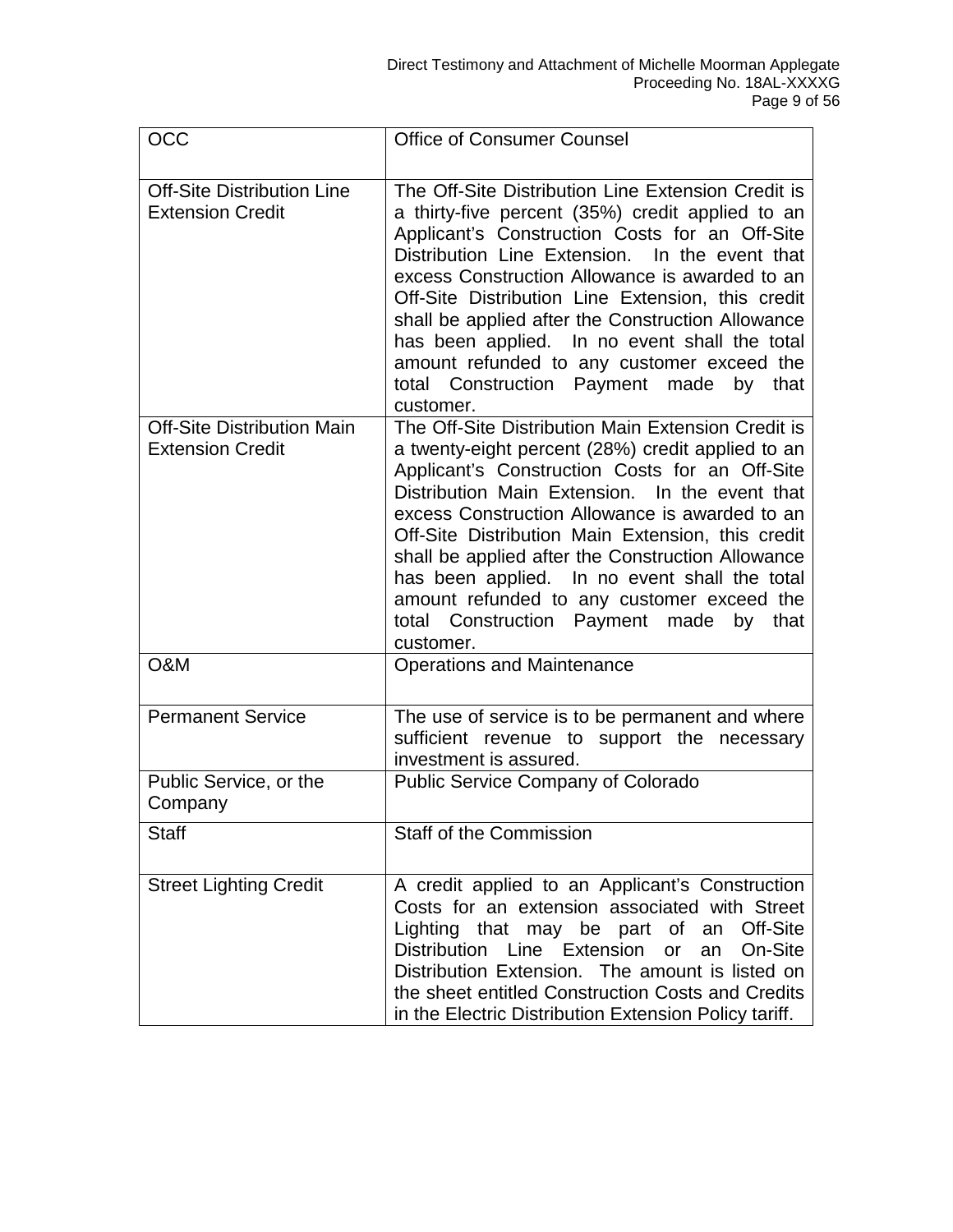| <b>Temporary Service</b>     | Service known to be of a temporary nature, if<br>Temporary Service is continued for more than 18<br>months following the Extension Completion Date,<br>the nature of such continues service can be, if<br>appropriate, reclassified as Indeterminate or<br>Permanent. |
|------------------------------|-----------------------------------------------------------------------------------------------------------------------------------------------------------------------------------------------------------------------------------------------------------------------|
| <b>Transportation Credit</b> | A credit applied to an Applicant's Construction<br>Costs for the Off-Site Distribution<br>Main<br>Extension. The amount is listed on the sheet<br>entitled Construction Costs and Credits in the<br><b>Gas Distribution Extension Policy Tariff.</b>                  |
| <b>Xcel Energy</b>           | Xcel Energy Inc.                                                                                                                                                                                                                                                      |
| <b>XES</b>                   | Xcel Energy Services Inc.                                                                                                                                                                                                                                             |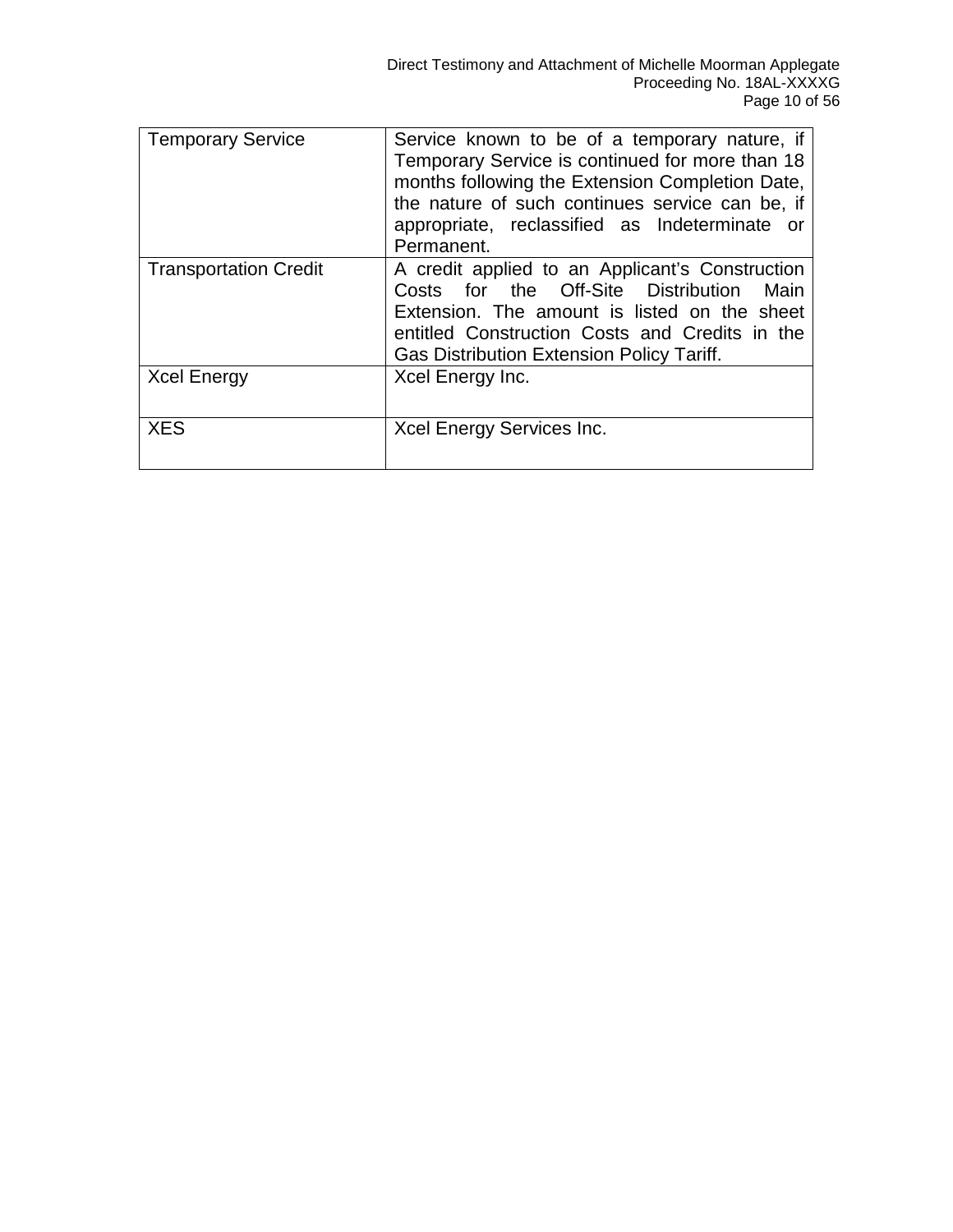#### **BEFORE THE PUBLIC UTILITIES COMMISSION OF THE STATE OF COLORADO**

#### **\* \* \* \* \***

**RE: IN THE MATTER OF ADVICE LETTER NO. 938 – GAS FILED BY PUBLIC SERVICE COMPANY OF COLORADO TO REVISE ITS COLORADO PUC NO. 6 – GAS TARIFF ) ) ) PROCEEDING NO. 18AL-\_\_\_\_G ) ) )**

#### **DIRECT TESTIMONY AND ATTACHMENT OF MICHELLE MOORMAN APPLEGATE**

#### <span id="page-10-0"></span>1 **I. INTRODUCTION, QUALIFICATIONS, PURPOSE OF TESTIMONY, AND**  2 **RECOMMENDATIONS**

#### 3 **Q. PLEASE STATE YOUR NAME AND BUSINESS ADDRESS.**

4 A. My name is Michelle Moorman Applegate. My business address is 1800 5 Larimer, Suite 1400, Denver, Colorado 80202.

### 6 **Q. BY WHOM ARE YOU EMPLOYED AND IN WHAT POSITION?**

- 7 A. I am employed by Xcel Energy Services Inc. ("XES") as Director of Regulatory
- 8 Administration of Public Service Company of Colorado. XES is a wholly owned
- 9 subsidiary of Xcel Energy Inc. ("Xcel Energy"), and provides an array of support
- 10 services to Public Service Company of Colorado ("Public Service" or the
- 11 "Company") and the other utility operating company subsidiaries of Xcel Energy
- 12 on a coordinated basis.

#### 13 **Q. ON WHOSE BEHALF ARE YOU TESTIFYING IN THE PROCEEDING?**

14 A. I am testifying on behalf of Public Service.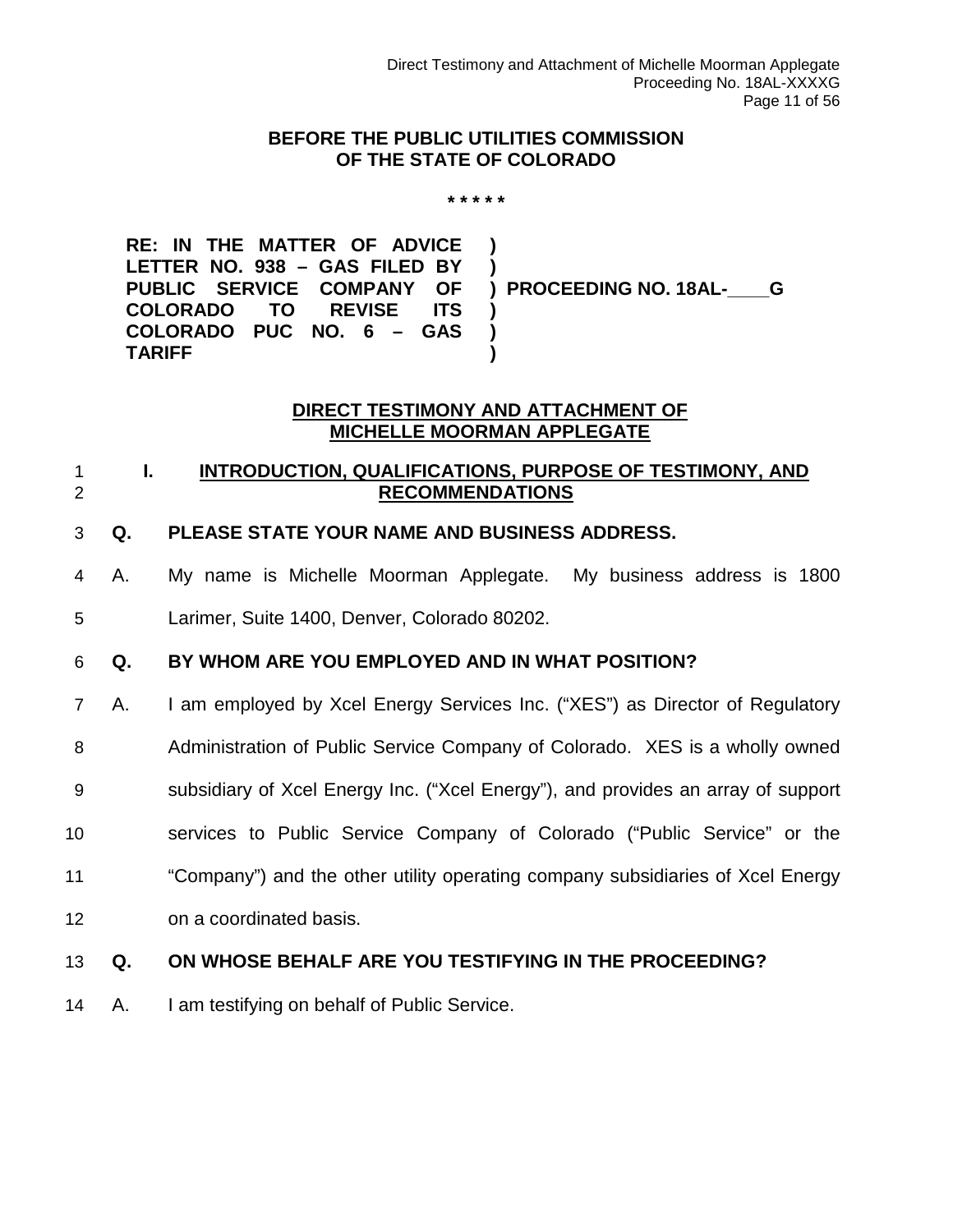#### **Q. PLEASE SUMMARIZE YOUR RESPONSIBILITIES AND QUALIFICATIONS.**

 A. As Director of Regulatory Administration, I am responsible for providing leadership, direction, and technical expertise related to regulatory processes and functions for Public Service, one of four utility operating company subsidiaries of Xcel Energy. A description of my qualifications, duties, and responsibilities is set forth after the conclusion of my Direct Testimony in my Statement of Qualifications.

#### **Q. WHAT IS THE PURPOSE OF YOUR DIRECT TESTIMONY?**

 A. In my testimony, I provide policy support for the Company's new Electric and Gas Distribution Extension Policies. The Company is proposing substantive changes that address the focus of the stakeholder input heard from customers and 12 through the Senate Bill 17-271 non-adjudicatory process, which sought greater administrative efficiencies, increased transparency, and improved customer satisfaction.

# **Q. ARE ANY OTHER PUBLIC SERVICE WITNESSES FILING TESTIMONY IN THIS PROCEEDING?**

A. No.

# **Q. ARE YOU PROVIDING ANY ATTACHMENTS TO YOUR DIRECT TESTIMONY?**

- Yes, I am sponsoring the following attachment, which was prepared under my direct supervision:
- Attachment MMA-1: Methodology for Calculation of Off-Site Distribution Extension Credit.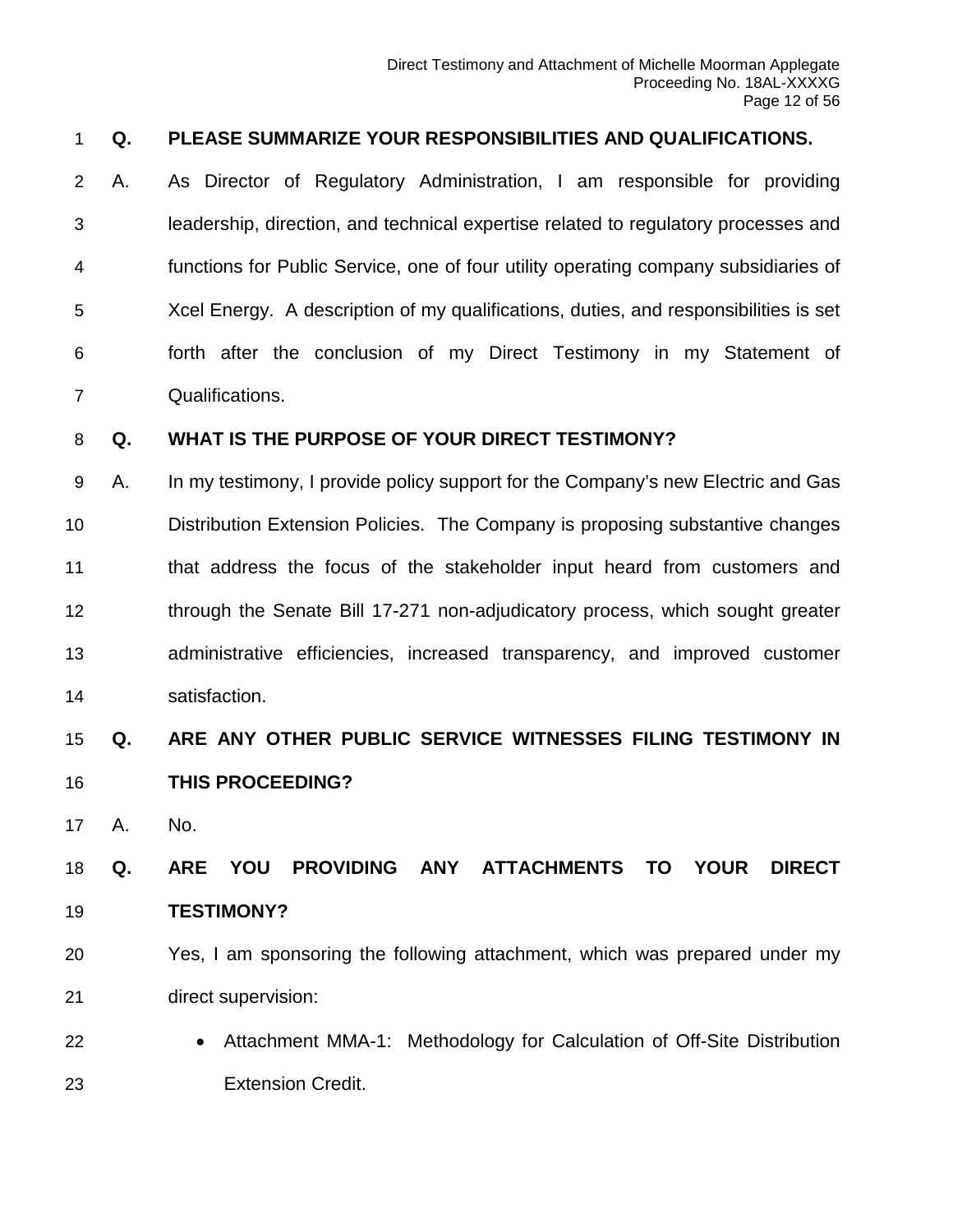#### **Q. WHAT RECOMMENDATIONS ARE YOU MAKING IN YOUR TESTIMONY?**

 A. For the reasons set forth below, I recommend that the Commission approve the Company's proposed Electric and Gas Distribution Extension Policies with an effective date of May 1, 2019. While the new Electric and Gas Distribution Extension Policy tariffs could be effective on thirty days' notice, the Company requests that these new tariffs be suspended by the Commission on or before January 3, 2019, and become effective approximately 120 days after that suspension or May 1, 2019. To accommodate a procedural schedule to allow the new Electric and Gas Distribution Extension Policy tariffs to become effective on that date, we respectfully request a Commission Decision in these proceedings by April 1, 2019, to allow time for final implementation of all necessary internal processes and program changes prior to the new tariffs going into effect.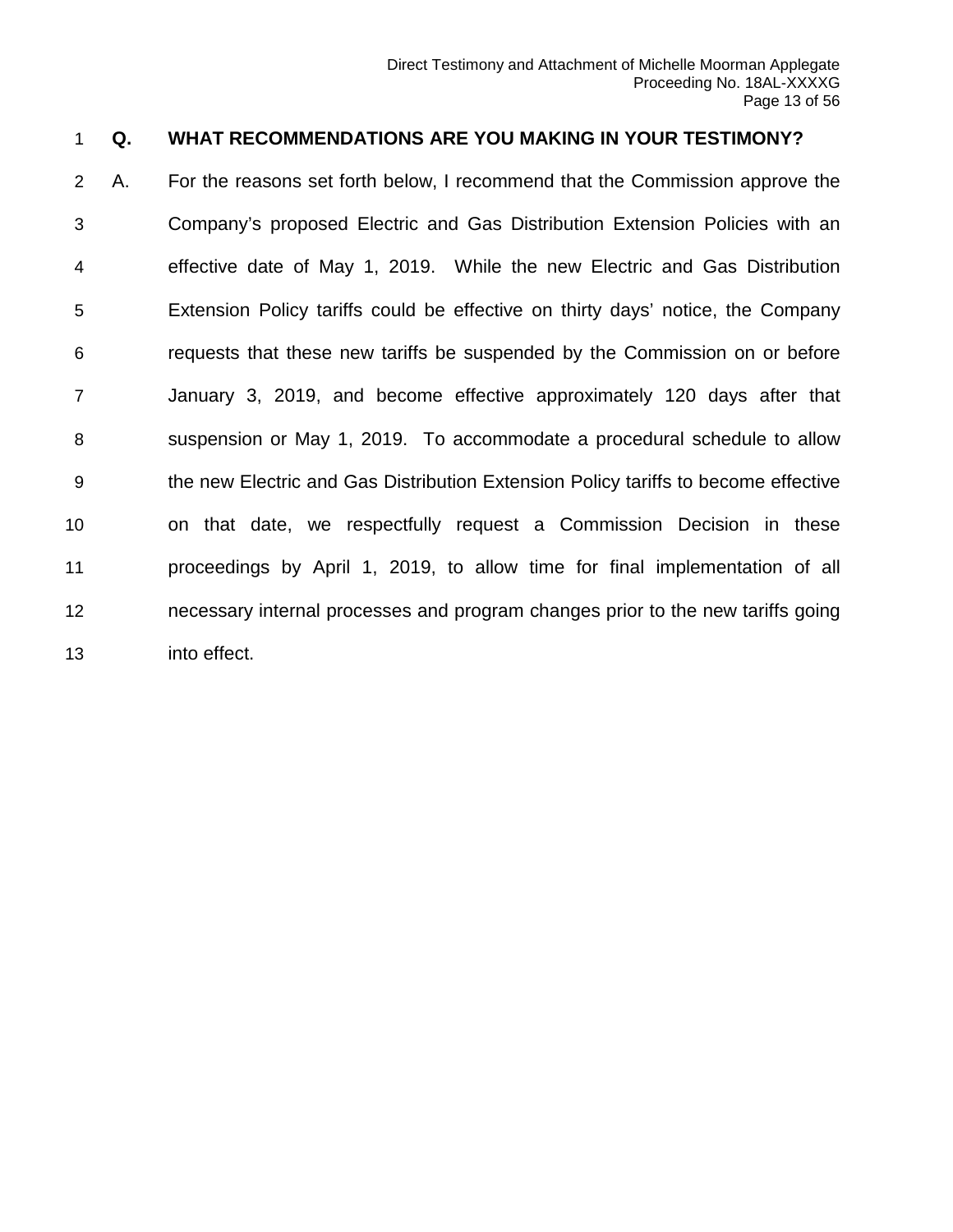#### <span id="page-13-0"></span> **II. BACKGROUND REGARDING THE DEVELOPMENT OF THE LINE EXTENSION POLICIES**

# **Q. WHY IS THE COMPANY RE-EVALUATING ITS ELECTRIC AND GAS DISTRIBUTION EXTENSION POLICIES?**

 A. The Company's existing Electric and Gas Distribution Extension Policies were developed roughly 40 years ago. While updates have been made over time, the energy, as well as the real estate and development industries, has evolved a great deal. This is especially true in recent years in that the large volume of new customer connections has stressed current resources and processes. It has, however, presented opportunities for improvements. To ensure we continue to provide our customers the quality of service they expect and deserve, we have comprehensively examined our current line extension policies and associated processes. As such, significant effort has been made to collect feedback from our builder and developer stakeholders to ensure we clearly understand the opportunities for improvement to our current processes and what they expect to experience from the Company in the future. Based on feedback, the most critical improvements customers are seeking include greater predictability, transparency and customer engagement. As a result, Public Service believes its proposed tariffs present a holistic approach to deliver on these expectations. In general, the Company is seeking to simplify its policies for ease of customers' understanding and calculation of distribution line extension costs, to align with industry best practices, and to minimize administrative burdens to the Company and customers, while ensuring both Public Service and its customers have continued fair costs and cost recovery. Finally, combined with other system,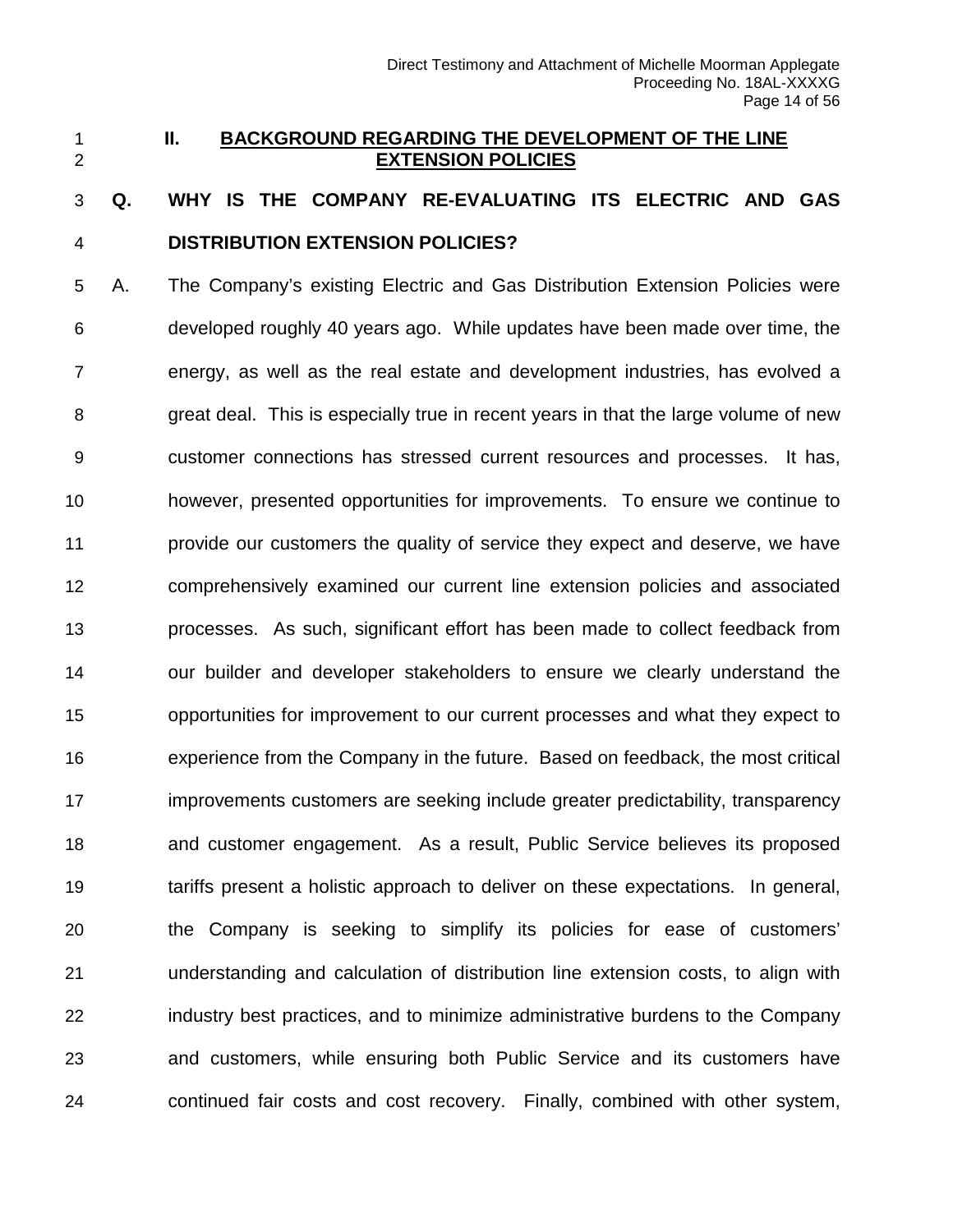process, and operational improvements, including new Builder and Developer Representative positions dedicated to serving the community, we believe the comprehensive revisions in the new tariffs will strengthen our goal to provide our customers exceptional customer service.

# **Q. WHAT ADDITIONAL RECENT DEVELOPMENTS HAVE CAUSED THE COMPANY, OTHER PUBLIC UTILITIES, AND THE COMMISSION TO RE-EVALUATE ELECTRIC AND GAS DISTRIBUTION EXTENSION POLICIES?**

 A. In June 2017, Senate Bill 17-271 (the "Bill") was signed into law, and it required that the Commission open a non-adjudicatory proceeding to evaluate **jurisdictional utilities' service extension policies for providing new or expanded**  electric or gas service. The Bill required that the Commission "open a non- adjudicatory proceeding to evaluate investor-owned utilities' current service extension policies for serving new load applications." Further, the statute directed the Commission to "issue a decision containing recommendations to investor-owned utilities for potential implementation." The factors the Commission was directed to evaluate included:

 (1) The utilities' general load extension procedures used by the utility and requesting customers, including the use of construction agreements, revenue assurance agreements, assignment of estimated costs, predevelopment system investment protocols, and options for cost and schedule transparency, and potential system automation benefits to enhance clarity of the requirements and process;

- (2) Equitable allocation of costs associated with an extension of facilities and any other factors affecting the cost of an extension of facilities; and
- (3) Variables that affect time lines for construction and implementation of an extension of facilities.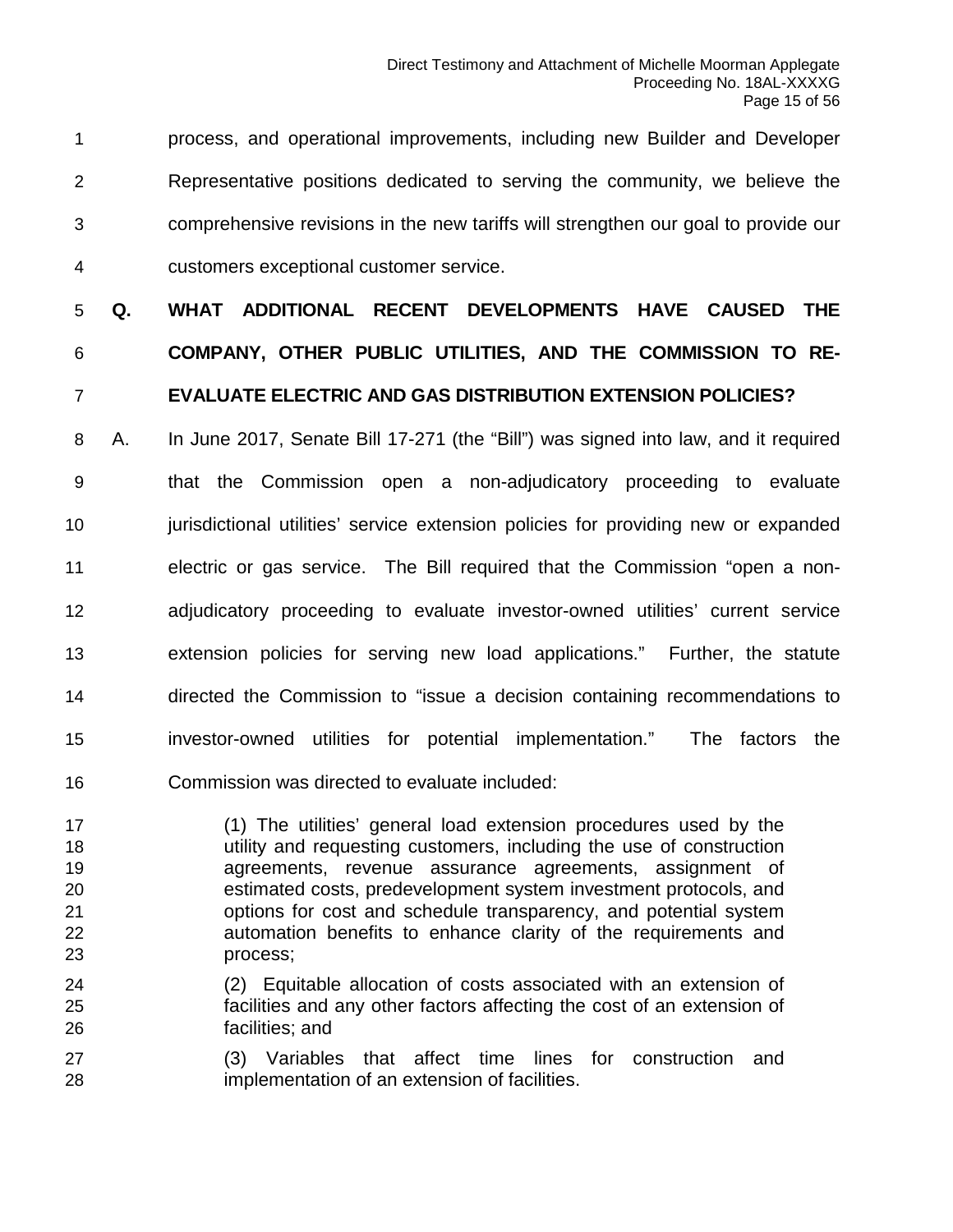Additionally, within 90 days after the conclusion of the non-adjudicatory proceeding, the Commission has the discretion to promulgate rules consistent with the findings of the non-adjudicatory proceeding.

# **Q. PLEASE DESCRIBE THE NON-ADJUDICATORY PROCEEDING BEFORE THE COMMISSION.**

6 A. During this proceeding,<sup>[1](#page-15-0)</sup> a large group of stakeholders that included, Staff of the Commission ("Staff"), the Office of Consumer Counsel ("OCC"), Colorado Energy Office ("CEO"), Colorado Association of Home Builders, National Propane Gas Association, Colorado BUILDS, and Development Recovery Company, as well as utility representation from Public Service, Black Hills Gas Distribution and Black Hills Electric ("Black Hills"), Atmos Energy Corporation ("Atmos") and Colorado Natural Gas ("CNG") were invited to file two rounds of comments on numerous line and main extension issues. Public Service provided Initial Comments on April 27 and Reply Comments on May 25 of this year.

#### **Q. HOW DID THE COMMISSION ADVANCE THE DISCUSSION ON EXTENSION**

#### **POLICIES AFTER THE COMMENT ROUNDS?**

 A. Interested stakeholders and the Commission met twice over the course of three months to discuss potential improvements to utilities' line extension policies. At each meeting, Staff led the discussion and the parties were able to share 0  $\sim$  concerns and offer solutions. Key topics of the first workshop<sup>2</sup> included: engagement, cost calculation and timelines, transparency, operational concerns

<sup>1</sup> *See, generally,* Proceeding No. 18M-0082EG.

<span id="page-15-1"></span><span id="page-15-0"></span><sup>&</sup>lt;sup>2</sup> The first line extension workshop was held June 28, 2018 at the Commission.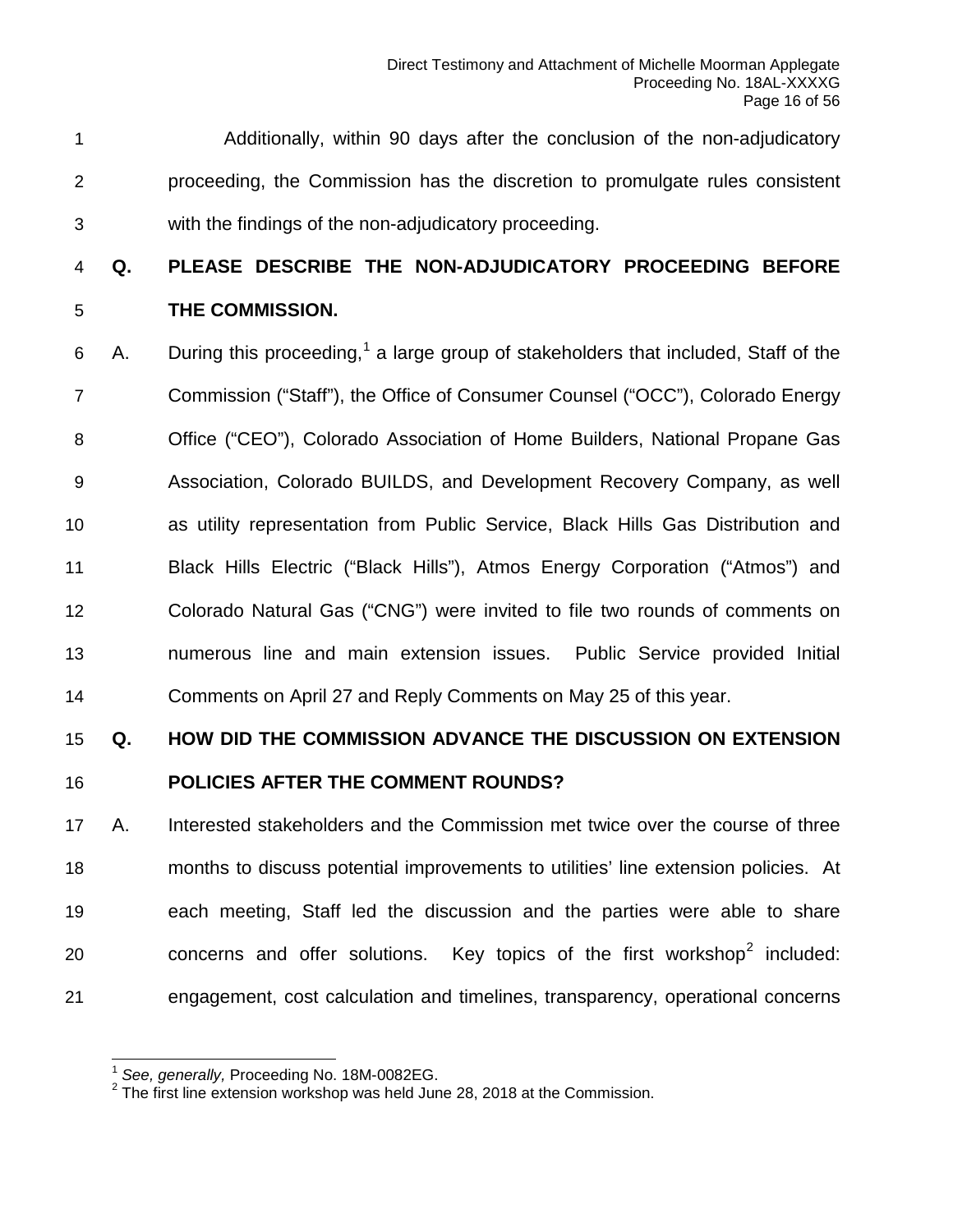and administration. In addition, utilities offered explanations as to how extensions under the current extension policies are completed. Key topics  $\alpha$  addressed at the second workshop<sup>[3](#page-16-0)</sup> included the lack of predictability, timelines, and engagement by the utilities in the planning process. At this workshop, Public Service began outlining proposed solutions, many of which are included in the new tariffs being submitted as part of this filing.

### **Q. DID THE COMPANY FULLY PARTICIPATE IN THESE STAKEHOLDER MEETINGS?**

 A. Yes. The Company participated in all of the stakeholder meetings. In these meetings the Company's experts in distribution extensions and operations were able to meet with and listen to the concerns of stakeholders as well as learn how other utilities approached distribution extension policy. The Company was also able to work through some potential solutions with the various stakeholders and receive feedback.

## **Q. DID THE COMPANY WORK WITH ANY STAKEHOLDERS INDEPENDENTLY THROUGHOUT THIS PROCESS?**

 A. Yes. Public Service has worked diligently with stakeholders representing the real estate development and home building industry, including the Colorado Association of Home Builders, Home Builders Association of Metro Denver, Colorado BUILDS, as well as with Staff and the other utilities involved. The Company worked with all parties to first listen to concerns, then to provide an understanding of the existing line extension process, as well as to develop a

<span id="page-16-0"></span>The second line extension workshop was held August 23, 2018 at the Commission.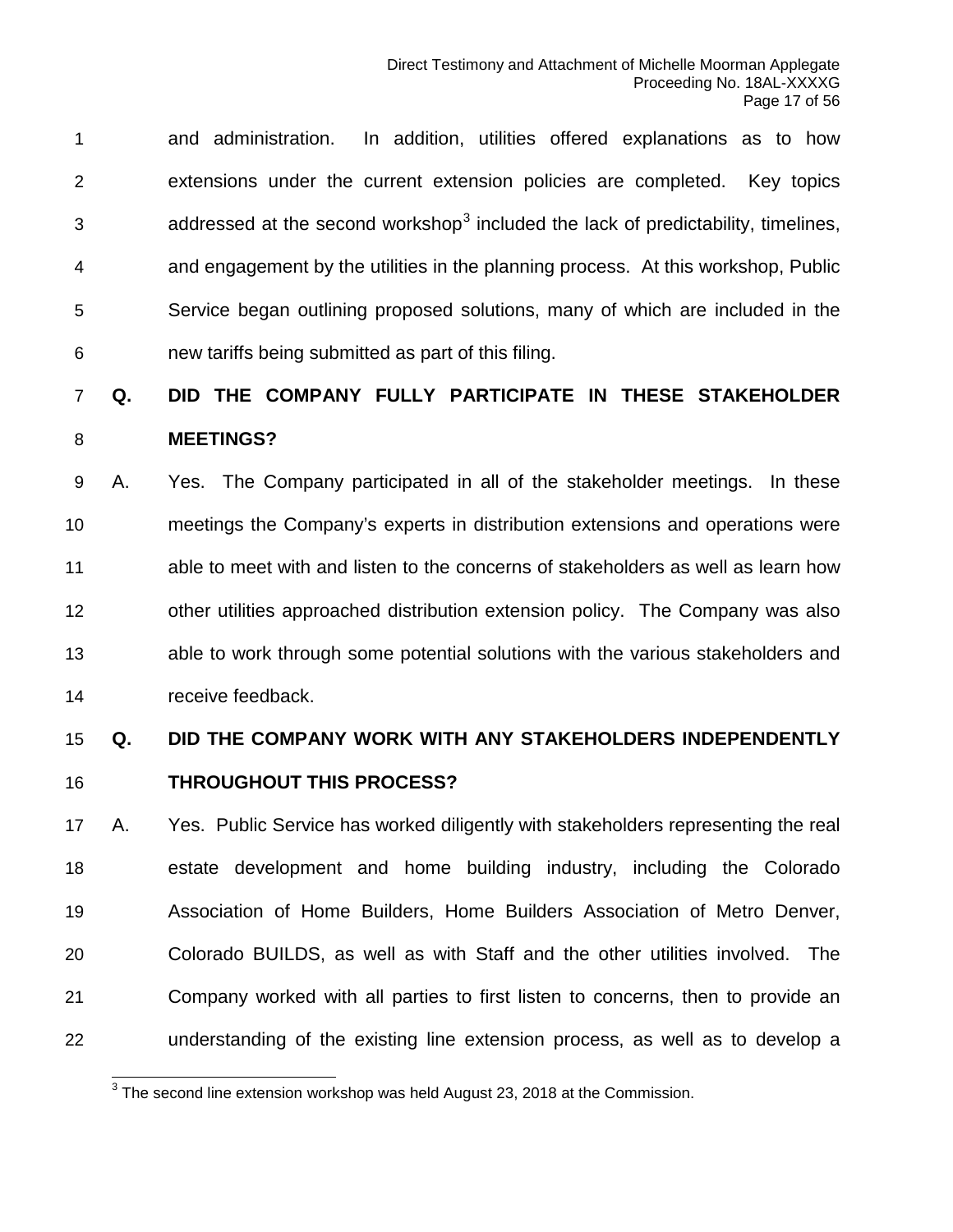solution that met the goals of Senate Bill 17-271.

### **Q. WHAT WERE THE KEY TAKEAWAYS FROM THE NON-ADJUDICATORY PROCEEDING?**

 A. Stakeholders clearly expressed a desire to have utilities' line extension requirements and processes become more consistent, predicable, transparent, and manageable from an administrative perspective. For instance, Applicants should know what agreement(s) they will be required to sign, expected timeframes, and what portion of the cost estimate is the responsibility of the Applicant after accounting for any utility allowances or credits. Additionally, stakeholders expressed a preference for stronger engagement from utilities in **pre-planning meetings.**<sup>[4](#page-17-0)</sup>

### **Q. WHAT IS THE NEXT STEP THE COMMISSION IS CONTEMPLATING WITH**

#### **RESPECT TO THIS EVALUATION OF LINE EXTENSION POLICIES?**

 A. At the conclusion of the non-adjudicatory proceeding, Staff advised all stakeholders it was interested in conducting a rulemaking based on the feedback from the stakeholder workshops. Public Service submitted proposed redlined rules to the Staff of the Commission and took the lead in coordinating with the other utilities on these rule revisions.

<span id="page-17-0"></span>Pre-planning meetings refer to initial construction meetings during which developers, utilities, communities and other key groups meet in advance of plat preparation and remain continuously engaged through final approval.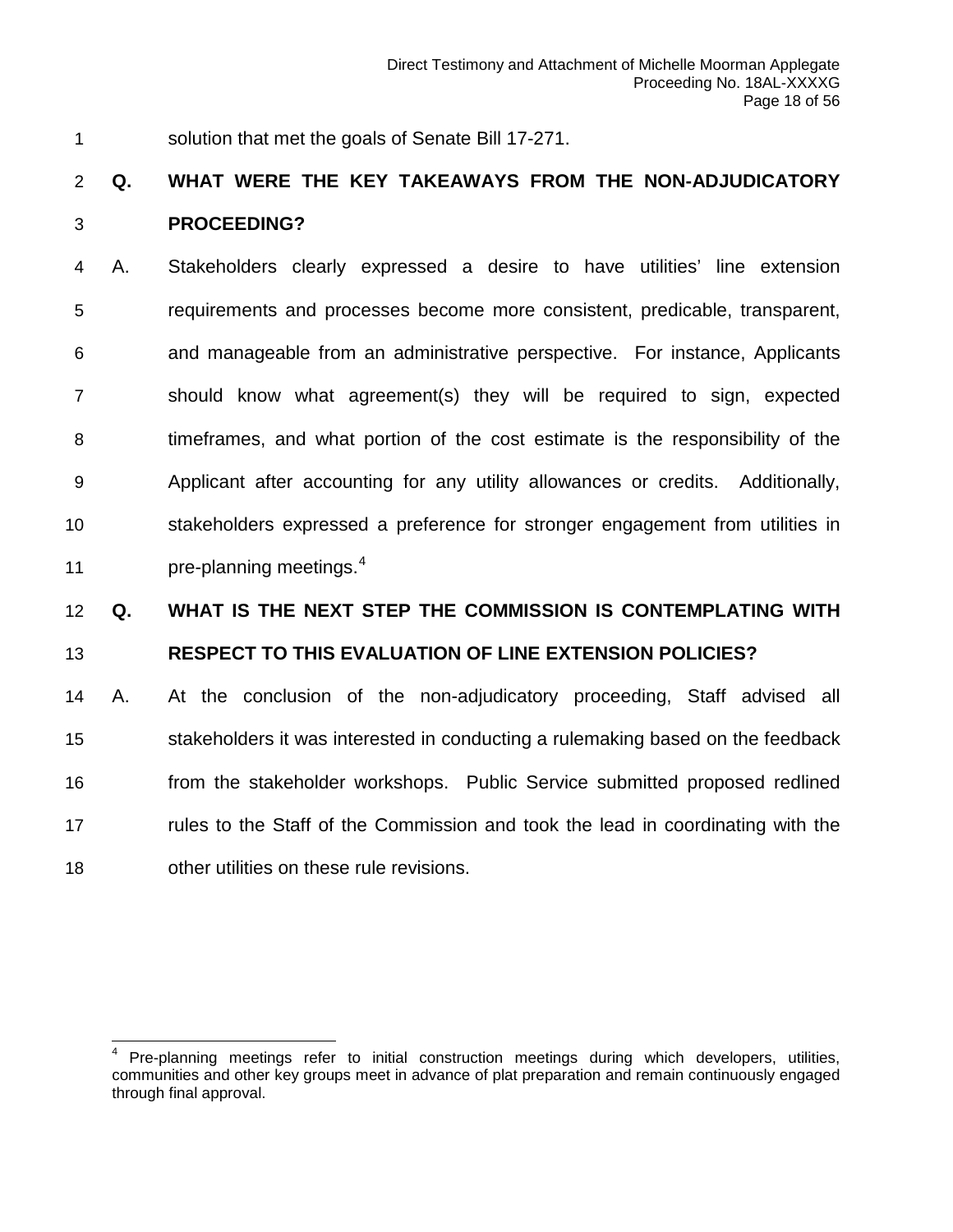# **Q. WHY IS THE COMPANY FILING THIS REQUEST NOW WITH A RULEMAKING PENDING THE COMPLETION OF THE NON-ADJUDICATORY PROCESS?**

 A. While the Company is aware of a pending rulemaking, we are unclear as to the length of such a proceeding (for instance, the filing process with the Secretary of State's office is time-consuming) and the tangible results it can deliver. In addition, Public Service committed to stakeholders that timely changes would be made to the Company's distribution extension policy to increase transparency, predictability, and consistency. By filing the Company's new tariffs today, the improvements in the distribution expansion policy could be in place in a timeframe that allows the benefits to be recognized prior to the summer construction season for next year. While the Company understands that the proposed tariff may need to be modified to be consistent with the outcome of the rulemaking, these improvements benefit customers and should be allowed to move forward with an effective date of May 1, 2019.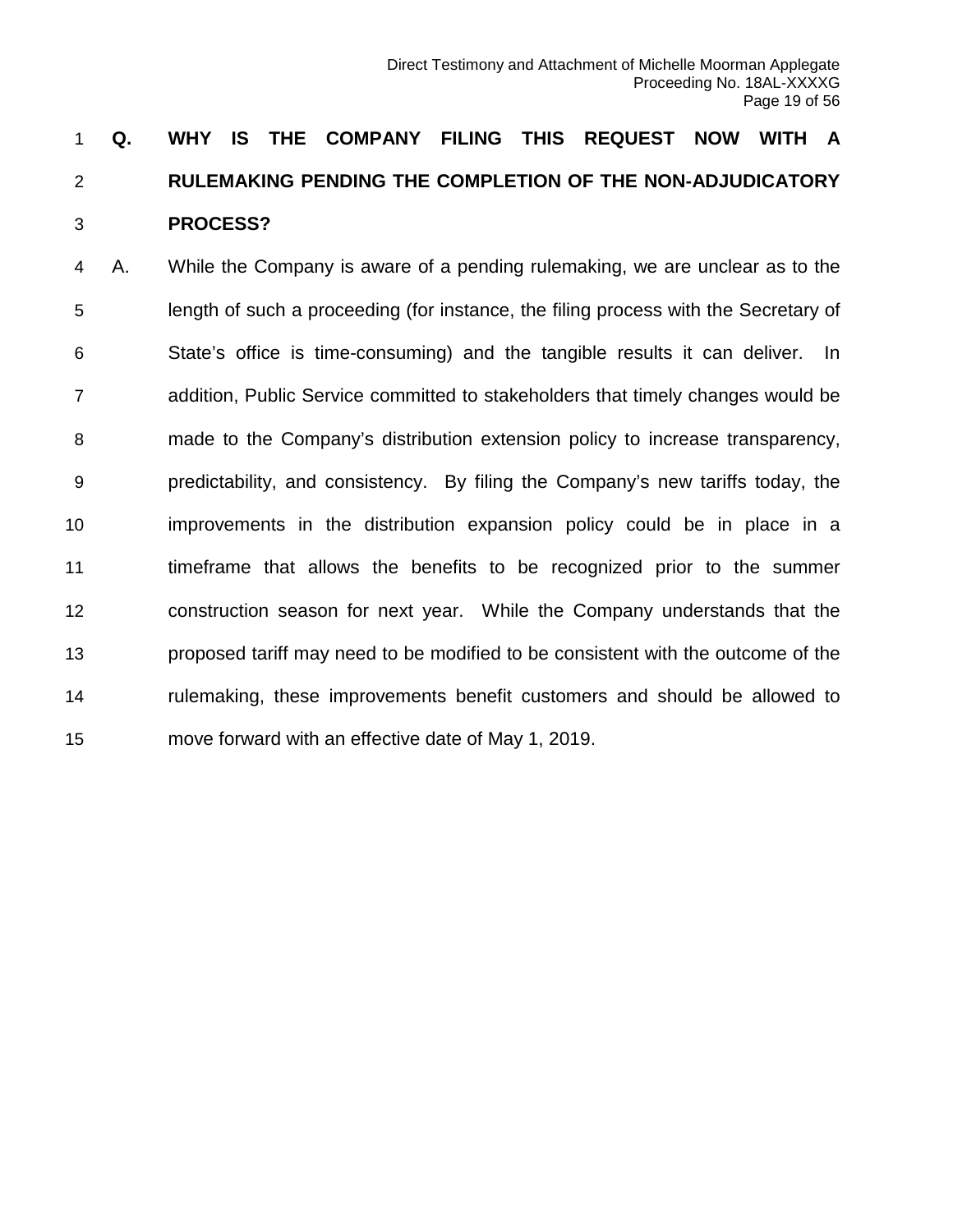<span id="page-19-0"></span>

#### **III. EXISTING DISTRIBUTION EXTENSION POLICY**

 **Q. CAN YOU EXPLAIN, AT A HIGH LEVEL, THE CURRENT PROCESS AN APPLICANT FOR ELECTRIC AND GAS SERVICE FOLLOWS IN ORDER TO** 

#### **BE CONNECTED TO PUBLIC SERVICE'S DISTRIBUTION SYSTEM?**

- A. Yes. The process under the existing distribution extension policy is generally as follows:
- 1. The Applicant requests an electric and/or gas service extension to a new 8 area.
- 2. Public Service estimates the cost the Company will incur to construct and install the facilities necessary to adequately supply the service requested by 11 the Applicant.
- 3. Public Service and the Applicant sign an agreement that delineates the service and costs that will be incurred by each party.
- 4. The costs Public Service will incur are defined as the Construction Allowance.
- 5. The costs the Applicant will incur are defined as the Construction Payment.
- 6. There is an opportunity for the Applicant to receive Refundable Construction Payments for a period of ten years whenever another Applicant connects downstream of the original extension in a Distribution Line Extension Agreement.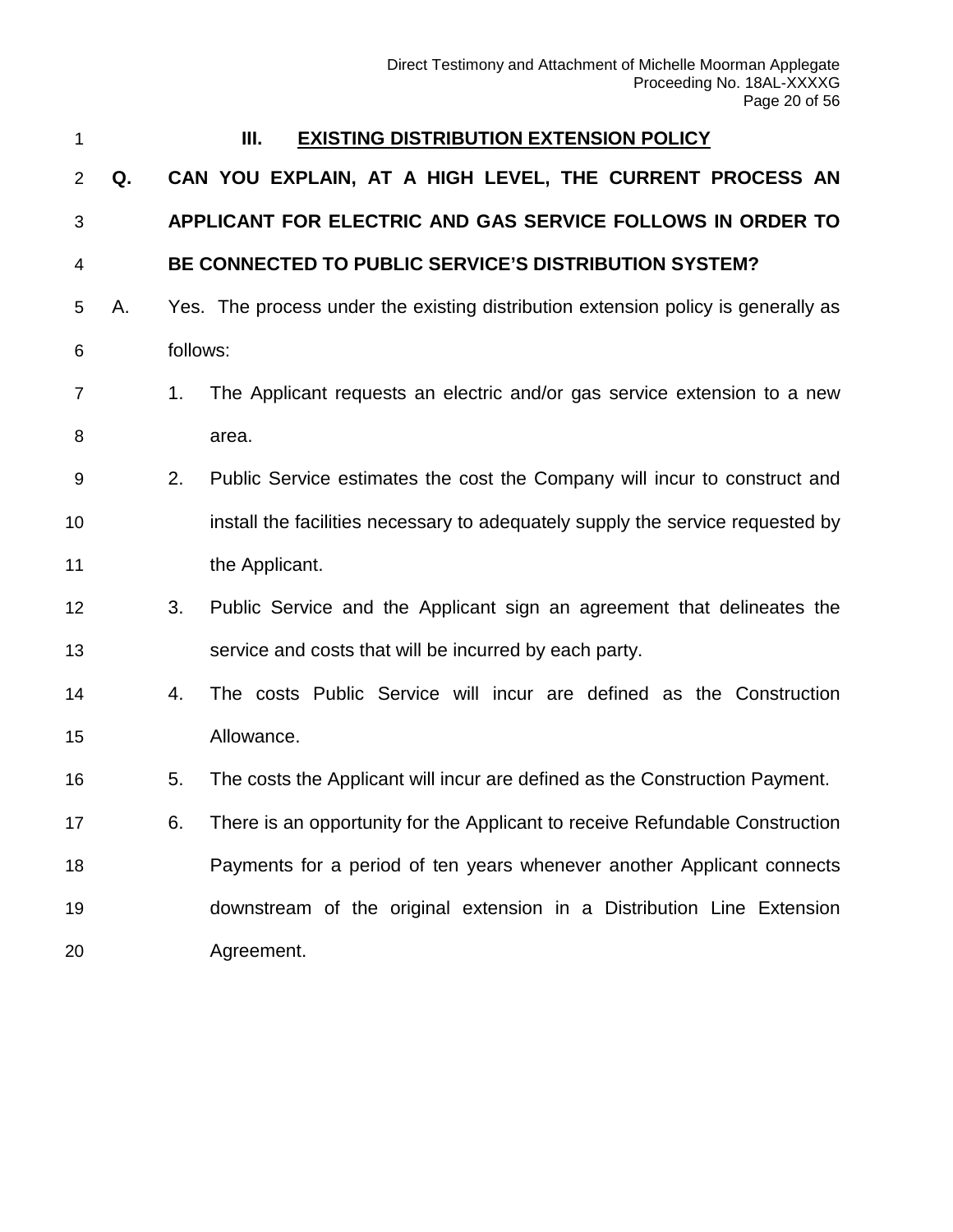# **Q. WILL APPLICANTS FOR AN EXTENSION OF SERVICE PRIOR TO THE EFFECTIVE DATE OF NEW TARIFFS BE GRANDFATHERED INTO THE EXISTING PROCESS?**

 A. Yes. Residential or Commercial Applicants who requested extensions and executed Extension or Construction Agreements on or before the effective date of the new tariffs will be grandfathered under the existing P.U.C. No. 8 Electric Tariff, Service Lateral Extension and Distribution Line Extension Policy, and P.U.C. No. 6 Gas Tariff, Service Lateral Extension and Distribution Main Extension Policy, and the provisions contained in these policies will continue to apply.

# **Q. WHERE WILL GRANDFATHERED APPLICANTS ACCESS THE TARIFF SHEETS APPLICABLE TO THEM WHEN THIS NEW TARIFF GOES INTO EFFECT?**

 A. Although Public Service subsequently will file to close the existing electric and gas extension policies to new Applicants commensurate with the requested May 1, 2019 effective date of the new Electric and Gas Distribution Extension Policies, the tariff sheets will remain in the Company's Electric Tariff book on file with the Commission.

# **Q. WILL GRANDFATHERED APPLICANTS CONTINUE TO RECEIVE CONSTRUCTION ALLOWANCES AND REFUNDS?**

 A. Yes. For Grandfathered Applicants, Construction Allowance will still be available in accordance with current tariff provisions (i.e., generally, once a meter is set) and Refundable Construction Payments will continue to be calculated based on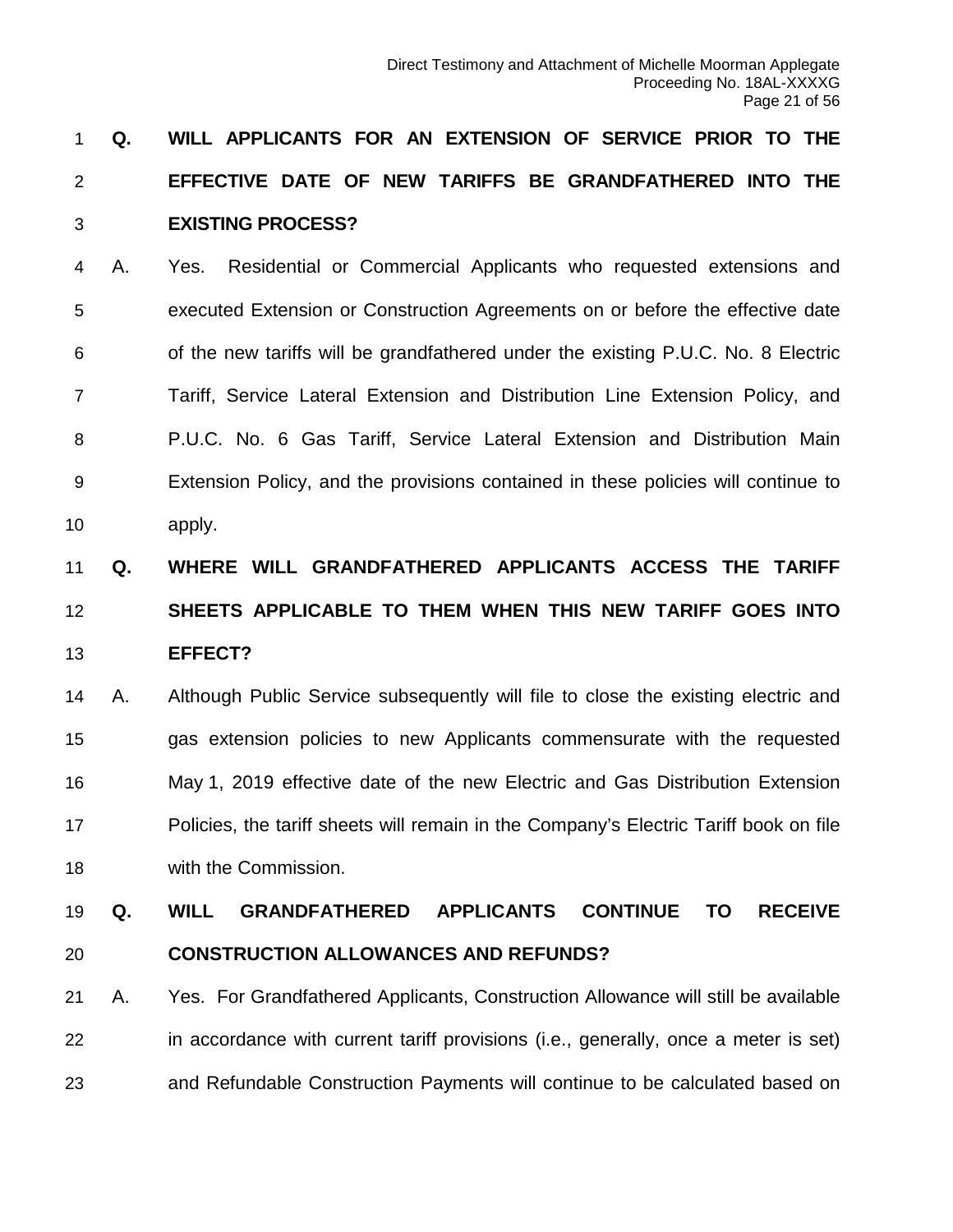the tariff in effect today. Under the current tariff, Refundable Construction Payments are a credit to an Applicant's construction costs for a distribution extension that is derived from participation by future Applicants within ten (10) years after the Distribution Extension Completion Date as determined by the Company. Refundable Construction Payments will be calculated and paid once each year during the Open Extension Period and at a time determined by the Company.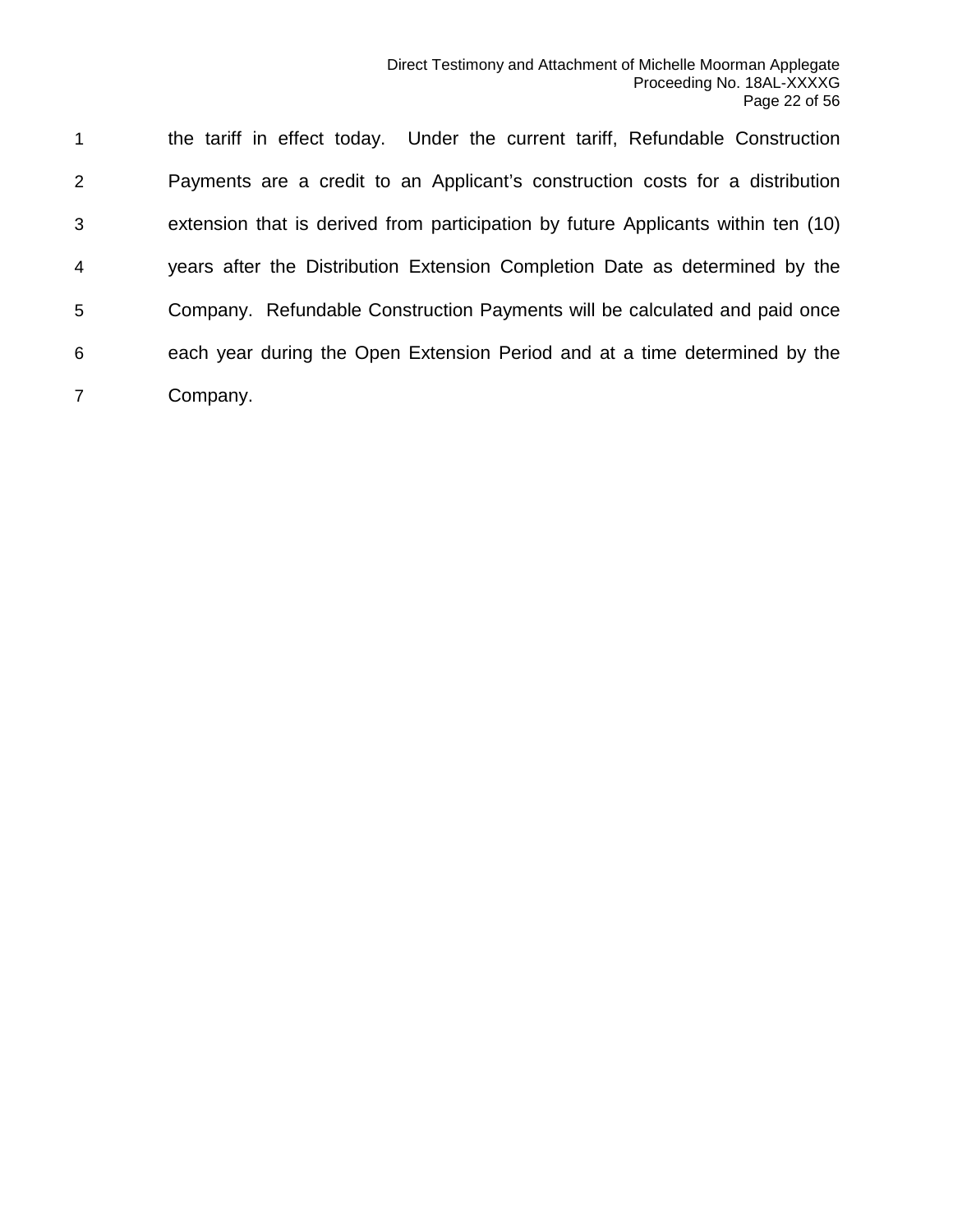<span id="page-22-0"></span>

| $\mathbf 1$<br>$\overline{2}$ | IV. |                | PROPOSED CHANGES TO THE ELECTRIC DISTRIBUTION EXTENSION<br>POLICY AND THE GAS DISTRIBUTION POLICY |
|-------------------------------|-----|----------------|---------------------------------------------------------------------------------------------------|
| 3                             | Q.  |                | DESCRIBE THE PRINCIPAL CHANGES TO THE ELECTRIC<br><b>PLEASE</b>                                   |
| 4                             |     |                | DISTRIBUTION EXTENSION POLICY AS COMPARED TO THE EXISTING                                         |
| 5                             |     |                | POLICY.                                                                                           |
| 6                             | А.  |                | The Company is proposing to make the following changes to the Electric                            |
| $\overline{7}$                |     |                | <b>Distribution Extension Policy:</b>                                                             |
| 8                             |     | 1 <sub>1</sub> | Replacing Extension and Construction Agreements with four (4) separate                            |
| 9                             |     |                | agreements specific to the type of extension and work being requested. As                         |
| 10                            |     |                | discussed further below, such agreements include:                                                 |
| 11                            |     |                | Off-Site Distribution Line Extension Agreement;<br>$\bullet$                                      |
| 12                            |     |                | On-Site Distribution Extension Agreement;                                                         |
| 13                            |     |                | Residential Service Lateral Agreement; and<br>$\bullet$                                           |
| 14                            |     |                | <b>Commercial Service Lateral Agreement.</b><br>$\bullet$                                         |
| 15                            |     | 2.             | Replacing the Open Extension Period and related processes for the                                 |
| 16                            |     |                | calculation and payment of Refunds with an upfront, 35 percent Off-Site                           |
| 17                            |     |                | <b>Distribution Line Extension Credit;</b>                                                        |
| 18                            |     | 3.             | Unbundling Distribution Line Extensions into Off-Site Distribution Line                           |
| 19                            |     |                | Extensions and On-Site Distribution Extensions;                                                   |
| 20                            |     | 4.             | Creating a standardized cost for single family and townhome lots as part of                       |
| 21                            |     |                | the On-Site Distribution Extension;                                                               |
| 22                            |     | 5.             | Replacing Residential Service Lateral Construction Allowance with an                              |
| 23                            |     |                | upfront, 100 ft. allowance, at no charge to the Applicant, for the Residential                    |
| 24                            |     |                | Service Lateral Extension, and a per-foot charge for any length over 100 ft.;                     |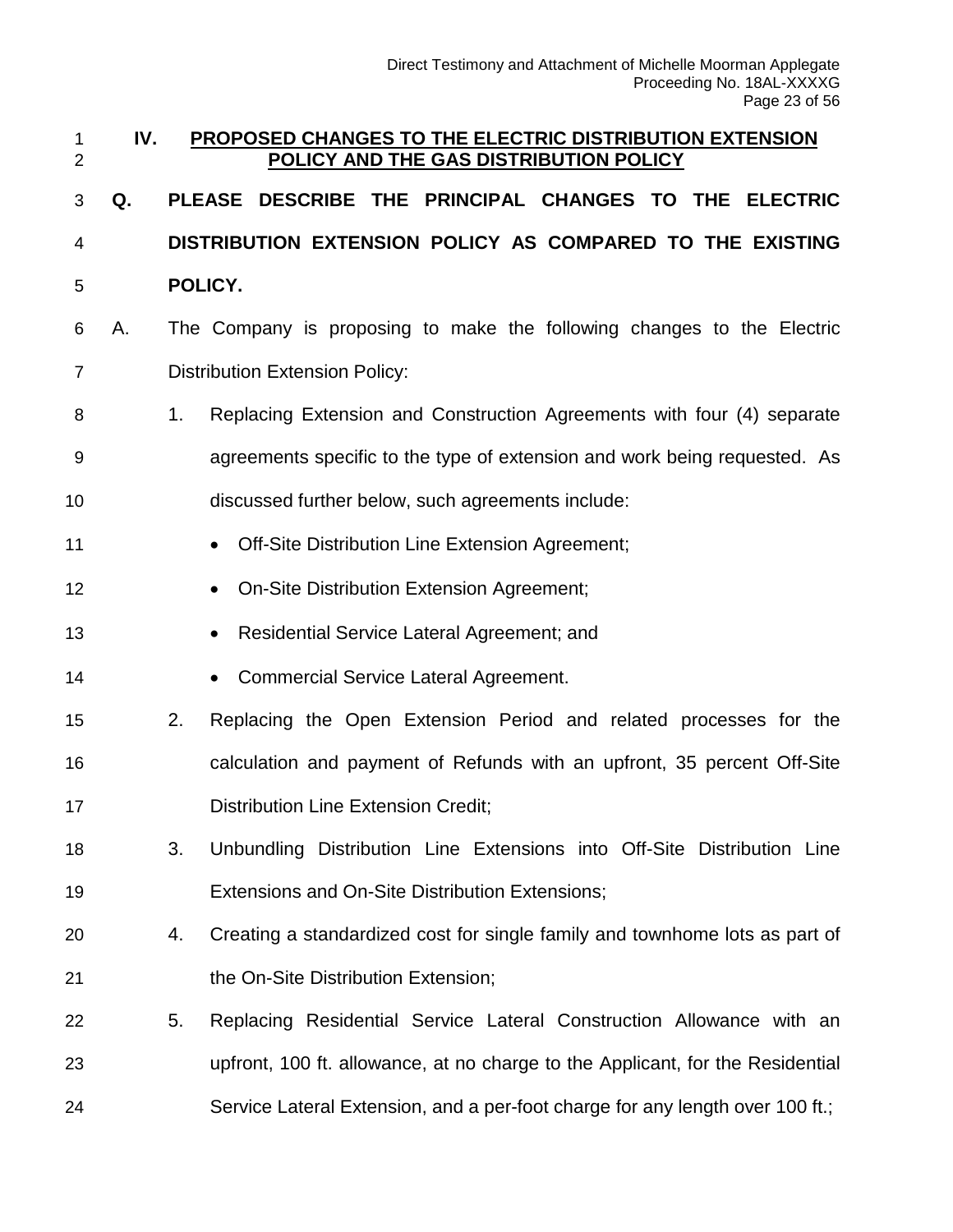- 6. Changing the Methodology for Calculating Construction Allowance payments;
- 7. Changing the Commercial Service Lateral and Street Lighting Construction Allowance terminology to a Commercial Service Lateral Credit and Street Lighting Credit;
- 8. Changing the Electric Vehicle ("EV") Methodology for awarding Construction Allowance, for consistency with the changes being proposed for other **Applicants**;
- 9. Changing Indeterminate Service to remove real estate subdivisions and development of land for sale and changing the definition of High Density Load to remove the reference to data centers;
- 12 10. Removing the provision related to Construction Payment Agreements;
- 11. Adding provisions on the timing of when the Construction Allowances, costs **and credit tariffs will be updated;**
- 12. Adding provisions for transparency with respect to the extension process by which a customer or potential customer shall receive status updates on their new connection request, as well as timelines for completion;
- 13. Adding terms and conditions governing when construction cost estimates are provided to the Applicant and a description of the Methodology for Calculating Construction Allowance; and
- <span id="page-23-0"></span>21 14. Adding certain defined terms that may be consistent across utilities.<sup>[5](#page-23-0)</sup>

 Certain defined terms will necessarily be specific to the individual utility based on its proposed methodology of calculating Construction Allowances, costs, and credits for individual Applicants.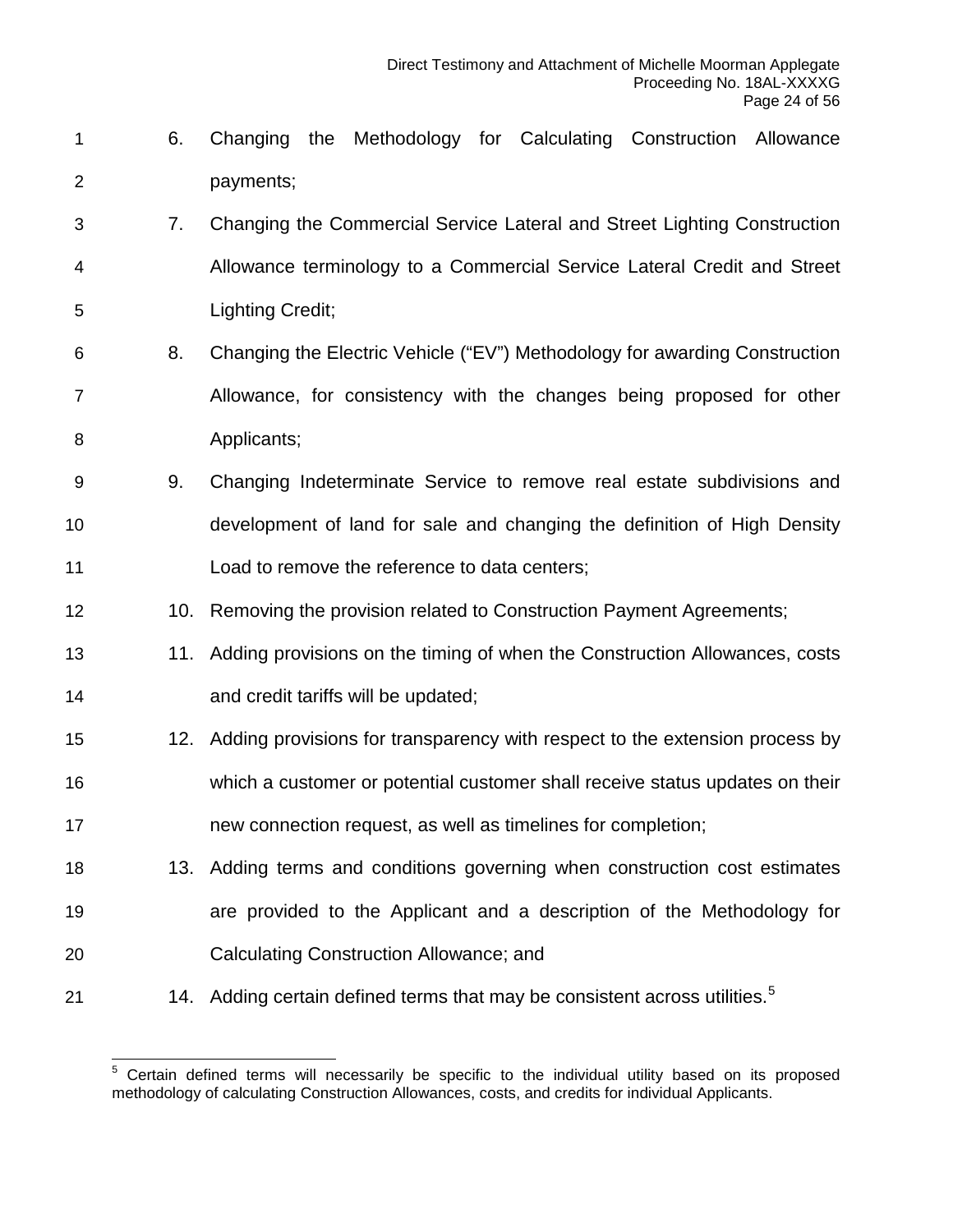# **Q. PLEASE DESCRIBE THE PRINCIPAL CHANGES TO THE GAS DISTRIBUTION EXTENSION POLICY AS COMPARED TO THE EXISTING POLICY.**

- A. Although the terminology is different, the Company's proposed changes to its Gas Distribution Extension Policy are generally consistent with the changes to the Electric Distribution Extension Policy described above. These include:
- 1. Replacing Extension and Construction Agreements with four (4) separate agreements specific to the type of extension and work being requested. As discussed further below, such agreements include:
- **•** Off-Site Distribution Main Extension Agreement;
- **On-Site Distribution Extension Agreement;**
- **Residential Service Lateral Agreement; and**
- **•** Commercial Service Lateral Agreement.
- 2. Replacing the Open Extension Period and related processes for the calculation and payment of Refunds with an upfront, 28 percent Off-Site Distribution Main Extension Credit;
- 3. Unbundling Distribution Main Extensions into Off-Site Distribution Main Extensions and On-Site Distribution Extensions;
- 4. Creating a standardized cost for single family and townhome lots as part of 20 the On-Site Distribution Extension;
- 5. Replacing Residential Service Lateral Construction Allowance with an upfront, 100 ft. allowance, at no charge to the Application, for the Residential Service Lateral Extension, and a per-foot charge for excess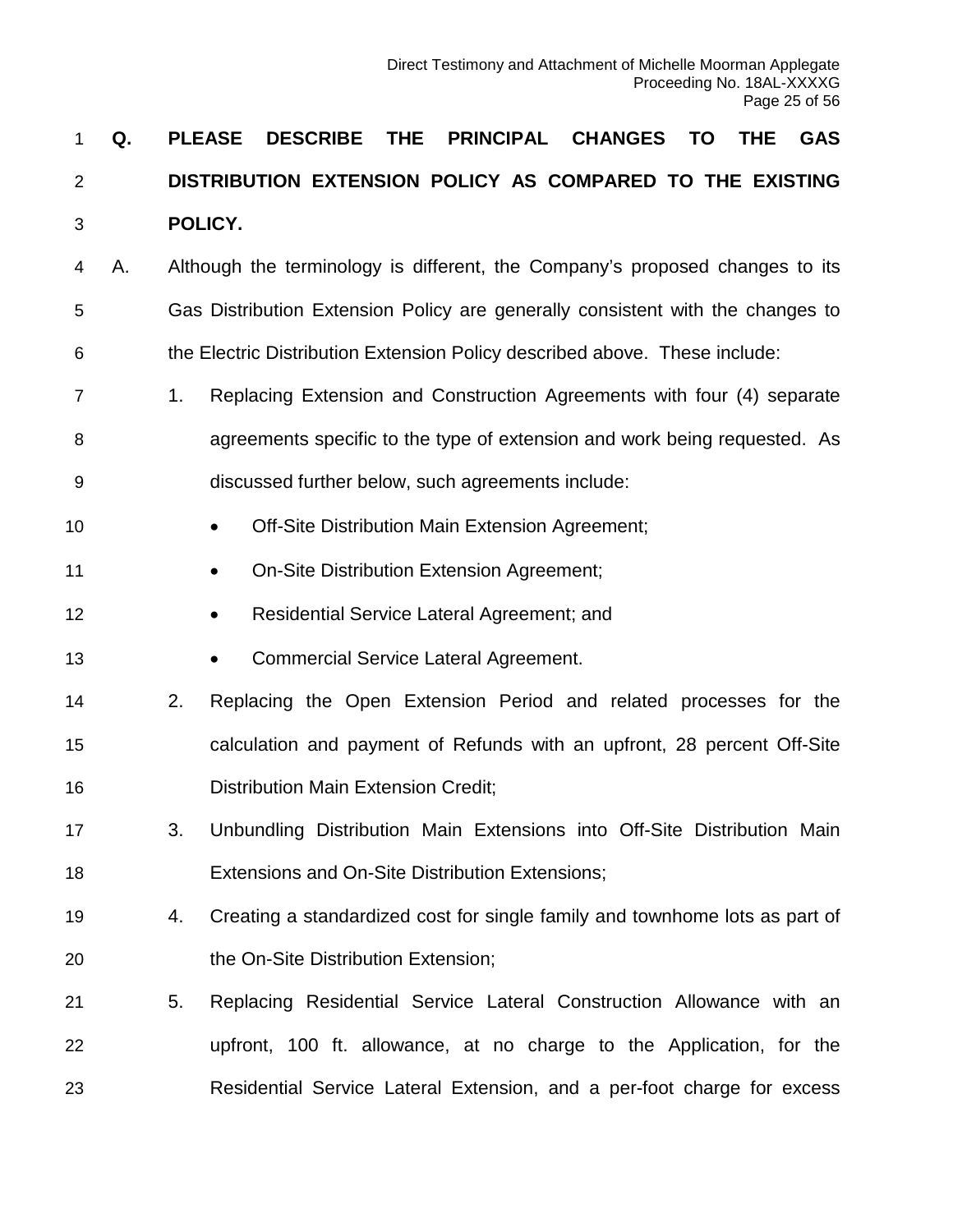- footage;
- 6. Changing the Methodology for Calculating Construction Allowance payments;
- 7. Changing the Commercial Service Lateral Construction Allowance terminology to a Commercial Service Lateral Credit and the addition of a Transportation Credit;
- 8. Changing the Natural Gas Vehicle ("NGV") Methodology for awarding Construction Allowance for consistency with the changes being proposed for other Applicants;
- 9. Changing Indeterminate Service to remove real estate subdivisions and development of land for sale and adding a provision to provide Construction Allowance for Non-LDC gas compressor stations;
- 13 10. Removing the provision related to Construction Payment Agreements;
- 14 11. Adding provisions on the timing of when the Construction Allowances, costs and credit tariffs will be updated;
- 12. Adding provisions for transparency with respect to the extension process by which a customer or potential customer shall receive status updates on their new connection request, as well as timelines for completion;
- 13. Adding terms and conditions governing when construction cost estimates are provided to the Applicant and a description of the Methodology for Calculating Construction Allowance; and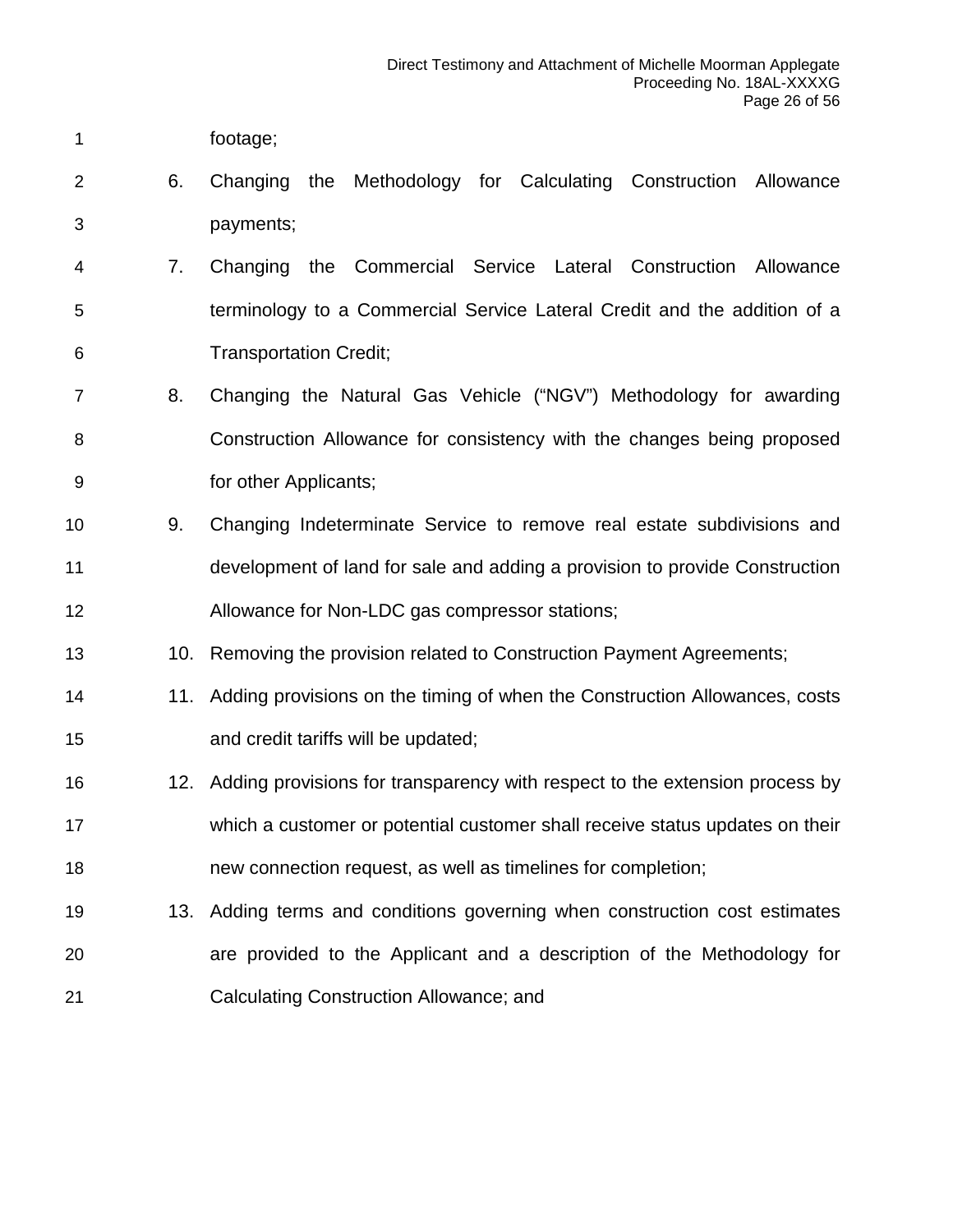1 14. Adding defined terms that may be consistent across utilities.<sup>[6](#page-26-0)</sup>

# **Q. ARE THERE ANY PROPOSED CHANGES TO THE GAS DISTRIBUTION EXTENSION POLICY THAT ARE NOT BEING PROPOSED IN THE ELECTRIC DISTRIBUTION EXTENSION POLICY?**

- A. As mentioned above, the changes to the Gas Distribution Extension Policy largely mirror those in the Electric Distribution Extension Policy. However, the provisions to provide a Construction Allowance for Non-LDC gas compressor stations and a Transportation Credit are only related to gas.
- **Q. CONVERSELY, ARE THERE ANY PROPOSED CHANGES TO THE**

# **ELECTRIC DISTRIBUTION EXTENSION POLICY THAT ARE NOT**

#### **APPLICABLE TO THE GAS DISTRIBUTION EXTENSION POLICY?**

 A. The change to the Off-Site Distribution Credit percentage varies based on which policy is being reviewed. In addition, the changes to the High Density Load definition, and the Street Lighting Credit, are not applicable to the Gas Distribution Extension Policy.

# **Q. ARE YOU PLANNING TO FILE NEW TRANSMISSION OR STREET LIGHTING**

#### **EXTENSION POLICIES?**

 A. Not at this time. Our immediate focus is implementing new Electric and Gas Distribution Extension Policies that improve the transparency, predictability, and administration of extension requests from Applicants.

<span id="page-26-0"></span> Certain defined terms will necessarily be specific to the individual utility based on its proposed methodology of calculating Construction Allowances, costs, and credits for individual Applicants.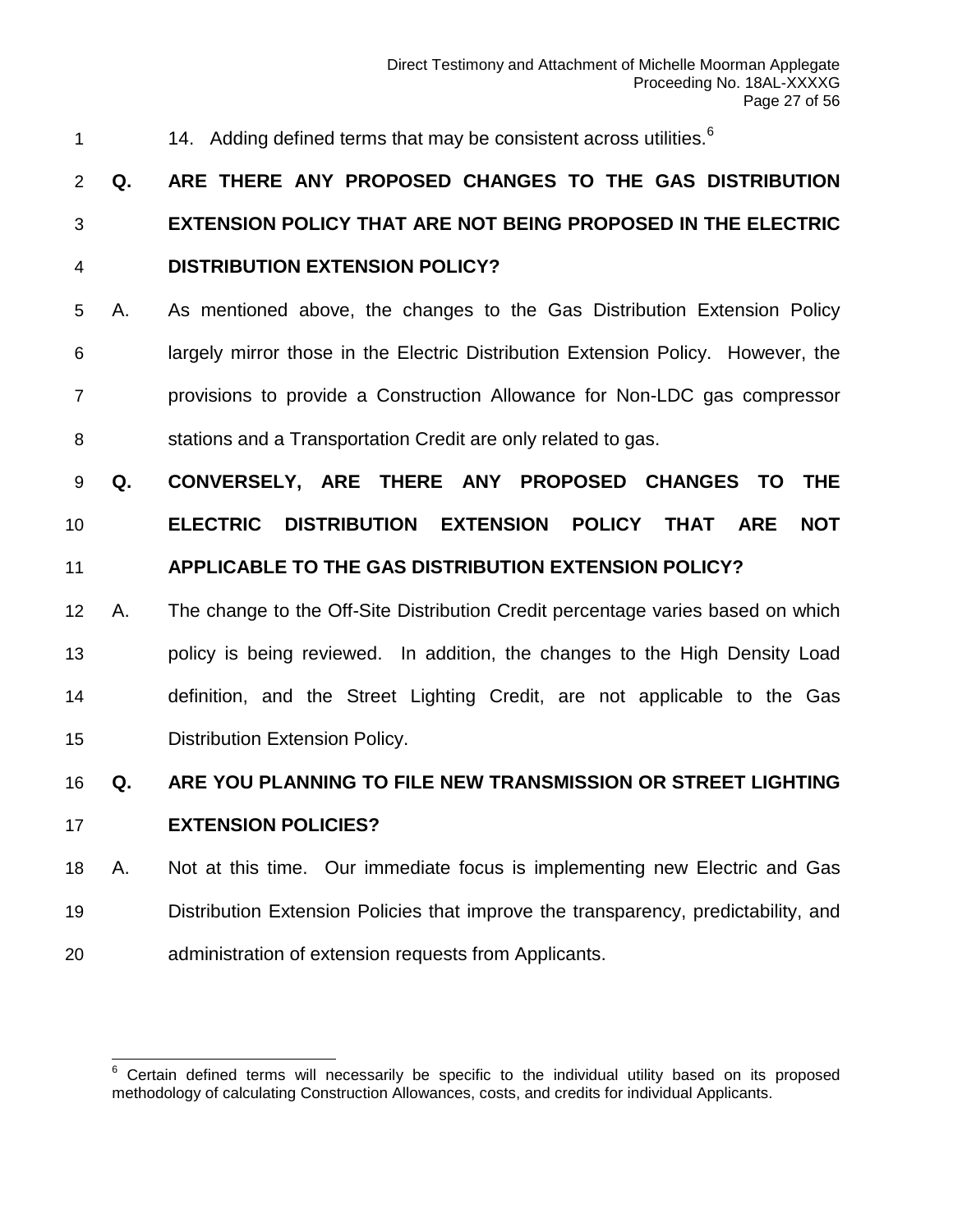# **Q. IS THE STREET LIGHTING TERMINOLOGY CHANGE FROM CONSTRUCTION ALLOWANCE TO A CREDIT PART OF THE STREET LIGHTING EXTENSION POLICY?**

 A. No. This change is being incorporated into the new Electric Distribution Extension Policy because a Lighting Construction Allowance is included in the Company's existing Service Lateral Extension and Distribution Line Extension Policy.

 **Q. ARE THE TARIFF CHANGES THE ONLY IMPROVEMENTS THE COMPANY IS MAKING REGARDING ITS DISTRIBUTION EXTENSION POLICY AND REQUESTS FOR ELECTRIC AND GAS SERVICE?**

 A. Not at all. In addition to the new Electric and Gas Distribution Extension Policies, Public Service will implement additional operational changes, add provisions relating to the distribution extension policy to the Company's gas and electric Quality of Service Plans, and support the rules revisions process. The Company will also begin the process of updating our Electric and Gas Standards manuals to align with the proposed tariffs. This will all be done in consideration of other tariff changes that may be necessary.

**Q. PLEASE DESCRIBE AT A HIGH LEVEL SOME OF THE OPERATIONAL** 

# **CHANGES THAT ARE BEING IMPLEMENTED IN CONJUNCTION WITH THE NEW DISTRIBUTION EXTENSION POLICIES.**

 A. First and foremost, to address operational and administrative concerns raised by our customers, the Company has posted positions for three Builder/Developer Representatives, who will serve as the primary contact, source of information,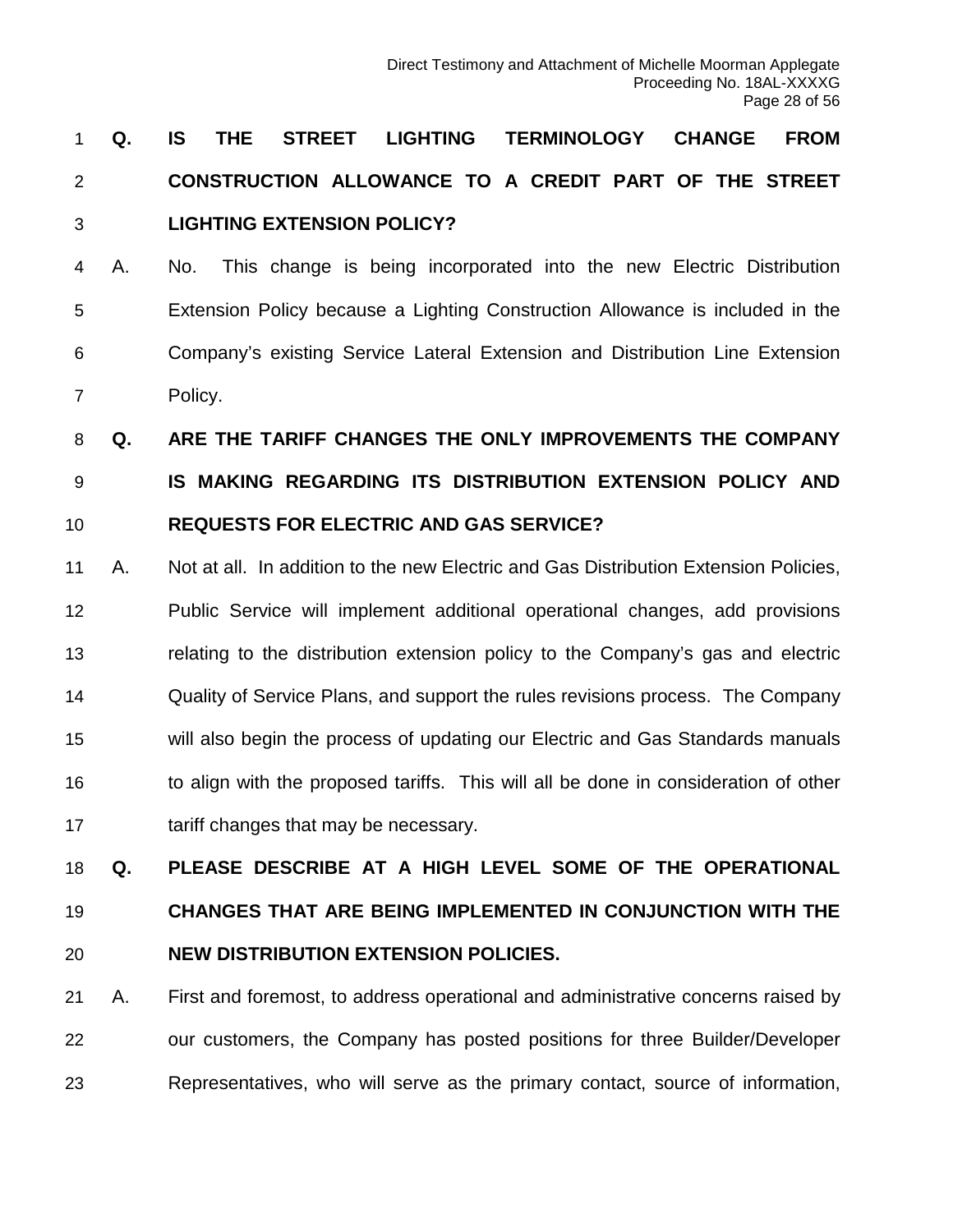and internal decision maker for large builders and developers. The Company's expectation is that, through these positions, the level of customer service these customers need, expect, and deserve will continue to improve. The addition of provisions to the Company's gas and electric Quality of Service Plans will include metrics that measure and report on timeliness of estimates, timeliness of construction, and maintaining the Builder/Developer Representatives positions mentioned above.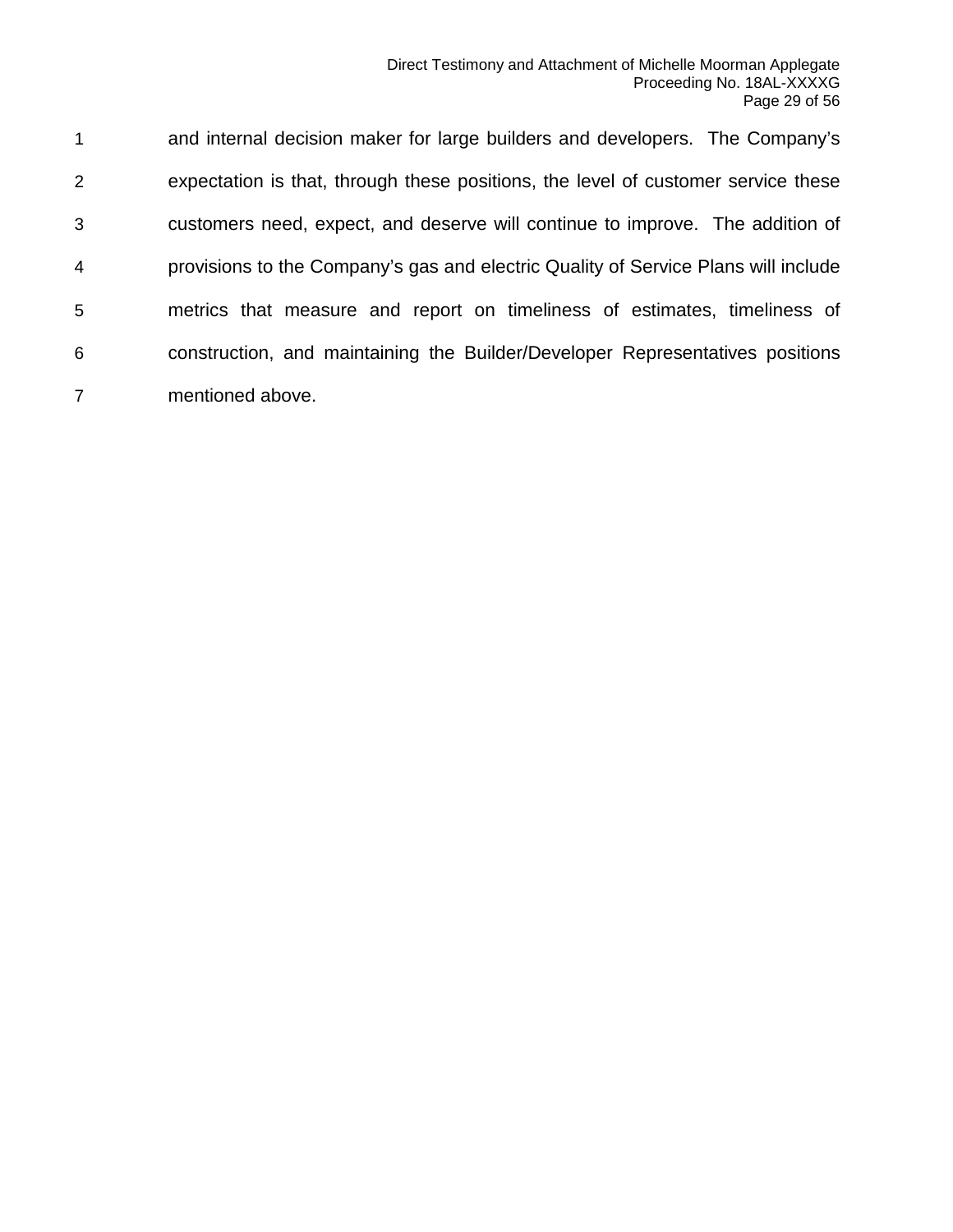#### <span id="page-29-0"></span>**V. CONSTRUCTION ALLOWANCE, CREDITS, AND COST CHANGES**

## **Q. PLEASE DESCRIBE THE CURRENT METHODOLOGY FOR CALCULATING CONSTRUCTION ALLOWANCES.**

 A. Public Service applies the gross embedded distribution plant investment ("average embedded cost") taken from the Company's Class Cost of Service Study ("CCOSS") to calculate the applicable Construction Allowance. Embedded cost refers to the gross plant for specific categories of investment allocated to specific customer classes.

## **Q. PLEASE DESCRIBE THE PROPOSED METHODOLOGY FOR CALCULATING**

#### **CONSTRUCTION ALLOWANCES.**

 A. The Company is proposing that a revenue based method will be used to establish the amount of Construction Allowance for new or upgraded electric and/or gas service by calculating the revenue expected from a customer for new or added load and then multiplying that amount by an approved factor. Under the new Electric and Gas Distribution Extension Policies, Construction Allowances are based on 2.75 times estimated annual non-fuel revenue including base rates and general rate schedule adjustments, to determine a demand investment per kilowatt (kW) or dekatherm (Dth). This is referred to as a times revenue method.

## **Q. WHY IS THE COMPANY PROPOSING TO MAKE THIS CHANGE IN METHODOLOGY?**

 A. This revenue based approach is consistent with other utilities, including the 23 jurisdictions within Xcel Energy. This methodology provides for a more current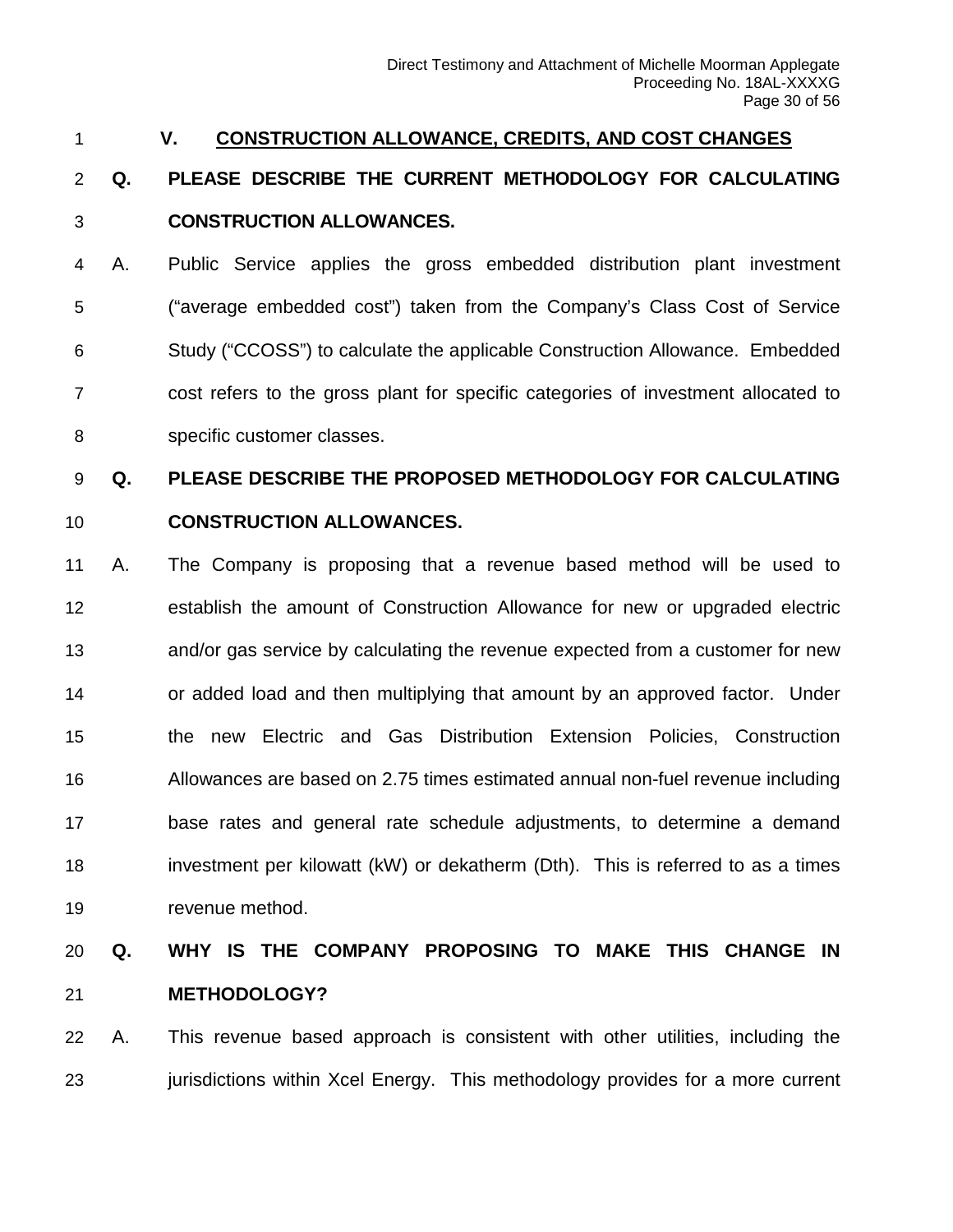reflection of the benefit of distribution growth on the system than the current average embedded cost methodology of calculating Construction Allowance. The current methodology is tied to the Company's Phase II rate cases and this creates regulatory lag for updating the Construction Allowance because the Company's rate case outcomes have been based on historical test years.<sup>[7](#page-30-0)</sup> Most importantly, this will facilitate additional transparency by providing a better understanding to the basis for the Company's contribution to a project as we believe this approach to be more commonly understood and interpreted by customers and stakeholders.

# **Q. IS THE TIMES REVENUE METHODOLOGY BEING APPLIED TO ALL TYPES OF EXTENSION REQUESTS?**

 A. No. This is not being proposed for the Commercial Service Lateral Credit, Street Lighting Credit (electric only), or Transportation Credit (gas only). These credits will continue to be based on the average embedded cost methodology and will not change as part of this filing.

 **Q. WHY DID THE COMPANY CHOOSE TO MAINTAIN THE AVERAGE EMBEDDED COST METHODOLOGY FOR COMMERCIAL SERVICE LATERALS CREDITS, STREET LIGHTING CREDITS VERSUS USING A STANDARDIZED FOOTAGE ALLOWANCE OR TIMES REVENUE METHODOLOGY?**

<span id="page-30-0"></span>A. Generally, this was the most reasonable methodology for these types of costs as

 $^7$  The Company's current electric Construction Allowance is based on 2013 costs and the gas Construction Allowance is based on 2010 costs.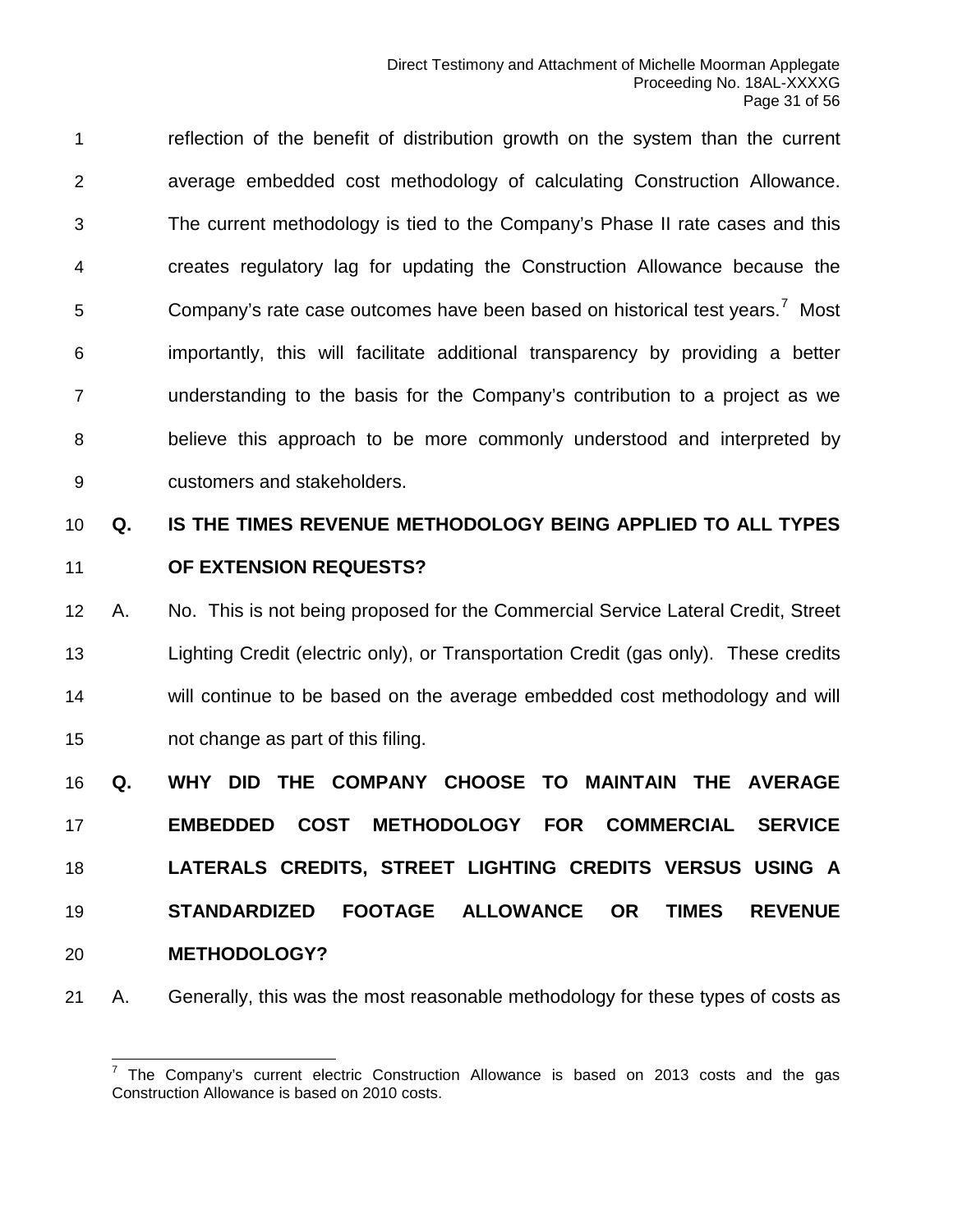there is a much wider range of costs associated with Commercial Service Lateral Extensions, and Street Lighting work. Commercial Service Lateral Extensions incur a wide range of costs because they are dependent on customers' requirements and preferences, which make it more difficult to quantify a standardized footage allowance as compared to Residential Service Lateral Extensions. With regard to Street Lighting projects, costs vary with the large number of lighting types and wattages, making a standard cost methodology (such as the residential standard footage allowance) difficult to quantify as costs by light type vary significantly. In addition, using a times revenue methodology for lighting credits would require revenue to be calculated by lighting schedule, which would add unnecessary complexity, given the over 40 street lighting schedules currently on record.

# **Q. CAN YOU EXPLAIN THE DIFFERENCES BETWEEN THE CURRENT AND PROPOSED CONSTRUCTION ALLOWANCES, CONSTRUCTION COSTS AND CREDITS?**

 A. Yes, the current and proposed Construction Allowances, Construction Costs and Credits are reflected in Table MMA-D-1 below.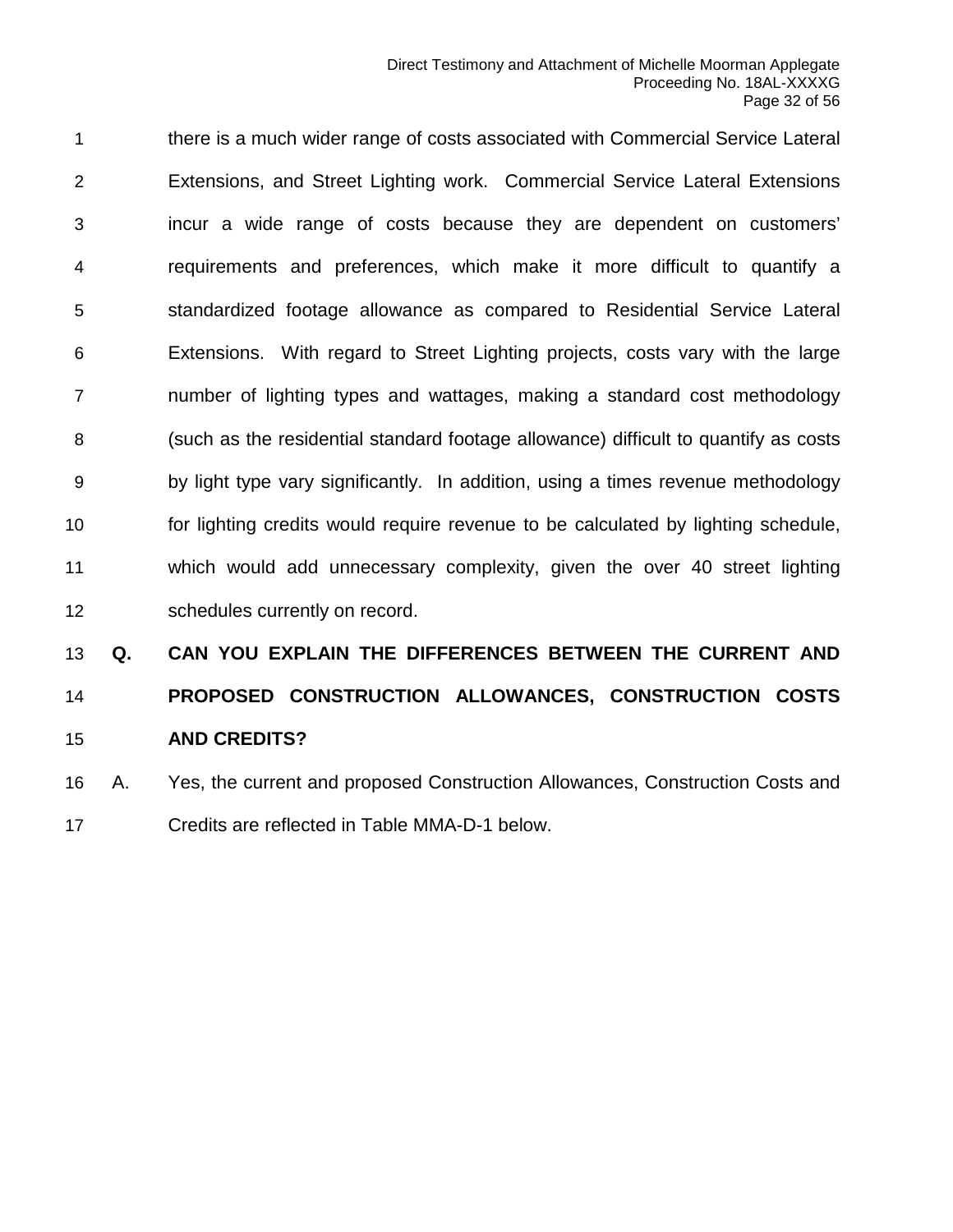#### 1 **Table MMA-D-1**

| 2 | <b>Current and Proposed Construction Allowance – Electric</b> |           |                     |                     |
|---|---------------------------------------------------------------|-----------|---------------------|---------------------|
|   | <b>Customer Class</b>                                         |           | Current             | Proposed            |
|   |                                                               | Service   | <b>Distribution</b> | On-Site             |
|   |                                                               | Lateral   | Portion             | <b>Distribution</b> |
|   |                                                               | Portion   |                     |                     |
|   | Schedules R, RE-TOU                                           | \$150     | \$1,070             | \$1,659             |
|   | Schedules RD, RD-                                             | \$150     | \$260/kW            | \$1,659             |
|   | TDR                                                           |           |                     |                     |
|   | Schedules C, NMTR                                             | \$270     | \$1,380             | \$2,486             |
|   | Schedules SGL, SG,                                            | \$1,430   | \$350/kW            | \$735/kW            |
|   | SST, STOU, SPVTOU,                                            |           |                     |                     |
|   | <b>SG-CPP</b>                                                 |           |                     |                     |
|   | Schedules PG, PST,                                            | \$0       | \$220/kW            | \$680/kW            |
|   | PTOU, PG-CPP                                                  |           |                     |                     |
|   | Schedules TSL, MSL,                                           |           | \$1,080             | N/A                 |
|   | MI, per point of delivery                                     |           |                     |                     |
|   |                                                               | Lighting  | <b>Distribution</b> |                     |
|   |                                                               | Equipment | System              |                     |
|   | Schedules RAL, CAL,                                           | \$770     | \$80                | N/A                 |
|   | PLL, SL, SSL, SLU per                                         |           |                     |                     |
|   | lighting unit                                                 |           |                     |                     |
|   | Schedules COL, ESL                                            |           | \$80                | N/A                 |
|   | per lighting unit                                             |           |                     |                     |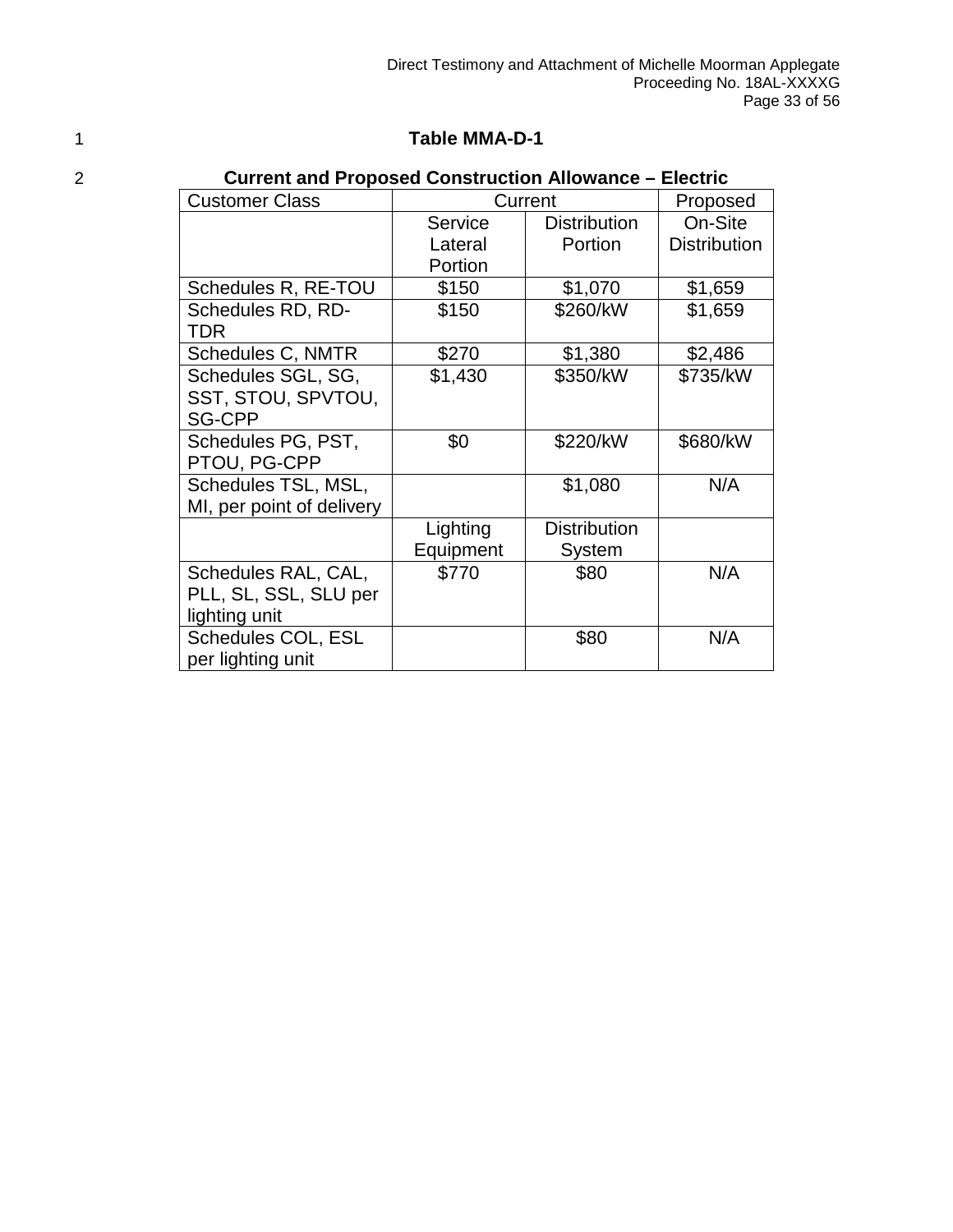#### 1 **Table MMA-D-1 (cont.)**

### 2 **Current and Proposed Construction Costs and Credits – Electric**

|                               | Current     | Proposed  |                     |  |
|-------------------------------|-------------|-----------|---------------------|--|
| <b>Construction Costs</b>     |             |           |                     |  |
| <b>On-Site Distribution</b>   | N/A         |           | \$2,511             |  |
| <b>Extension Per Lot Cost</b> |             |           |                     |  |
| Service Lateral               | N/A         |           | \$5.87/ft.          |  |
| Extension>100ft. Cost,        |             |           |                     |  |
| Per Foot                      |             |           |                     |  |
| <b>Off-Site Distribution</b>  |             |           |                     |  |
| <b>Line Extension Credit</b>  |             |           |                     |  |
| <b>Off-Site Distribution</b>  | N/A         |           | 35.00%              |  |
| <b>Line Extension Credit</b>  |             |           |                     |  |
| <b>Commercial Service</b>     |             |           |                     |  |
| <b>Lateral Credit</b>         |             |           |                     |  |
| Schedules C, NMTR             | N/A         | \$270     |                     |  |
| Schedules SGL, SG,            | N/A         | \$1,430   |                     |  |
| SST, STOU, SPVTOU,            |             |           |                     |  |
| <b>SG-CPP</b>                 |             |           |                     |  |
| <b>Street Lighting Credit</b> |             |           |                     |  |
| Schedules TSL, MSL,           | N/A         | \$1,080   |                     |  |
| MI per point of delivery      |             |           |                     |  |
|                               |             | Lighting  | <b>Distribution</b> |  |
|                               |             | Equipment | System              |  |
| Schedules RAL, CAL,           | N/A         | \$770     | \$80                |  |
| PLL, SL, SSL, SLU per         |             |           |                     |  |
| lighting unit                 |             |           |                     |  |
| Schedules COL, ESL            | N/A<br>\$80 |           |                     |  |
| per lighting unit             |             |           |                     |  |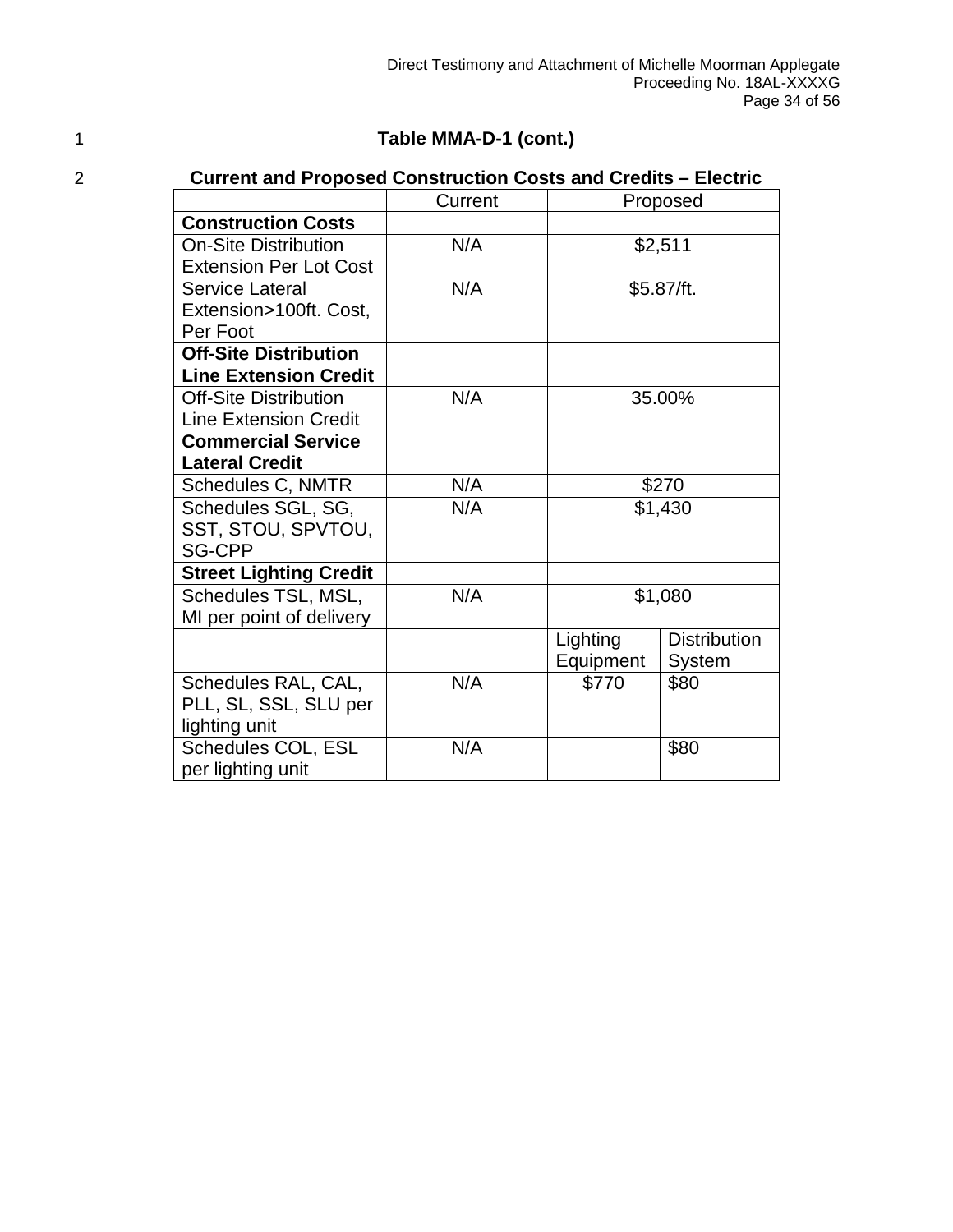#### 1 **Table MMA-D-1 (cont.)**

| 2 | <b>Current and Proposed Construction Allowance - Gas</b> |         |                     |                     |  |  |  |
|---|----------------------------------------------------------|---------|---------------------|---------------------|--|--|--|
|   | <b>Customer Class</b>                                    |         | Current             | Proposed            |  |  |  |
|   |                                                          | Service | <b>Distribution</b> | On-Site             |  |  |  |
|   |                                                          | Lateral | Portion             | <b>Distribution</b> |  |  |  |
|   |                                                          | Portion |                     |                     |  |  |  |
|   | Schedule RG                                              | \$283   | \$266               | \$808               |  |  |  |
|   | <b>Schedule CSG</b>                                      | \$1,121 | \$4.52/DTH          | \$9.46/DTH          |  |  |  |
|   | <b>Schedule CLG</b>                                      | \$1,122 | \$3.43/DTH          | \$3.77/DTH          |  |  |  |
|   | Schedule IG                                              | \$1,122 | \$0.87/DTH          | \$2.28/DTH          |  |  |  |
|   | <b>Schedule TFS</b>                                      | \$1,121 | \$4.52/DTH          | N/A                 |  |  |  |
|   | <b>Schedule TFL</b>                                      | \$1,122 | \$3.43/DTH          | N/A                 |  |  |  |
|   | Schedule TI                                              | \$1,122 | \$0.98/DTH          | N/A                 |  |  |  |
|   |                                                          |         |                     |                     |  |  |  |

#### 3 **Current and Proposed Construction Costs and Credits – Gas**

|                               | Current | Proposed   |
|-------------------------------|---------|------------|
| <b>Construction Costs</b>     |         |            |
| <b>On-Site Distribution</b>   | N/A     | \$1,672    |
| <b>Extension Per Lot Cost</b> |         |            |
| Service Lateral               | N/A     | \$8.37/ft. |
| Extension>100ft. Cost,        |         |            |
| Per Foot                      |         |            |
| <b>Off-Site Distribution</b>  |         |            |
| <b>Main Extension Credit</b>  |         |            |
| <b>Off-Site Distribution</b>  | N/A     | 28.00%     |
| <b>Main Extension Credit</b>  |         |            |
| <b>Commercial Service</b>     |         |            |
| <b>Lateral Credit</b>         |         |            |
| Commercial,                   | N/A     | \$1,122    |
| Interruptible and             |         |            |
| Transportation                |         |            |
| <b>Transportation Credit</b>  |         |            |
| <b>Schedule TFS</b>           | N/A     | \$5.93/DTH |
| <b>Schedule TFL</b>           | N/A     | \$4.83/DTH |
| <b>Schedule TI</b>            | N/A     | \$2.18/DTH |

#### 4 **Q. CAN YOU EXPLAIN THE PRINCIPAL COST COMPONENTS OF THE NEW**

5 **ELECTRIC AND GAS DISTRIBUTION EXTENSION POLICIES?**

6 A. Yes. Diagram MMA-D-1 below provides a snapshot of the four (4) separate 7 agreements specific to the type of extension and work being requested and the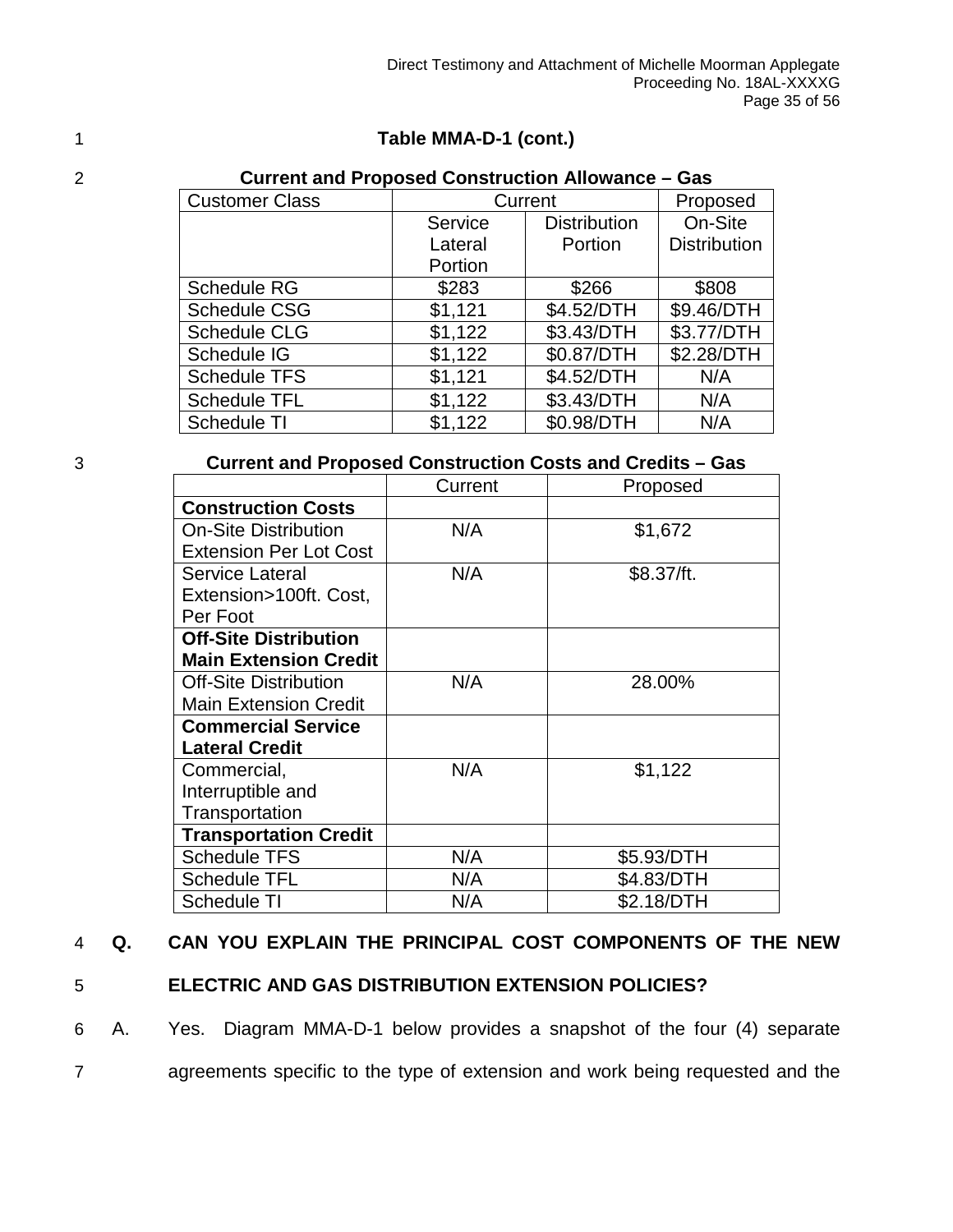1 major cost responsibilities/assignments associated with each agreement:

#### 2 **DIAGRAM MMA-D-1**

#### 3 **Snapshot of Electric and Gas Distribution Extension Policies and Agreements**

#### **Electric / Gas Distribution Extension Policy**

#### **Off-Site Line / Main Extension Agreement**

- Costs = Design estimated
- Less Off-Site Line/Main Extension Credit
- *May also receive excess Construction Allowance from an On-Site Extension, if applicable (and same Applicant, same project)*

#### **On-Site Extension Agreement**

- $Costs = Standard$  (single family and townhome lots  $< 60$  ft. average frontage) and/or Non-standard\* (design estimated)
- Less **Construction Allowance(s)**, as applicable

#### **Residential Service Lateral Agreement**

- $\text{Costs} = \text{Standard per foot}$
- Customer Receives **100' Allowance**

#### **Commercial Service Lateral Agreement**

- Costs = Design estimated
- Less **Commercial Service Lateral Credit**

*\*i.e. Apartments, condos, mixed use, avg. lot size exceeding 60' and other nonstandard load and construction requirements*

#### 4 **Q. DO THESE CHANGES IN COST RESPONSIBILITY RESULT IN HIGHER OR**

#### 5 **LOWER UPFRONT PAYMENTS FROM CUSTOMERS?**

- 6 A. The implementation of the new Electric and Gas Distribution Extension Policies
- 7 will result in lower upfront payments by customers, but it is the Company's
- 8 expectation that the Company's increased investment is largely offset by the
- 9 addition of the associated load and revenues.

#### 10 **Q. CAN YOU EXPLAIN THE TYPES OF SERVICE EXTENSIONS THAT ARE**

#### 11 **CONTEMPLATED BY THESE FOUR AGREEMENTS?**

- 12 A. Yes. Figure MMA-D-1 illustrates the different types of service extensions that are
- 13 covered by these four types of agreements. The Off-Site Line/Main Extension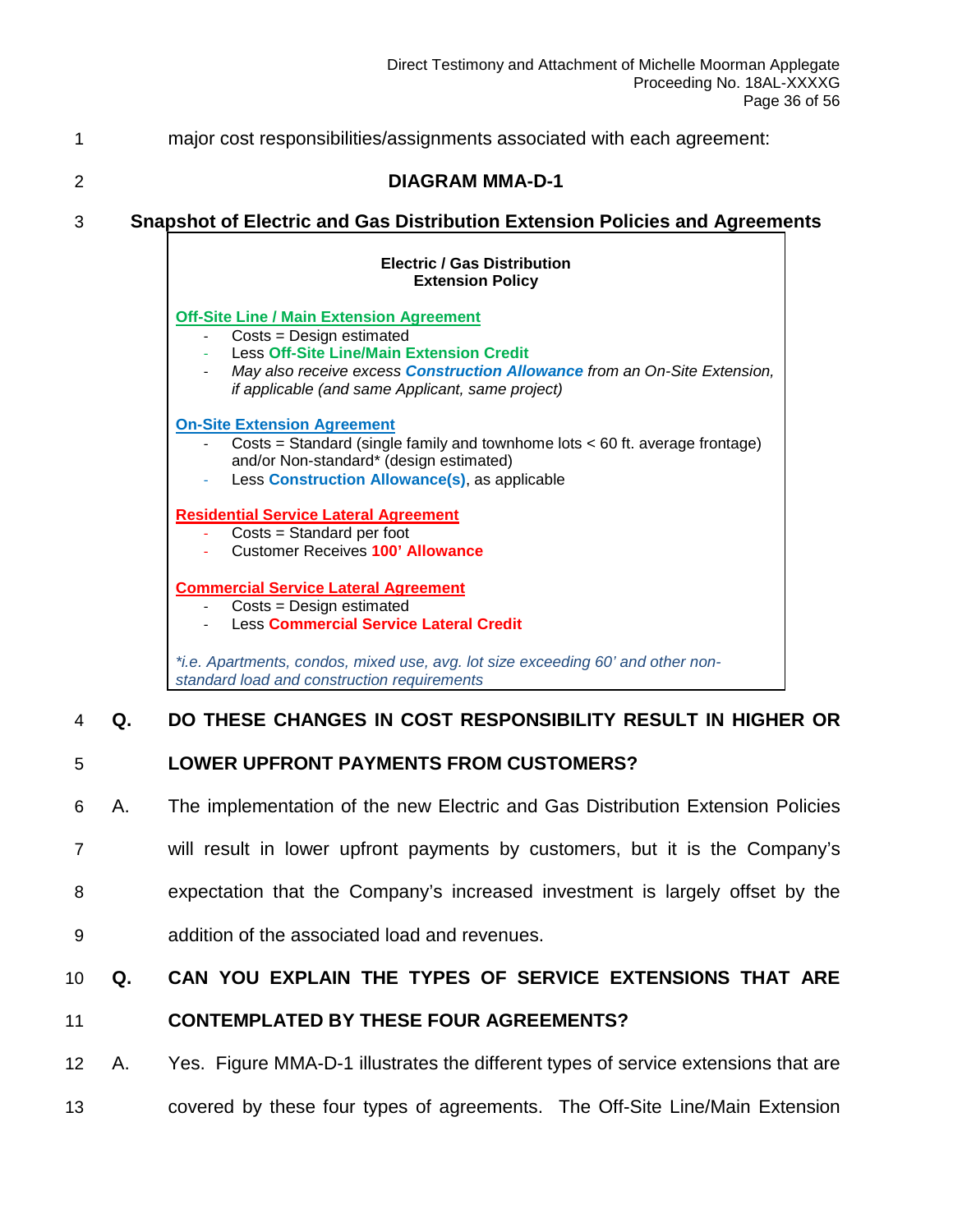Agreement covers construction of a distribution line or main extension that is shown with the green line below. The On-Site Extension Agreement covers construction of a distribution line or main extension that is shown with the blue line below. The Residential and Commercial Service Lateral Agreements covers construction of a service lateral and are illustrated by the red lines below to homes. For commercial service laterals, these would be commercial buildings.

#### **Figure MMA-D-1**

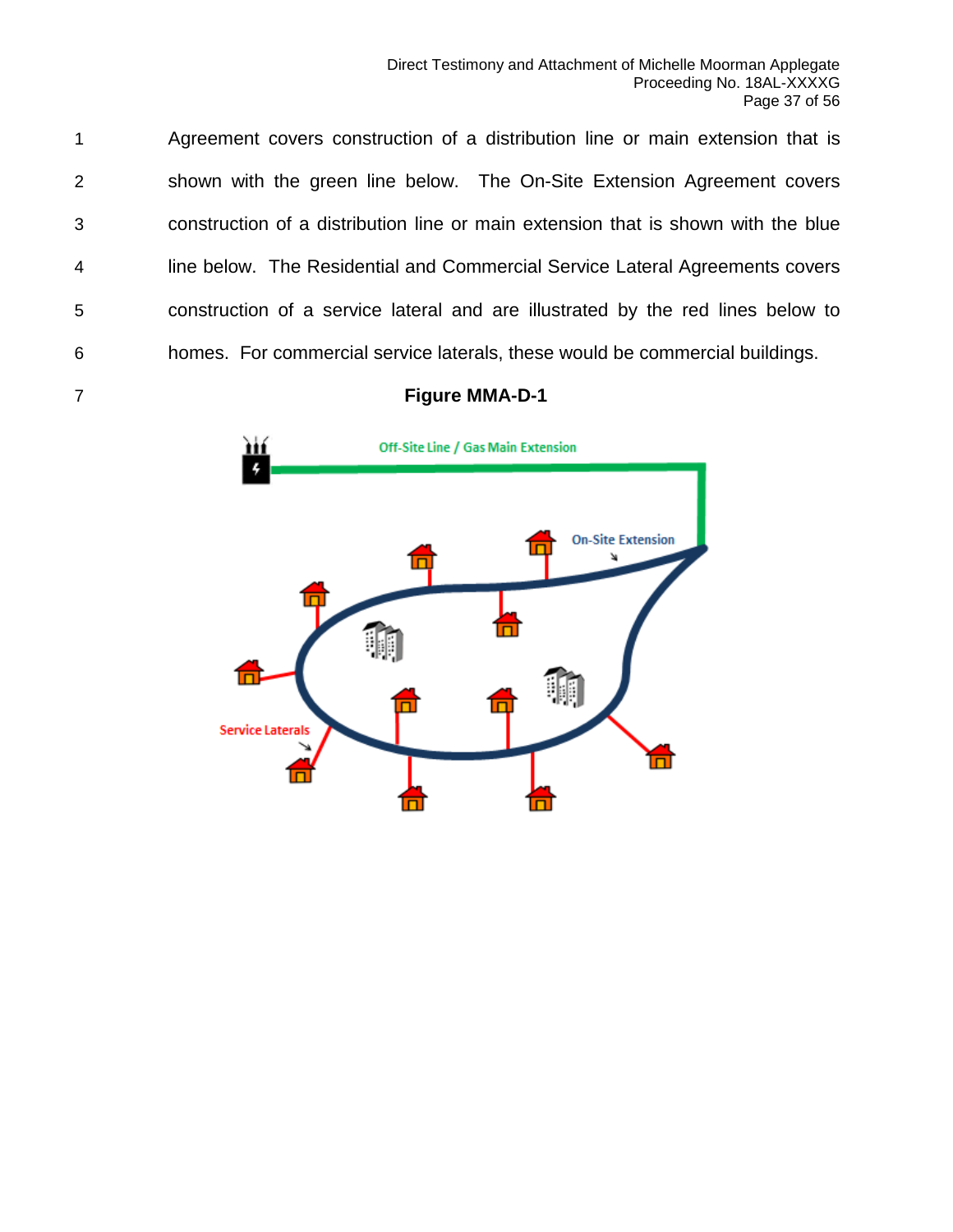#### <span id="page-37-0"></span>**VI. NEW ELECTRIC DISTRIBUTION EXTENSION POLICY AGREEMENTS**

#### **Q. WHAT IS THE PURPOSE OF THE THIS SECTION OF YOUR TESTIMONY?**

 A. In this section of my testimony, I will describe the Company's new proposed distribution extension policy agreements for electric customers. In the next section of my testimony, I will describe the Company's new proposed distribution extension policy agreements for gas customers. While these two sets of agreements are very similar, I am discussing them in two separate sections of my testimony because there are minor differences between these two sets of agreements, such as the amount of the Off-Site Distribution Extension Credit. In addition, discussing these two sets of agreements in two separate sections allows parties interested in only electric or gas service to only review testimony related to a particular type of service.

### **Q. ARE THERE MULTIPLE AGREEMENTS UNDER THE NEW ELECTRIC LINE**

### **EXTENSION POLICY?**

 A. Yes. Each of the four separate agreements corresponding to the types of service extension(s) requested by the Applicant is described below.

 **Q. WHY DID THE COMPANY CHOOSE TO UNBUNDLE DISTRIBUTION LINE EXTENSIONS INTO MULTIPLE AGREEMENTS FOR THE ELECTRIC DISTRIBUTION EXTENSION POLICY?**

 A. The four separate agreements described below allow for clearer delineation between facilities necessary to serve Applicants and can therefore have more specific estimates, credits and opportunities to standardize costs. This works toward the goal of increasing predictability and transparency for Applicants.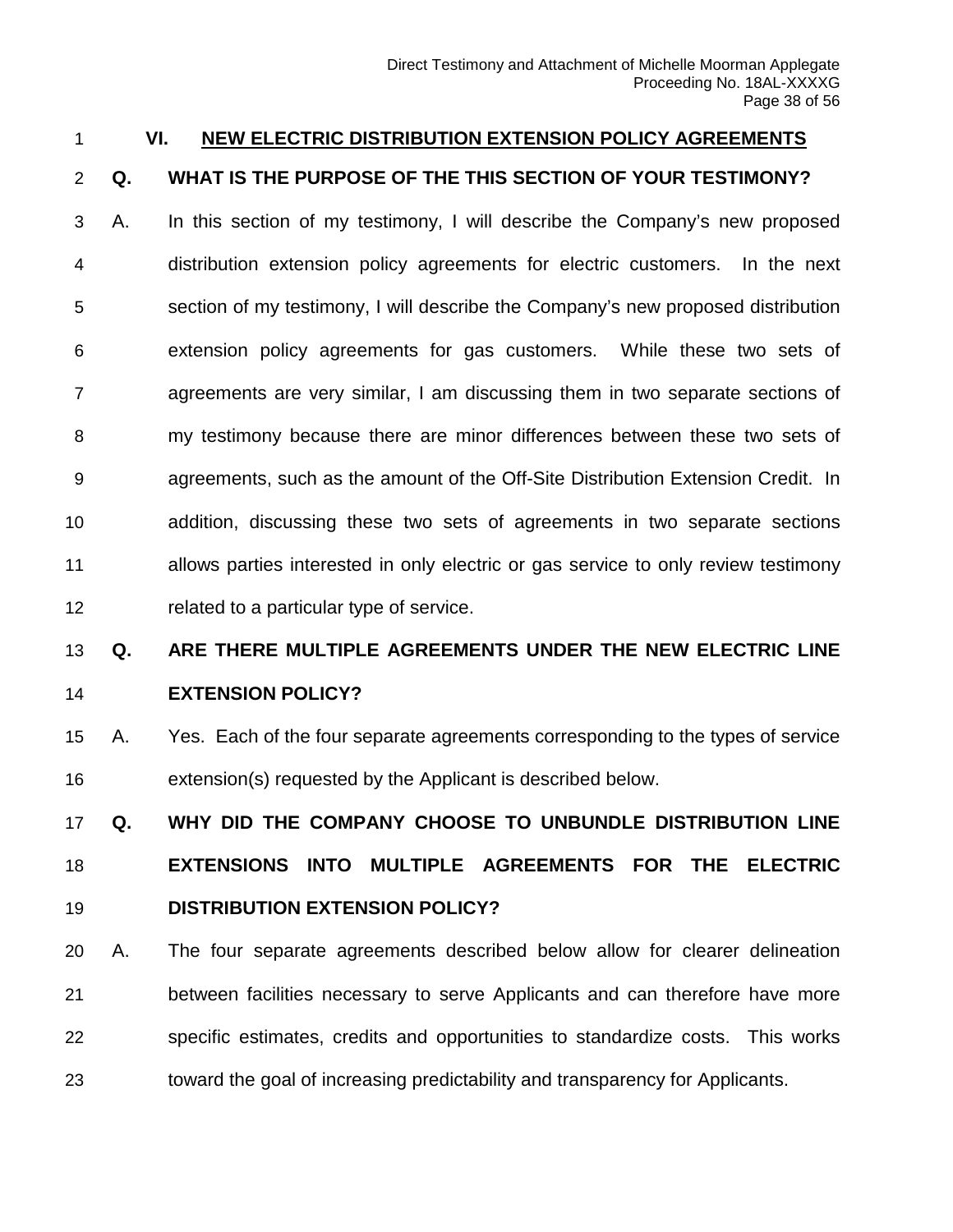#### <span id="page-38-0"></span>**A. Off-Site Distribution Line Extension Agreement**

### **Q. PLEASE DESCRIBE THE OFF-SITE DISTRIBUTION LINE EXTENSION AGREEMENT.**

 A. The Construction Costs associated with the Off-Site Distribution Line Extension Agreement will be based upon the Company's estimate of the cost of constructing and installing the facilities necessary to adequately supply the service requested by the Applicant. An Off-Site Distribution Line Extension Credit will be subtracted from the estimated Construction Costs to determine a total payment due by the Applicant.

#### **Q. TO WHOM DOES THIS APPLY?**

A. This Agreement may apply to Residential or Commercial customers.

**Q. HOW ARE COSTS, CREDITS, AND CONSTRUCTION ALLOWANCES** 

#### **CALCULATED UNDER THIS AGREEMENT AND THE NEW POLICY?**

 A. The Applicant or Applicants are responsible for a non-refundable Construction Payment of all estimated costs for electric Distribution Facilities. Costs will be estimated by the Company based on plat information provided by the Applicant or Applicants. The Company will work with the Applicant or Applicants to acquire all necessary information for the estimate.

#### **Q. WILL THE REQUIRED CONSTRUCTION PAYMENT AMOUNT BE LESS**

### **THAN THE ESTIMATED CONSTRUCTION COST?**

 A. Yes. Except for the Construction Payment made for alternate feeders, the Construction Payment will be reduced by the 35 percent Off-Site Distribution Line Extension Credit, which replaces the ten (10) year Open Extension Policy.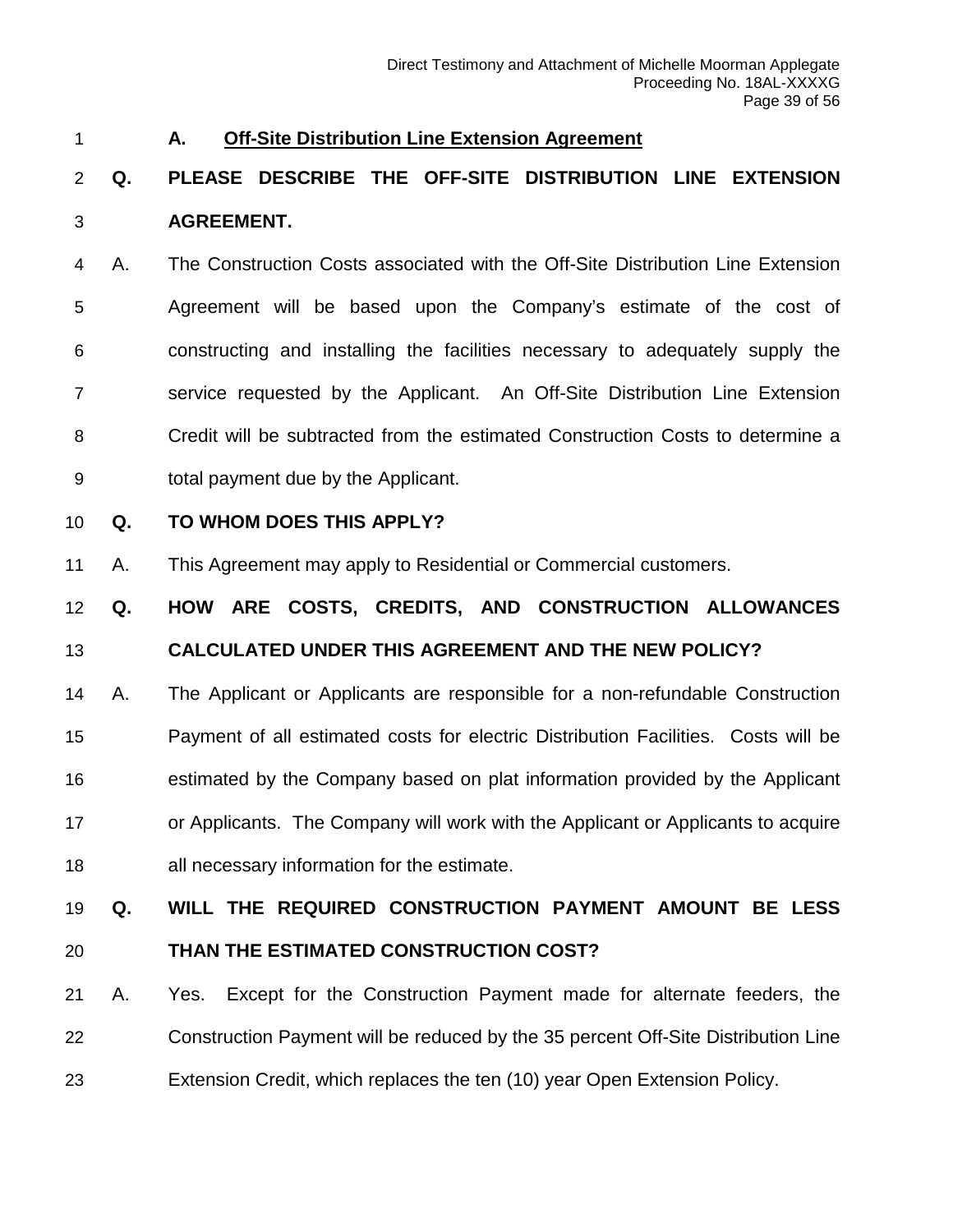#### **Q. UNDER SOME CIRCUMSTANCES, MAY THE CONSTRUCTION PAYMENT**

#### **BE REDUCED BY ADDITIONAL MEANS?**

 A. Yes. In the event that excess Construction Allowance is awarded to an Off-Site Distribution Line Extension, this credit shall be applied after the Construction Allowance has been applied. However, the total amount refunded to any Customer cannot exceed the total Construction Payment made by that Customer.

 **Q. HOW DID THE COMPANY DETERMINE THE 35 PERCENT OFF-SITE DISTRIBUTION LINE EXTENSION CREDIT?**

 A. The Company reviewed projects initiated from 2001-2008 and calculated the Net Present Value Analysis ("NPV") average of refunds issued to customers under the current open extension policy. Please see Attachment MMA-1 for the calculation of this percentage.

#### **Q. WILL THE COMPANY ADJUST THIS PERCENTAGE IN FUTURE FILINGS?**

- A. Yes. Public Service may, from time to time, evaluate the Off-Site Distribution Line Extension Credit and file to make adjustments.
- 

#### <span id="page-39-0"></span>**B. On-Site Distribution Extension Agreement**

 **Q. PLEASE DESCRIBE THE ON-SITE DISTRIBUTION EXTENSION AGREEMENT.**

 A. The costs associated with this Agreement will be either 1) based upon standardized per lot costs, which considers the construction and installation of facilities necessary to adequately serve a single family or townhome lot. The standardized costs are applied to any lots that have an average of sixty (60) ft. or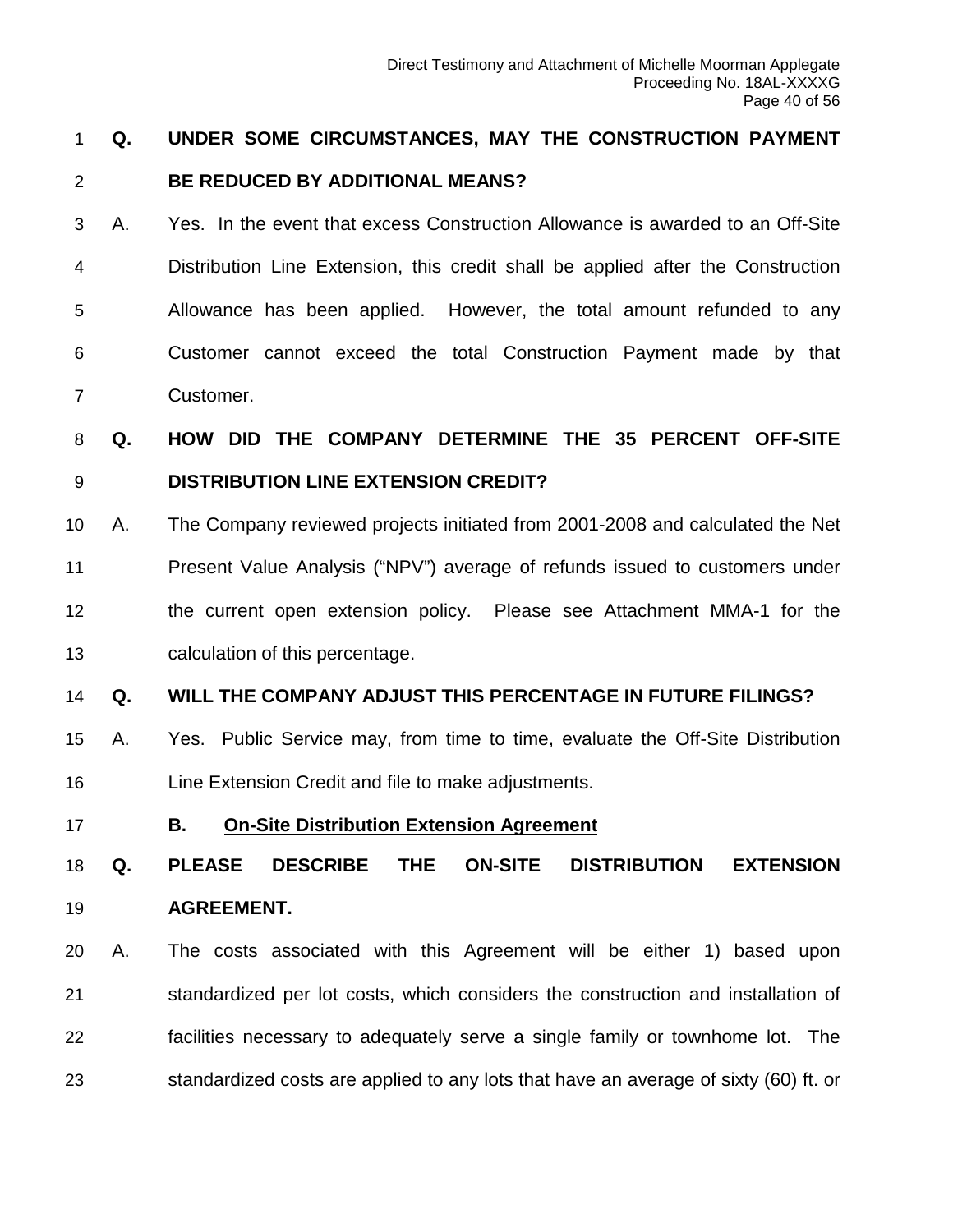less frontage and/or 2) based upon the Company's estimate of the cost to construct and install other facilities necessary to adequately serve a larger than standard lot size, which includes (but is not limited to single family and townhome lots) lots with more than an average of sixty (60) ft. frontage, non-standard load and construction requirements, and commercial facilities. A Construction Allowance would then be applied to these costs.

#### **Q. PLEASE EXPLAIN WHAT A FRONTAGE IS.**

 A. A frontage is the length across the front or back of a lot (depending where the Company's facilities are located), from property line to property line.

#### **Q. TO WHOM DOES THIS APPLY?**

A. This Agreement may apply to Residential, Commercial, or Multi-Use customers.

### **Q. HOW ARE COSTS, CREDITS, AND CONSTRUCTION ALLOWANCES CALCULATED UNDER THIS AGREEMENT AND THE NEW POLICY?**

 A. The Applicant or Applicants will be responsible for a non-refundable Construction Payment for Distribution Facilities based on the standard or non-standard lot costs described above. This will be required prior to construction as part of the On-Site Distribution Extension Agreement. However, an applicable Construction Allowance will be applied as a credit upfront to offset some, or all, of the Construction Payment. This Construction Allowance is calculated for non- demand customers by determining the average annualized customer bill less the applicable fuel rider multiplied by 2.75. For customers with a demand payment, the average annualized customer bill less the applicable fuel rider multiplied by 2.75 is further divided by average customer annualized Generation and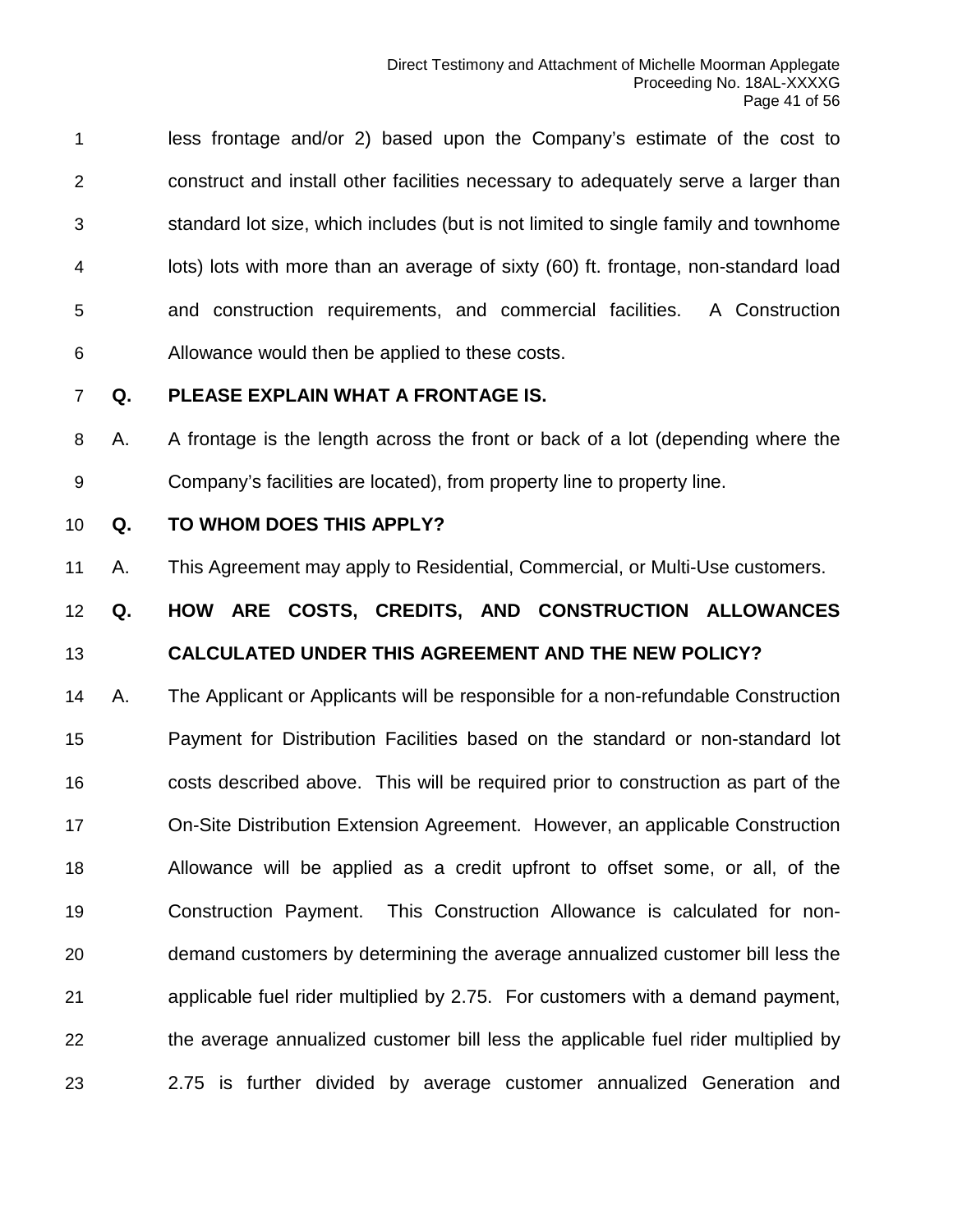Transmission Demand to develop a dollar per kW construction allowance.

 Service Laterals are not considered part of the Distribution Facilities necessary to serve an On-Site Distribution Extension. As mentioned above, the On-Site Distribution Extension Construction Costs will be based upon a standardized cost for single family and townhome lots based on an average of sixty feet (60 ft.) of frontage or rear lot line dependent upon the location of the Company's facilities. If the standard lot size does not apply, an estimated cost of the On-Site Distribution Extension will be determined by the Company.

# **Q. IS IT POSSIBLE FOR AN ON-SITE DISTRIBUTION EXTENSION AGREEMENT TO ENCOMPASS COMMERCIAL AND RESIDENTIAL ASPECTS?**

# A. Yes. An On-Site Distribution Extension Agreement may contain standardized per 13 lot costs along with the Company's estimate of the cost of constructing and installing other facilities to serve, for example, amenities such as a community pool, recreation center, commercial space and other non-residential facilities.

#### <span id="page-41-0"></span>**C. Residential Service Lateral Agreement**

#### **Q. PLEASE DESCRIBE THE RESIDENTIAL SERVICE LATERAL AGREEMENT.**

 A. The cost of a service lateral under this Agreement will be based upon the length of the lateral. Residential Applicants will receive a one hundred (100) ft. allowance at no upfront cost and a standardized per foot cost thereafter for extensions longer than one hundred (100) ft.

#### **Q. TO WHOM DOES THIS APPLY?**

A. This Agreement applies to Residential customers.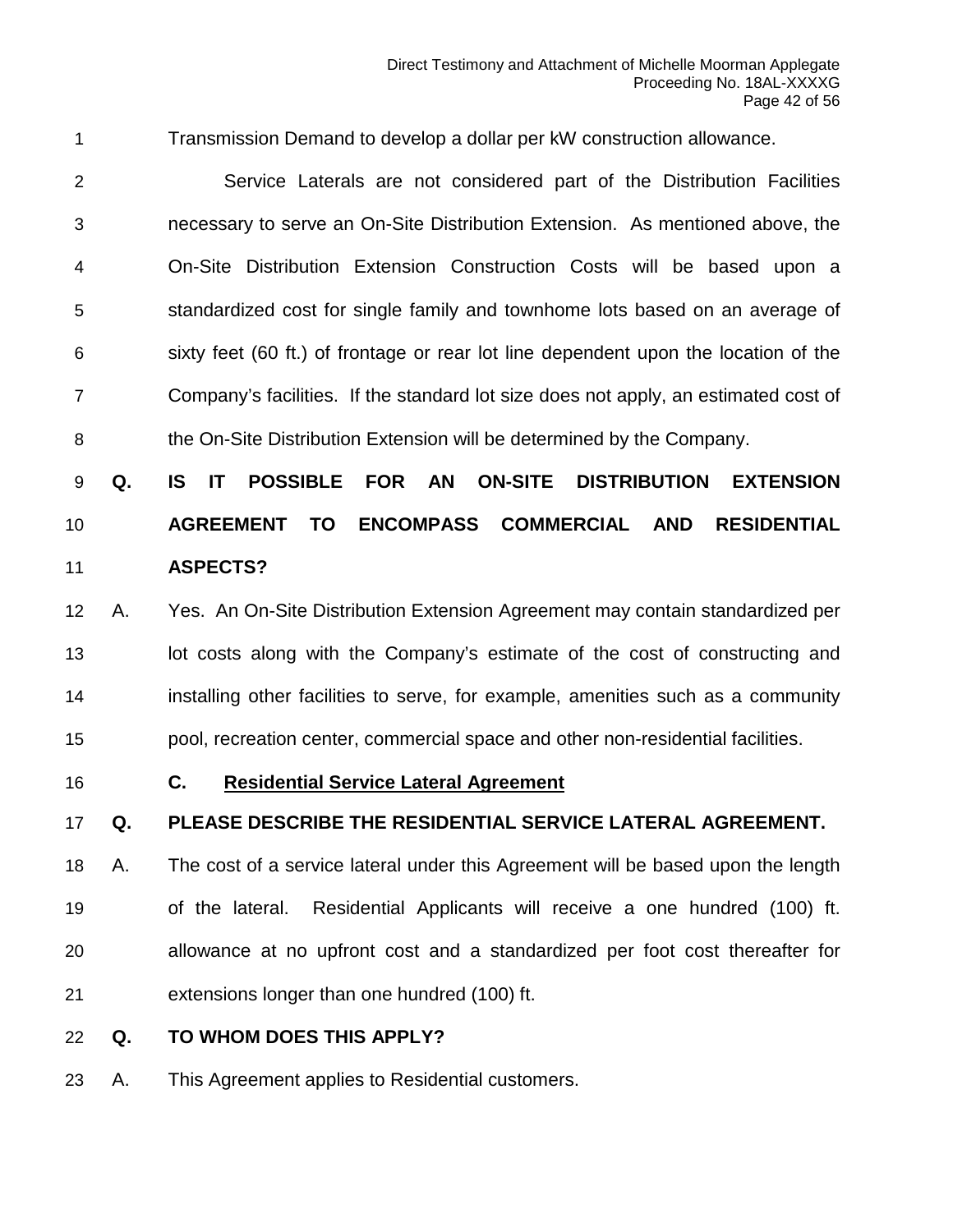### **Q. HOW ARE COSTS, CREDITS, AND CONSTRUCTION ALLOWANCES CALCULATED UNDER THIS AGREEMENT AND THE NEW POLICY?**

 A. For Residential Applicant or Applicants that request a Service Lateral be installed by the Company, Residential Applicants shall receive up to one hundred feet (100 ft.) installed by the Company at no upfront cost. For Service Lateral Extensions of greater than one hundred feet (100 ft.), the Applicant or Applicants are responsible for a non-refundable Construction Payment calculated using the Per Foot Cost for any length in excess of the first 100 ft. as listed on the Construction Costs and Credits sheet of the Electric Tariff.

# **Q. WHY IS THE COMPANY PROPOSING TO PROVIDE A 100 FT ALLOWANCE FOR RESIDENTIAL SERVICE LATERALS?**

 A. Efficiency, transparency, and customer service. The 100 ft. upfront allowance will accommodate approximately 95 percent of all electric service lateral requests. Of note, residential gas and electric service laterals combined represent over 70 percent of the total design applications received by the Company. We expect that time savings associated with various stages of billing and collection is expected to improve average lead time.

#### **Q. HOW WAS 100 FT SELECTED AS THE LENGTH FOR SERVICE LATERALS?**

- A. The length was selected to benefit a significant percentage of customers, as this will add efficiency and transparency to the process.
- <span id="page-42-0"></span>**D. Commercial Service Lateral Agreement**

#### **Q. PLEASE DESCRIBE THE COMMERCIAL SERVICE LATERAL AGREEMENT**

A. The Construction Costs associated with the Commercial Service Lateral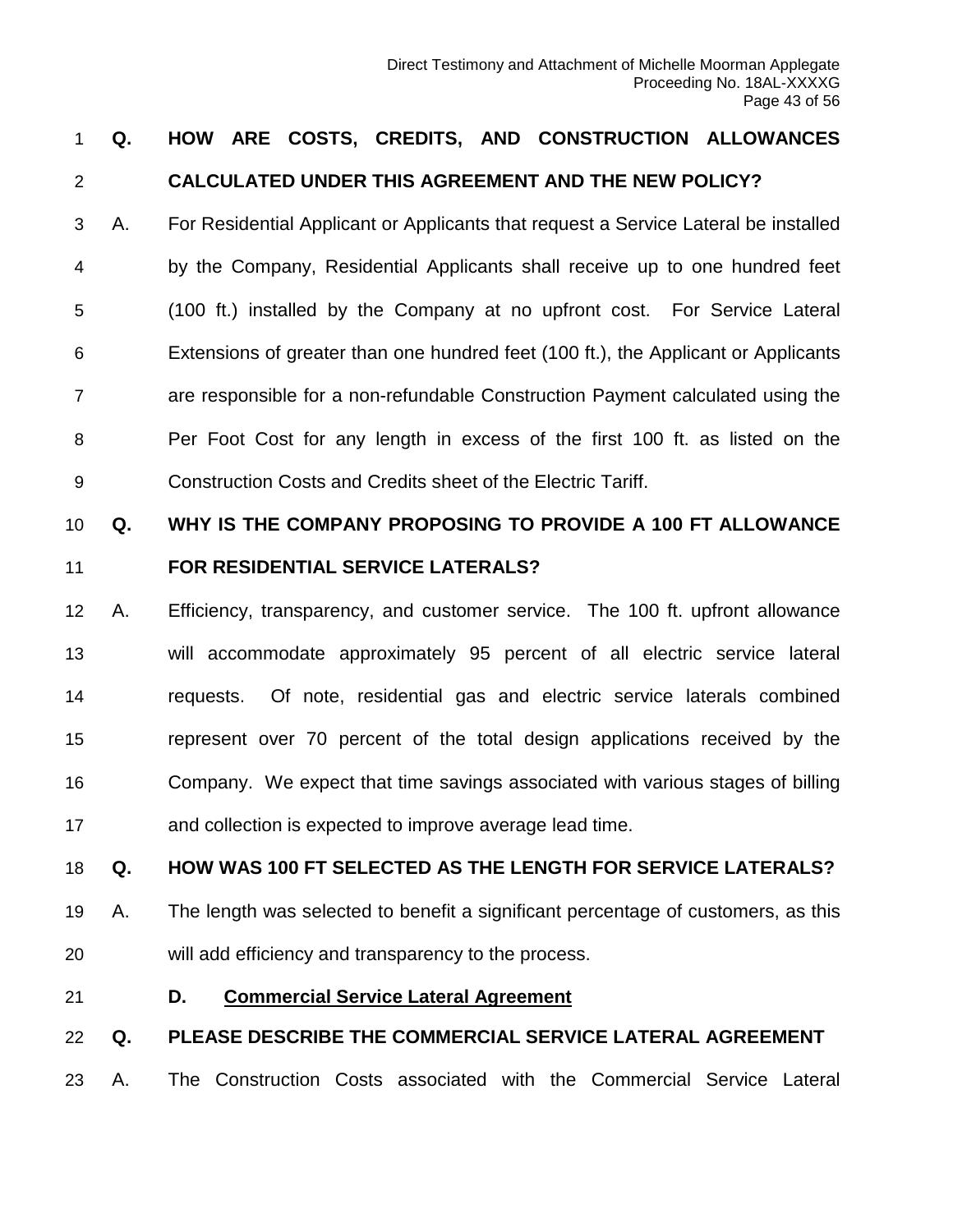Agreement will be based upon the Company's estimated cost of constructing and installing the facilities necessary to adequately supply the service requested. It is necessary to estimate the costs of a Commercial Service Lateral, as opposed to developing a standard cost, due to the variation in Commercial Service Lateral design requirements. The Commercial Service Lateral will continue to be calculated using the average embedded cost methodology. The Commercial Service Lateral Credit would be subtracted from the estimated Construction Costs to determine a total payment due by the Applicant.

#### **Q. TO WHOM DOES THIS APPLY?**

 A. This applies to Commercial customers requiring an overhead service lateral only as the Applicant will design and own the service lateral if it is underground.

 **Q. WILL NEW EV CHARGING STATION REQUESTS CONTINUE TO BE SERVED UNDER TARIFF SHEET R174 THAT WAS EXTENDED VIA PROCEEDING NO. 18AL-0715E?**

 A. No. EV charging station Applicants will receive service as any Commercial or Residential customer under the new Electric and Gas Distribution Extension Policies. As described above, Public Service will file to close the existing electric and gas extension policies, including Electric Tariff Sheet R174 applicable to EV charging station requests, to new Applicants upon the requested May 1, 2019 effective date of the new Electric and Gas Distribution Extension Policies.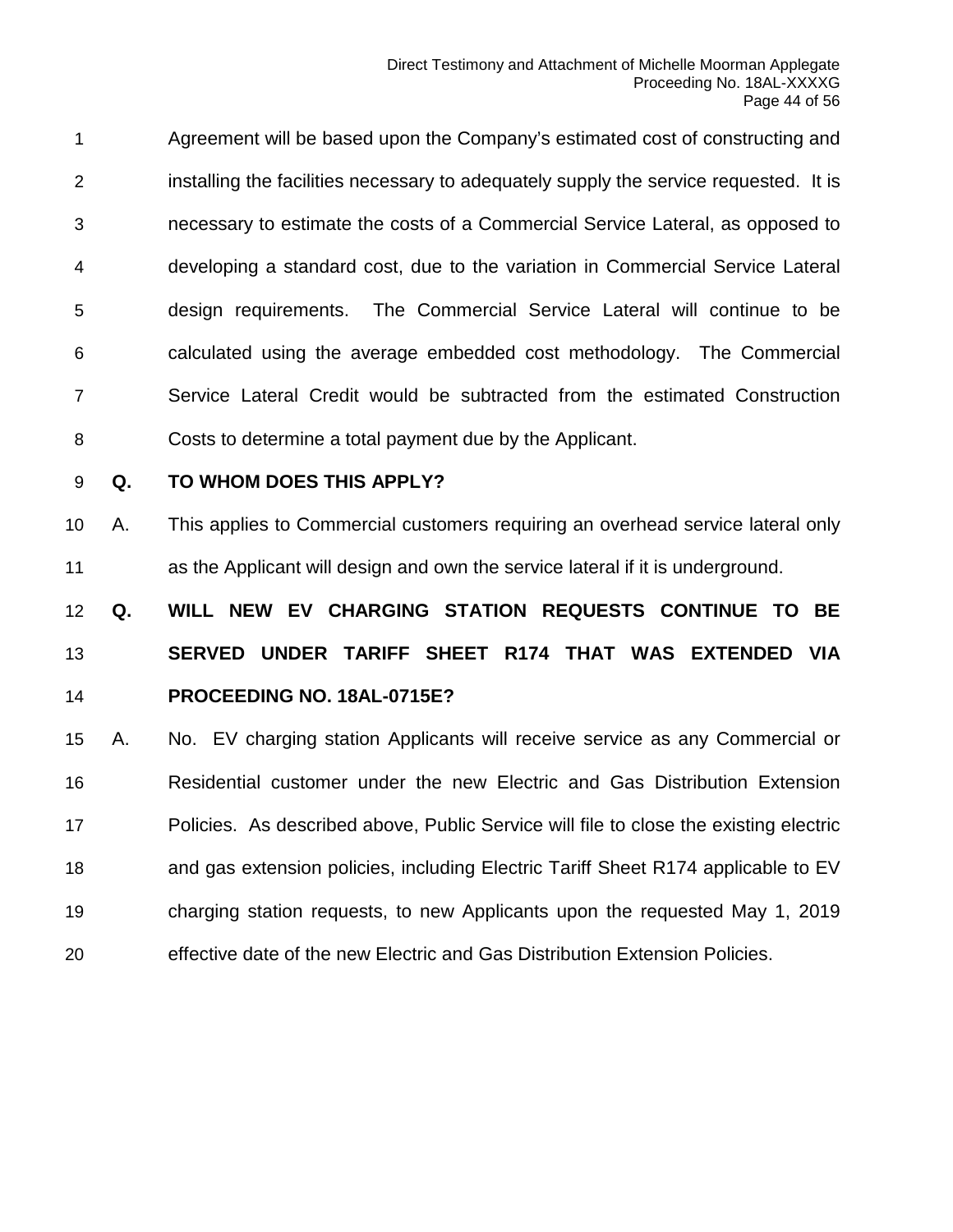# 1 **Q. HOW ARE THE COSTS, CONSTRUCTION PAYMENTS, AND CREDITS**  2 **DETERMINED FOR CUSTOMERS REQUESTING DISTRIBUTION**  3 **EXTENSIONS FOR EV CHARGING STATIONS?**

 A. The Construction Payment, Construction Allowance, and/or Off-Site Distribution Line Extension Credit for EV charging station Applicants will depend on the applicable Distribution Extension Service that is requested (On-Site Distribution 7 Extension, Off-Site Distribution Line Extension or Service Lateral).<sup>[8](#page-44-0)</sup>

#### 8 **Q. WHAT ABOUT GRANDFATHERED EV CHARGING STATION APPLICANTS?**

- 9 A. Grandfathered Applicants who requested extensions and executed Extension or
- 10 Construction Agreements for an EV charging station prior to the effective date of
- 11 the new tariffs will be grandfathered under the existing tariff provisions.

<span id="page-44-0"></span><sup>&</sup>lt;sup>8</sup> See Attachment MMA-1, Methodology for Calculation of Off-Site Distribution Extension Credit.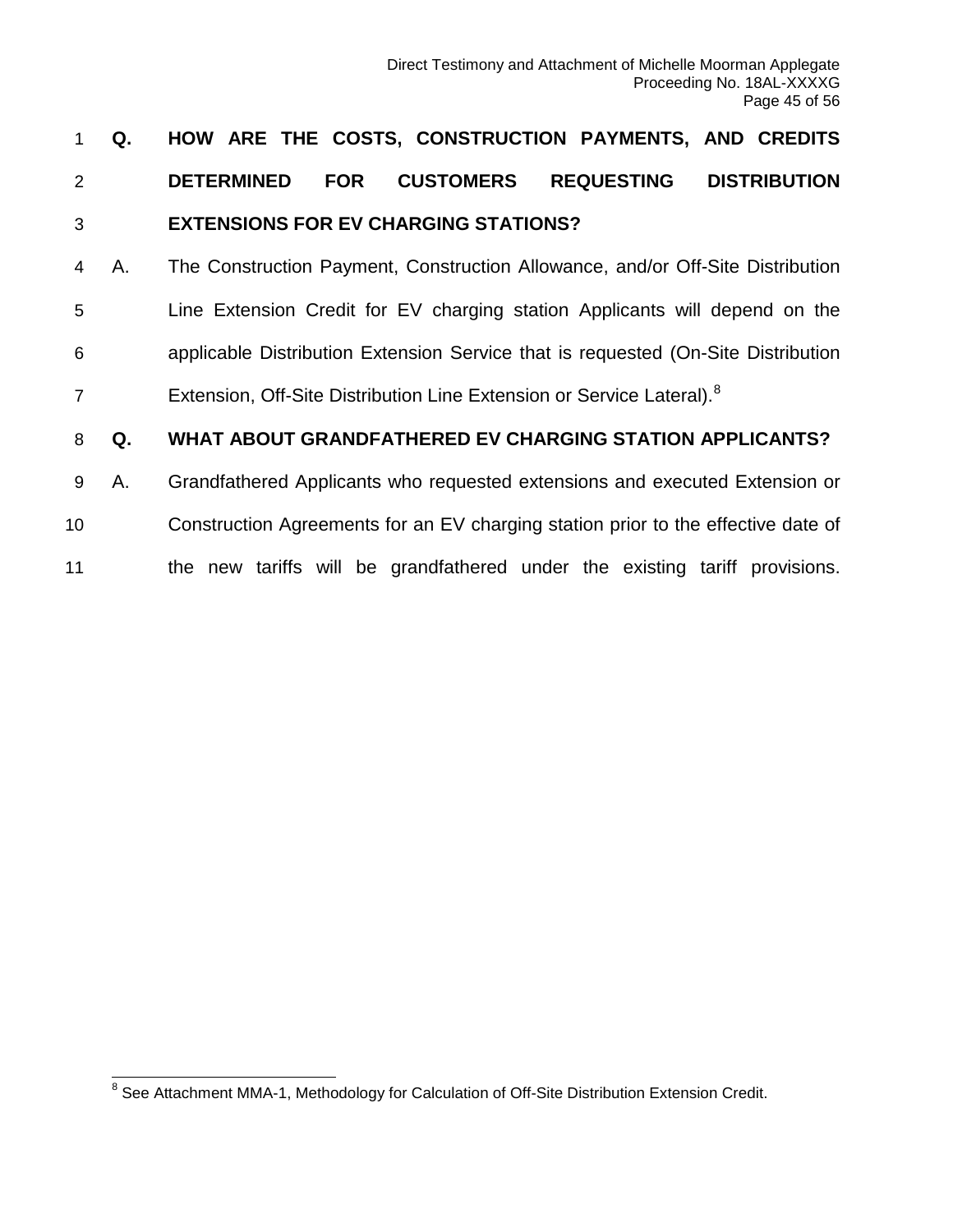#### <span id="page-45-0"></span>**VII. NEW GAS DISTRIBUTION EXTENSION POLICY AGREEMENTS**

### **Q. ARE THERE MULTIPLE AGREEMENTS UNDER THE NEW GAS MAIN EXTENSION POLICY?**

 A. Yes. Each of the four separate agreements corresponding to the types of service extension(s) requested by the Applicant is described below.

# **Q. WHY DID THE COMPANY CHOOSE TO UNBUNDLE DISTRIBUTION LINE EXTENSIONS INTO MULTIPLE AGREEMENTS FOR THE GAS DISTRIBUTION EXTENSION POLICY?**

# A. The four separate agreements described below allow for clearer delineation between facilities necessary to serve Applicants and can therefore have more specific estimates, credits and opportunities to standardize costs. This works toward the goal of increasing predictability and transparency for Applicants.

<span id="page-45-1"></span>**A. Off-Site Distribution Main Extension Agreement**

# **Q. PLEASE DESCRIBE THE OFF-SITE DISTRIBUTION MAIN EXTENSION AGREEMENT.**

 A. The Construction Costs associated with the Off-Site Distribution Main Extension Agreement would be based upon the Company's estimate of the cost of constructing and installing the facilities necessary to adequately supply the service requested by Applicant. An Off-Site Distribution Main Extension Credit would be subtracted from the estimated Construction Costs to determine a total payment due by the Applicant.

#### **Q. TO WHOM DOES THIS APPLY?**

A. This Agreement may apply to Residential or Commercial customers.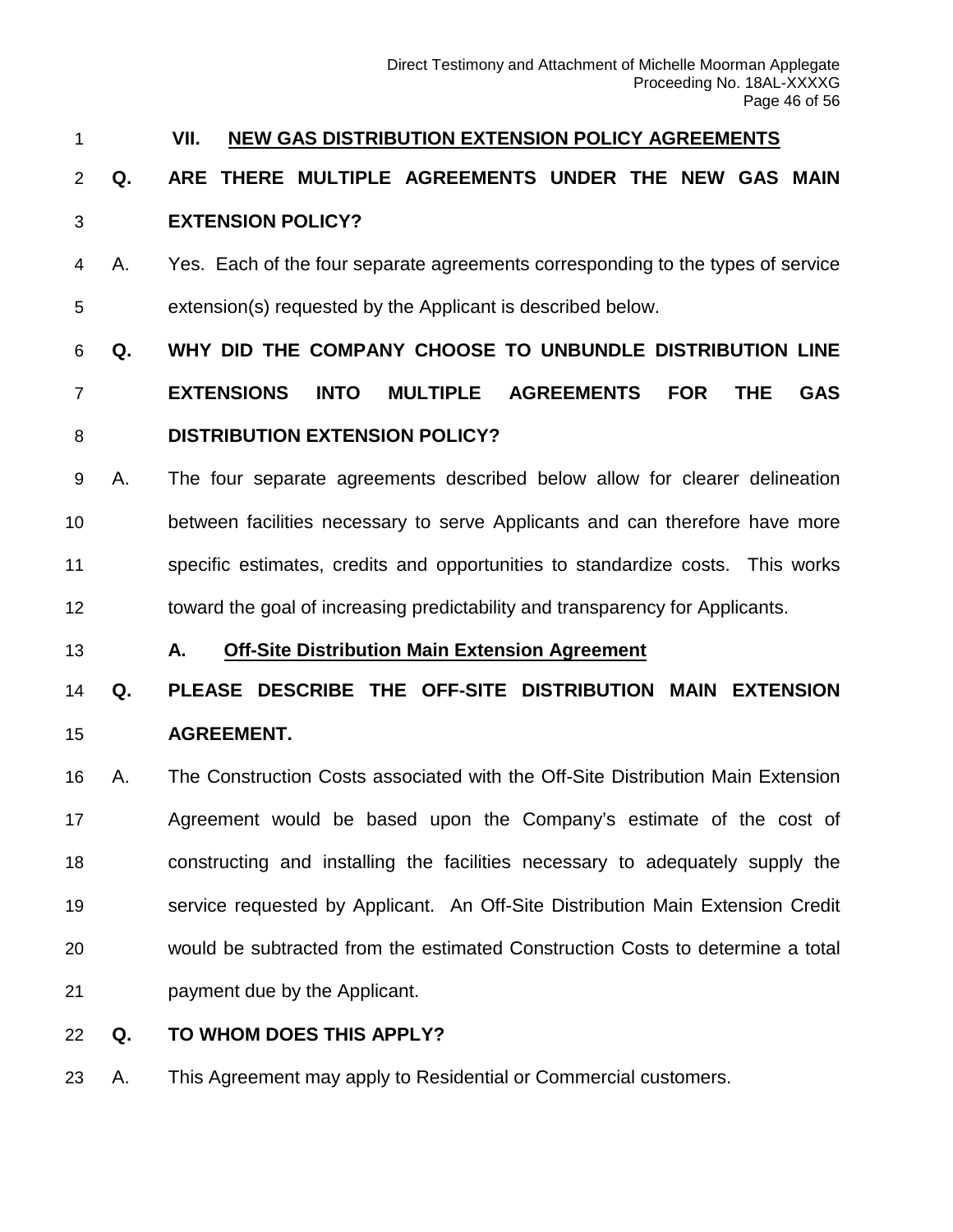# **Q. HOW ARE COSTS, CREDITS, AND CONSTRUCTION ALLOWANCES CALCULATED UNDER THIS AGREEMENT AND THE NEW POLICY?**

 A. The Applicant or Applicants are responsible for a non-refundable Construction Payment of all estimated costs for electric Distribution Facilities less any credits prior to construction as part of the Off-Site Distribution Main Extension Agreement. Costs will be estimated by the Company based on plat information provided by the Applicant or Applicants. The Company will work with the Applicant or Applicants to acquire all necessary information for the estimate. Except for the Construction Payment made for alternate feeders, the Construction Payment will be reduced by the 28 percent Off-Site Distribution Main Extension Credit.

# **Q. HOW DID THE COMPANY DETERMINE THE 28 PERCENT OFF-SITE DISTRIBUTION MAIN EXTENSION CREDIT?**

 A. The Company reviewed projects initiated from 2001-2008 and calculated the NPV average of refunds issued to customers under the current open extension policy. This calculation is included in Attachment MMA-1.

#### **Q. WILL THE COMPANY ADJUST THIS PERCENTAGE IN FUTURE FILINGS?**

- A. Yes. Public Service will, from time to time, evaluate the Off-Site Distribution Main Extension Credit and file to make adjustments as necessary.
- <span id="page-46-0"></span>

#### **B. On-Site Distribution Extension Agreement**

# **Q. PLEASE DESCRIBE THE ON-SITE DISTRIBUTION EXTENSION AGREEMENT.**

A. The costs associated with this Agreement will be either 1) based upon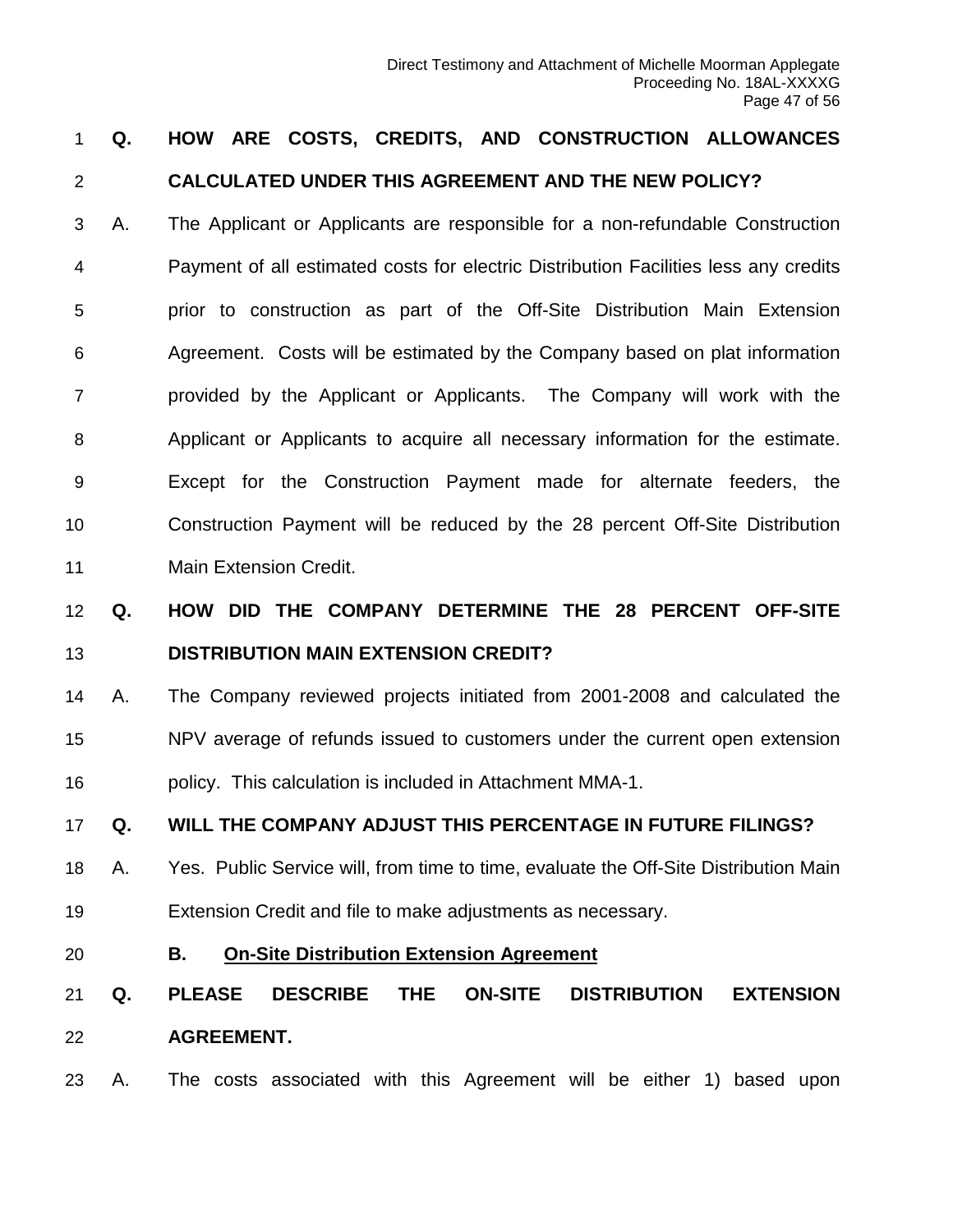standardized per lot costs, which considers the construction and installation of facilities necessary to adequately serve a single family or townhome lot. The standardized costs are applied to any lots that have an average of sixty (60) ft. or less frontage and/or 2) based upon Company's estimate of the cost to construct and install other facilities necessary to adequately serve a larger than standard lot size, which includes (but is not limited to single family and townhome lots) with more than an average of sixty (60) ft. frontage, non-standard load and construction requirements, and commercial facilities. A Construction Allowance would be applied to these costs.

#### **Q. TO WHOM DOES THIS APPLY?**

A. This Agreement may apply to Residential, Commercial, or Multi-Use customers.

### **Q. HOW ARE COSTS, CREDITS, AND CONSTRUCTION ALLOWANCES CALCULATED UNDER THIS AGREEMENT AND THE NEW POLICY?**

 A. The Applicant or Applicants will be responsible for a non-refundable Construction Payment for Distribution Facilities based on the standard or non-standard lot costs described above. This will be required prior to construction as part of the On-Site Distribution Extension Agreement. An applicable Construction Allowance will be applied as a credit. This Construction Allowance is calculated for non-demand customers by determining the average annualized customer bill less the applicable fuel rider multiplied by 2.75. For customers with a demand payment, the average annualized customer bill less the applicable fuel rider multiplied by 2.75 is further divided by average customer annualized Generation and Transmission Demand to develop a dollar per kW Construction Allowance.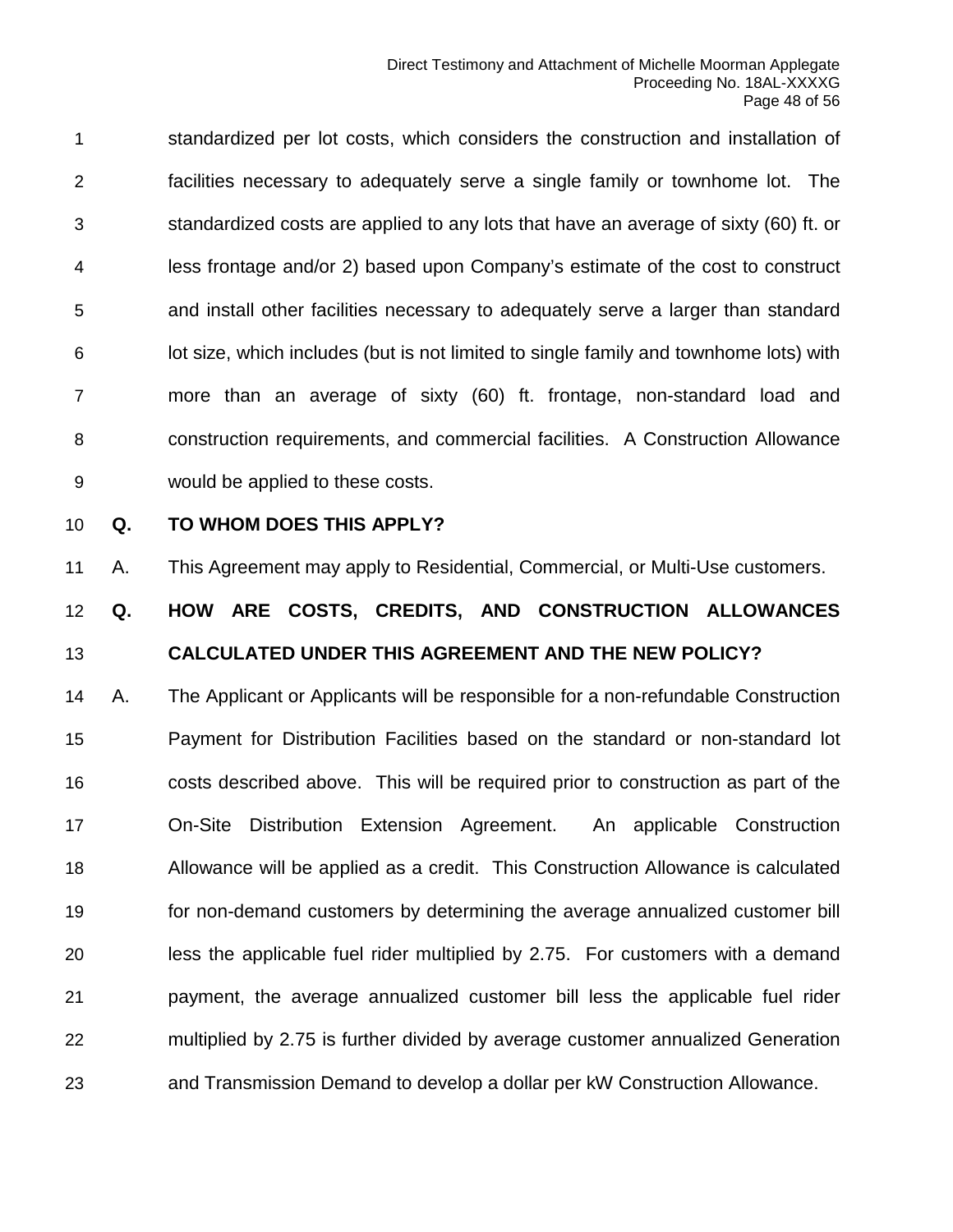Service Laterals are not considered part of the Distribution Facilities necessary to serve an On-Site Distribution Extension. As mentioned above, the On-Site Distribution Extension Construction Costs will be based upon a standardized cost for single family and townhome lots based on an average of sixty feet (60 ft.) of frontage or rear lot line dependent upon the location of the Company's facilities. If the standard lot size does not apply, an estimated cost of the On-Site Distribution Extension will be determined by the Company.

 **Q. IS IT POSSIBLE FOR AN ON-SITE DISTRIBUTION EXTENSION AGREEMENT TO ENCOMPASS COMMERCIAL AND RESIDENTIAL ASPECTS?**

 A. Yes. An On-Site Distribution Extension Agreement may contain standardized per 12 lot costs along with the Company's estimate of the cost of constructing and installing other facilities to serve, for example, amenities such as a community pool, recreation center, commercial space and other non-residential facilities.

#### <span id="page-48-0"></span>**C. Residential Service Lateral Agreement**

#### **Q. PLEASE DESCRIBE THE RESIDENTIAL SERVICE LATERAL AGREEMENT.**

 A. The cost for a service lateral under this Agreement will be based upon the length of the lateral. Residential Applicants will receive a one hundred (100) ft. allowance at no upfront cost and a standardized per foot cost thereafter for extensions longer than one hundred (100) ft.

#### **Q. TO WHOM DOES THIS APPLY?**

A. This Agreement applies to Residential customers.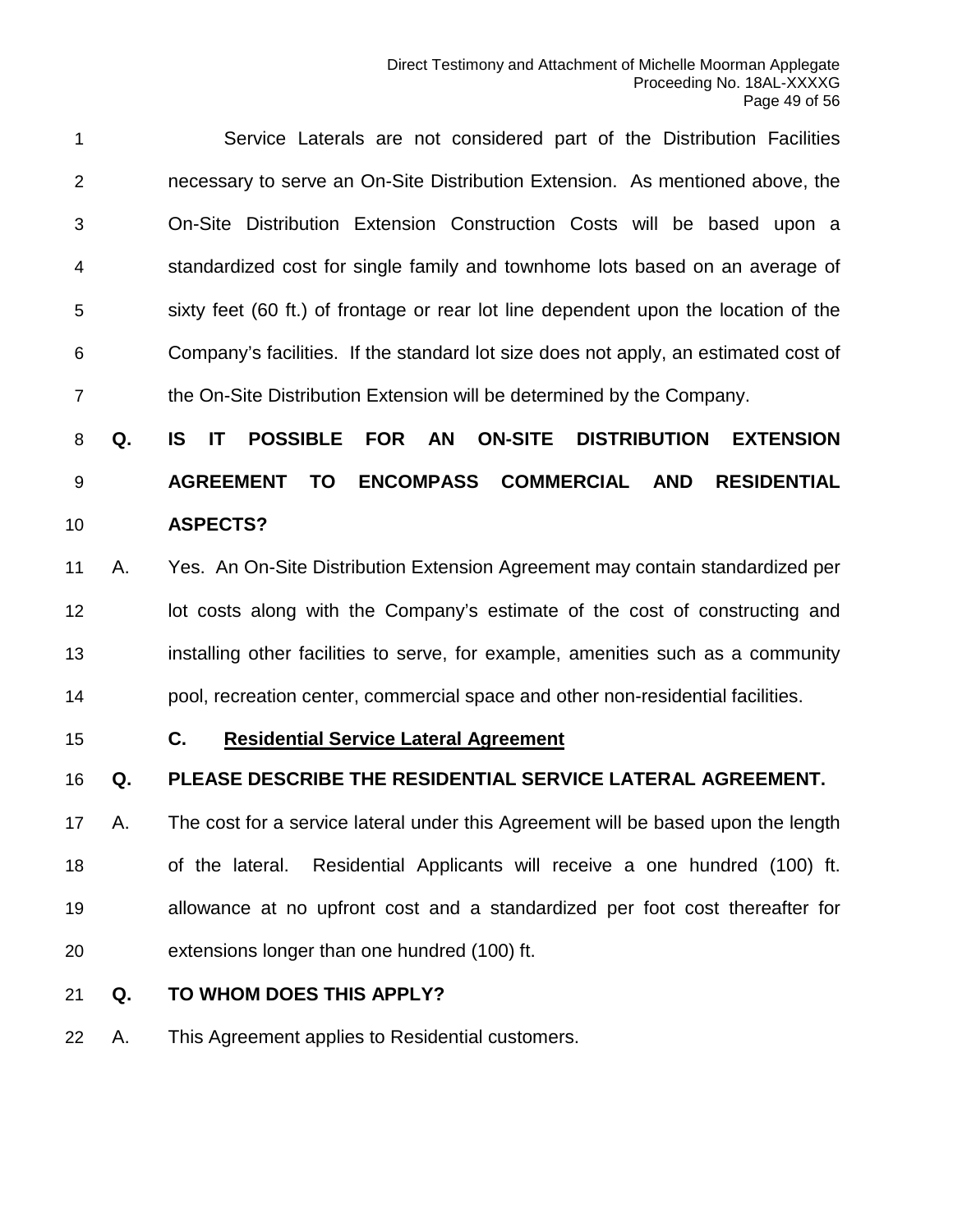## **Q. HOW ARE COSTS, CREDITS, AND CONSTRUCTION ALLOWANCES CALCULATED UNDER THIS AGREEMENT AND THE NEW POLICY?**

 A. For Residential Applicant or Applicants that request a Service Lateral be installed by the Company, Residential Applicants shall receive up to one hundred feet (100 ft.) installed by the Company at no upfront cost. For Service Lateral Extensions of greater than one hundred feet (100 ft.), the Applicant or Applicants are responsible for a non-refundable Construction Payment calculated using the Per Foot Cost for any length in excess of the first 100 ft. as listed on the Construction Costs and Credits sheet of the Gas Tariff.

# **Q. WHY IS THE COMPANY PROPOSING TO PROVIDE A 100 FT ALLOWANCE FOR RESIDENTIAL SERVICE LATERALS?**

 A. Efficiency, transparency, and customer service. The 100 ft. upfront allowance will accommodate approximately 95 percent of all gas service lateral requests. Of note, residential gas and electric service laterals combined represent over 70 percent of the total design applications received by the Company. We expect that time savings associated with various stages of billing and collection is expected to significantly reduce average lead time.

# **Q. HOW WAS 100 FOOT SELECTED AS THE LENGTH FOR SERVICE LATERALS?**

 A. The length was selected to benefit a significant percentage of customers, as this will add efficiency and transparency to the process.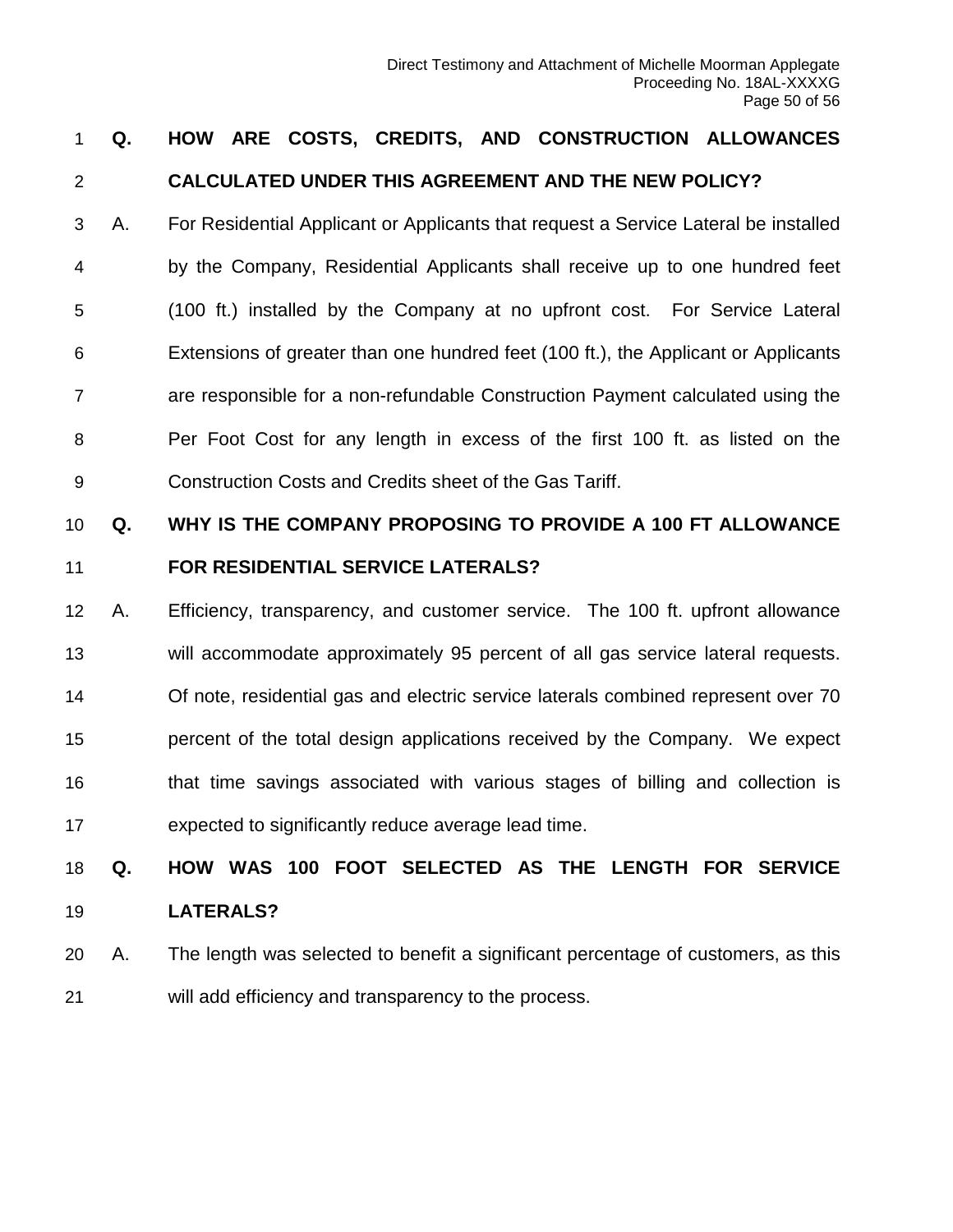#### <span id="page-50-0"></span>**D. Commercial Service Lateral Agreement**

#### **Q. PLEASE DESCRIBE THE COMMERCIAL SERVICE LATERAL AGREEMENT.**

 A. The Construction Costs associated with the Commercial Service Lateral Agreement will be based upon the Company's estimate of the cost of constructing and installing the facilities necessary to adequately supply the service requested. It is necessary to estimate the costs of a Commercial Service Lateral, as opposed to developing a standard cost, due to the variation in Commercial Service Lateral design requirements. The Commercial Service Lateral will continue to be calculated using the average embedded cost methodology. The Commercial Service Lateral Credit would be subtracted from the estimated Construction Costs to determine a total payment due by the Applicant.

#### **Q. TO WHOM DOES THIS APPLY?**

 A. This applies to Commercial customers requiring an overhead service lateral only as the Customer will design and own the service lateral if it is underground.

 **Q. WILL NEW NATURAL GAS VEHICLE ("NGV") FUELING STATIONS REQUESTS CONTINUE TO BE SERVED UNDER TARIFF SHEET R38 THAT WAS EXTENDED VIA PROCEEDING NO. 18AL-0717G?**

 A. No. NGV fueling station Applicants will receive service as any Commercial or Residential customer under proposed tariffs. As described above, and consistent with EV charging station Applicants, Public Service will file to close the existing electric and gas extension policies, including Gas Tariff Sheet R38 applicable to NGV fueling station requests, to new Applicants upon the proposed May 1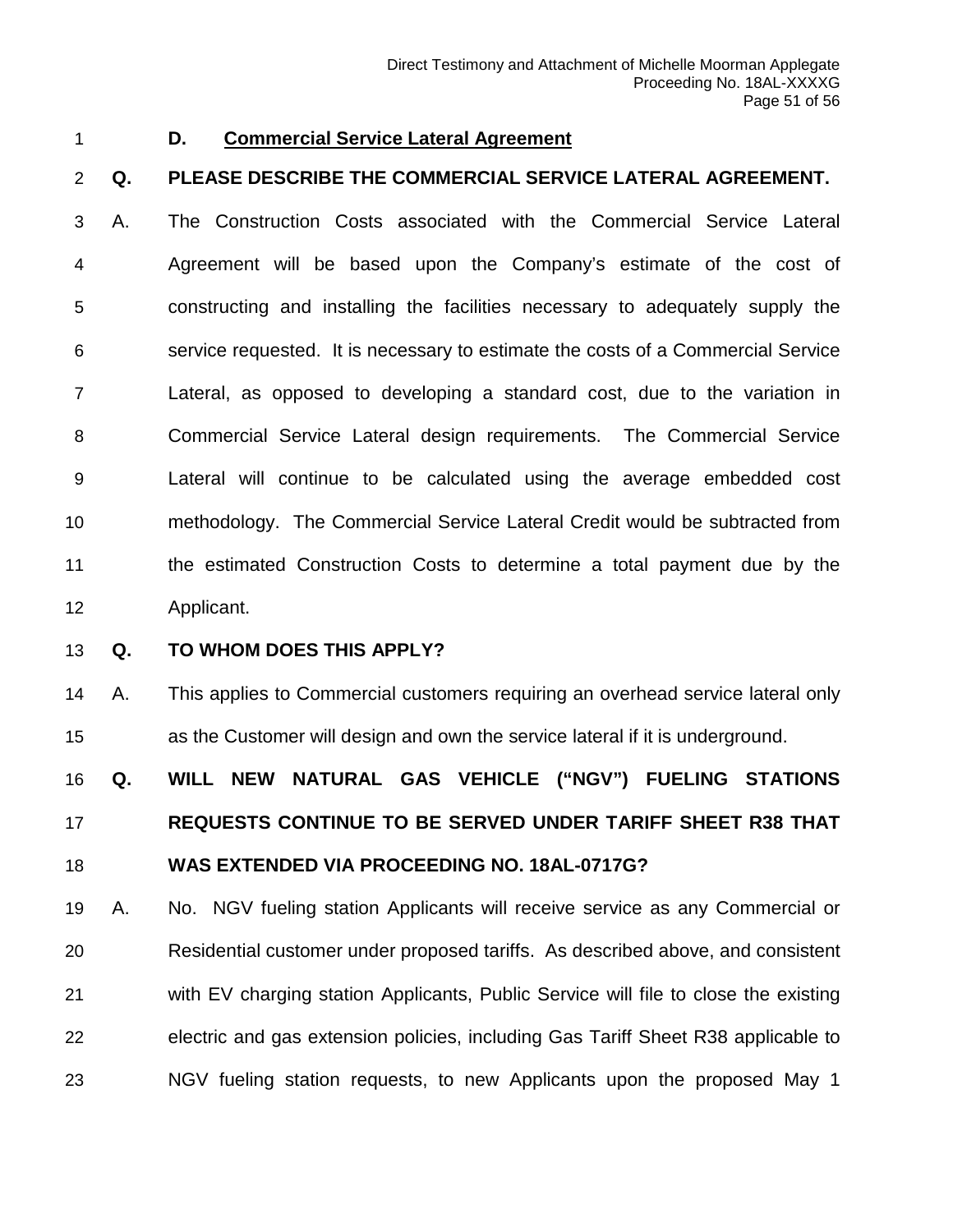| 1               |    | effective date of the new Electric and Gas Distribution Extension Policies.                     |
|-----------------|----|-------------------------------------------------------------------------------------------------|
| 2               | Q. | HOW ARE THE COSTS, CONSTRUCTION PAYMENTS, AND CREDITS                                           |
| 3               |    | <b>CUSTOMERS</b><br><b>REQUESTING</b><br><b>DISTRIBUTION</b><br><b>DETERMINED</b><br><b>FOR</b> |
| $\overline{4}$  |    | <b>EXTENSIONS FOR NATURAL GAS VEHICLE FUELING STATIONS?</b>                                     |
| 5               | А. | The Construction Payment, Construction Allowance, and/or Off-Site Distribution                  |
| 6               |    | Line Extension Credit for these NGV customers will depend on the applicable                     |
| $\overline{7}$  |    | Distribution Extension Service that is requested (On-Site Distribution Extension,               |
| 8               |    | Off-Site Distribution Main Extension or Service Lateral).                                       |
| 9               | Q. | WHAT ABOUT GRANDFATHERED NGV APPLICANTS?                                                        |
| 10 <sup>°</sup> | А. | Grandfathered Applicants who requested extensions and executed Extension or                     |
| 11              |    | Construction Agreements for a NGV fueling station prior to the effective date of                |

the new tariffs will be grandfathered under the existing tariff provisions.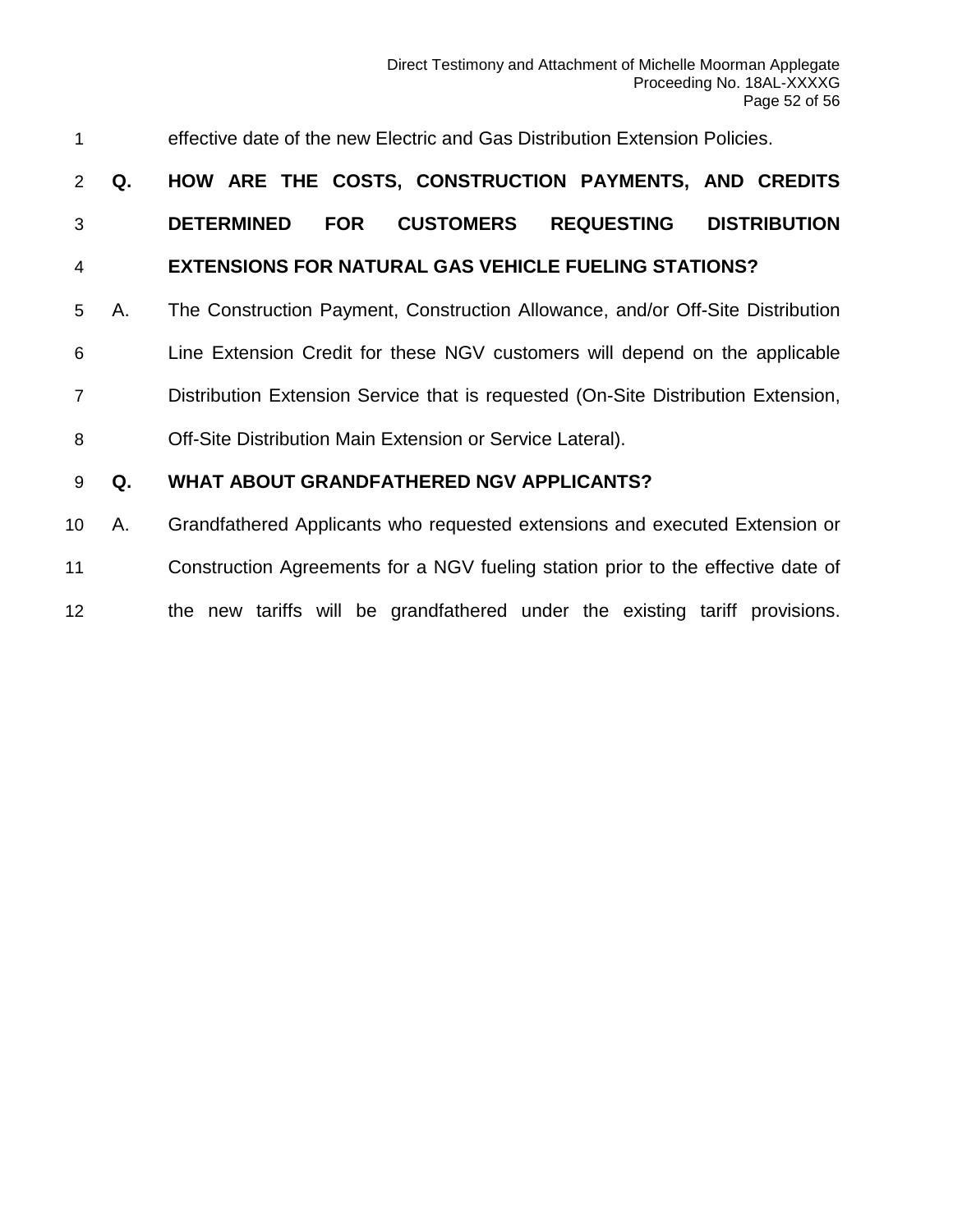<span id="page-52-0"></span>

#### **VIII. CONCLUSION**

 **Q. HOW DO THE NEW ELECTRIC AND GAS DISTRIBUTION EXTENSION POLICIES SUPPORT THE COMPANY'S OBJECTIVES OF IMPROVING CUSTOMER TRANSPARENCY AND INCREASING ADMINISTRATIVE EFFICIENCY?**

 A. There are two key objectives in the proposed tariff. The first is to provide greater cost-certainty and predictability for customers. The second objective – importantly – is to minimize unnecessary administrative burdens for the Company, and our customers, as it relates to such work. In support of this, the new policies enhance clarity surrounding utilities' line extension requirements and process and result in an equitable allocation of costs as a result of the Off- Site Distribution Line / Main Extension Credit, standardized per lot costs, and service lateral 100 ft. allowance, as well as the continuation of Construction Allowances when applicable. The additions of standardization and footage allowances in the On-Site Distribution Extension costs and Service Lateral Extensions increase predictability in cost. These two changes will cover an overwhelming majority of requests received which is key to increasing efficiency and reserving the time and hours required for estimating Off-Site Line/Main Extension construction. A key result from this policy is reducing valuable time in calculating these very common estimates, thereby resulting in more timely estimates that require more attention for less common design elements within new or existing applications, particularly within our rapidly-growing region. The new Electric and Gas Distribution Extension Policies in conjunction with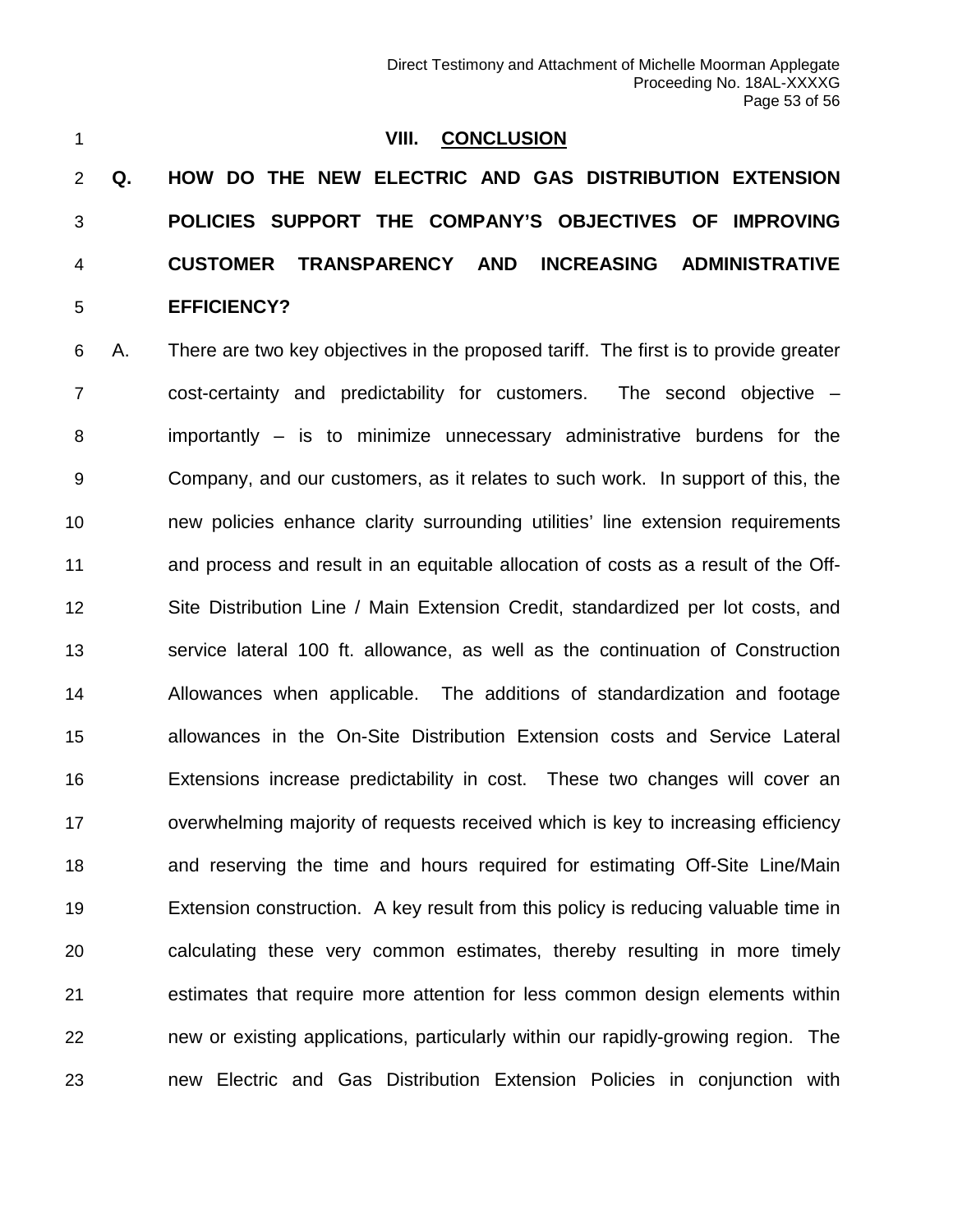- operational changes and additional reporting metrics through the Quality of Service Plans will improve the way the Company does business with its customers and partners.
- **Q. WHAT ARE YOUR RECOMMENDATIONS?**
- A. For the reasons set forth above, I recommend that the Commission approve the Company's proposed Electric and Gas Distribution Extension Policies with an effective date of May 1, 2019.

#### **Q. DOES THIS CONCLUDE YOUR DIRECT TESTIMONY?**

A. Yes.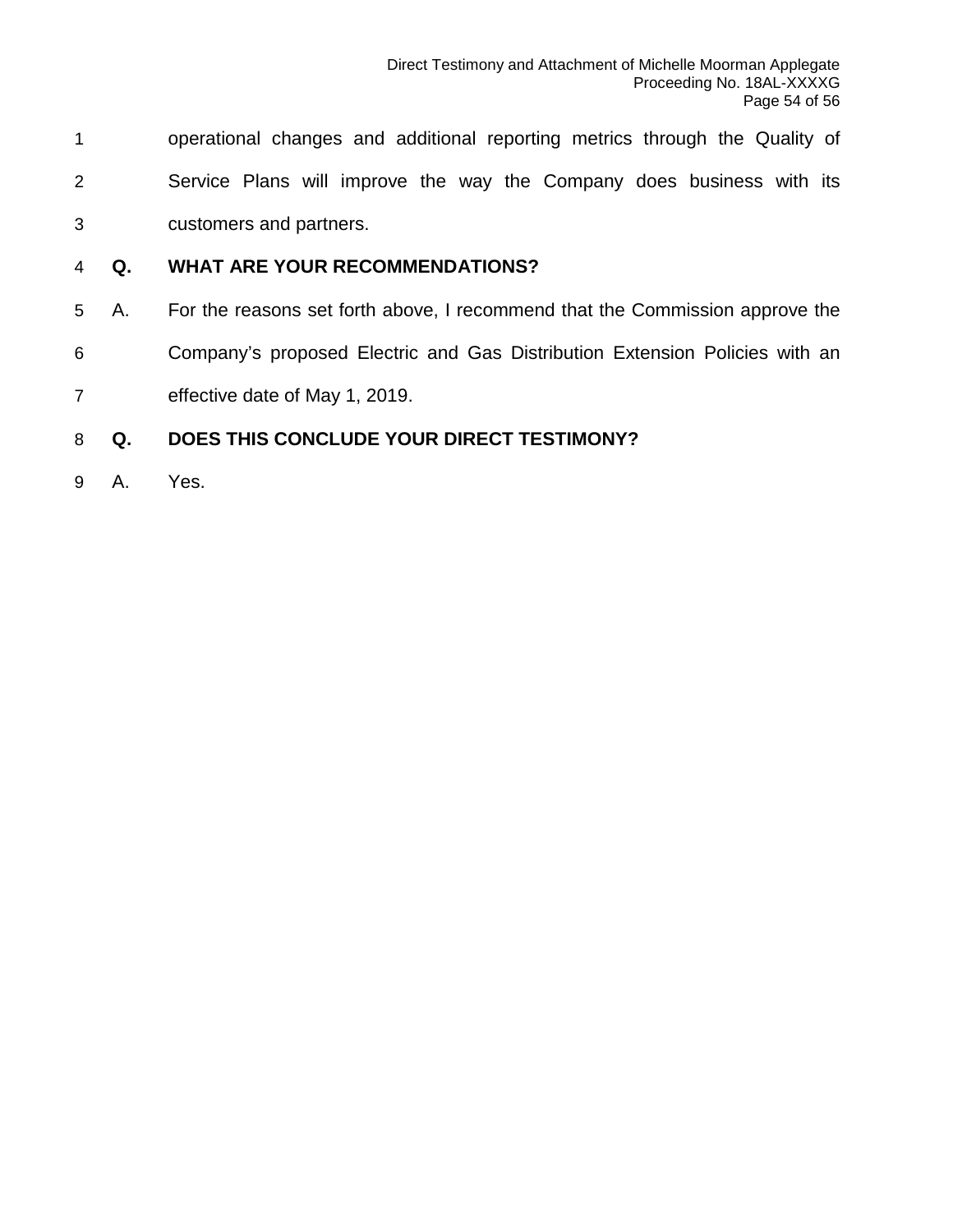#### **Statement of Qualifications**

#### **Michelle Moorman Applegate**

Ms. Applegate graduated from the Colorado School of Mines with a degree in Metallurgical and Material Engineering and minors in Public Affairs and Economics. She began her employment with Xcel Energy Services, Inc. in 2003. Since then she has held various positions in engineering, operations and regulatory affairs within the electric and gas utility industry.

From 2003 to 2008, Ms. Applegate worked as a Production Engineer in natural gas, electric and hydro-electric generating facilities for Xcel Energy Service, Inc. In that position, she was responsible analyzing failures and making recommendations as to the operating procedures of the generating facilities.

In 2008, Ms. Applegate was employed as a Case Specialist in the Regulatory and Government Affairs Department for Public Service Company of Colorado, where she was responsible for developing support and testimony and managing cases related to the company's renewable energy standards and policies.

In 2010, Ms. Applegate began employment with Summit Utilities, Inc. as the Manager of Regulatory Affairs. Her responsibilities included oversight of the multijurisdictional department and maintaining compliance with state and federal regulatory requirements, as well as financial and environmental state statutes in multiple rate areas. In January of 2013, she was promoted to Director of Regulatory Affairs.

Ms. Applegate accepted the role of Senior Director of Engineering and Technical Services with SourceGas, LLC in April 2014. In this role she provided